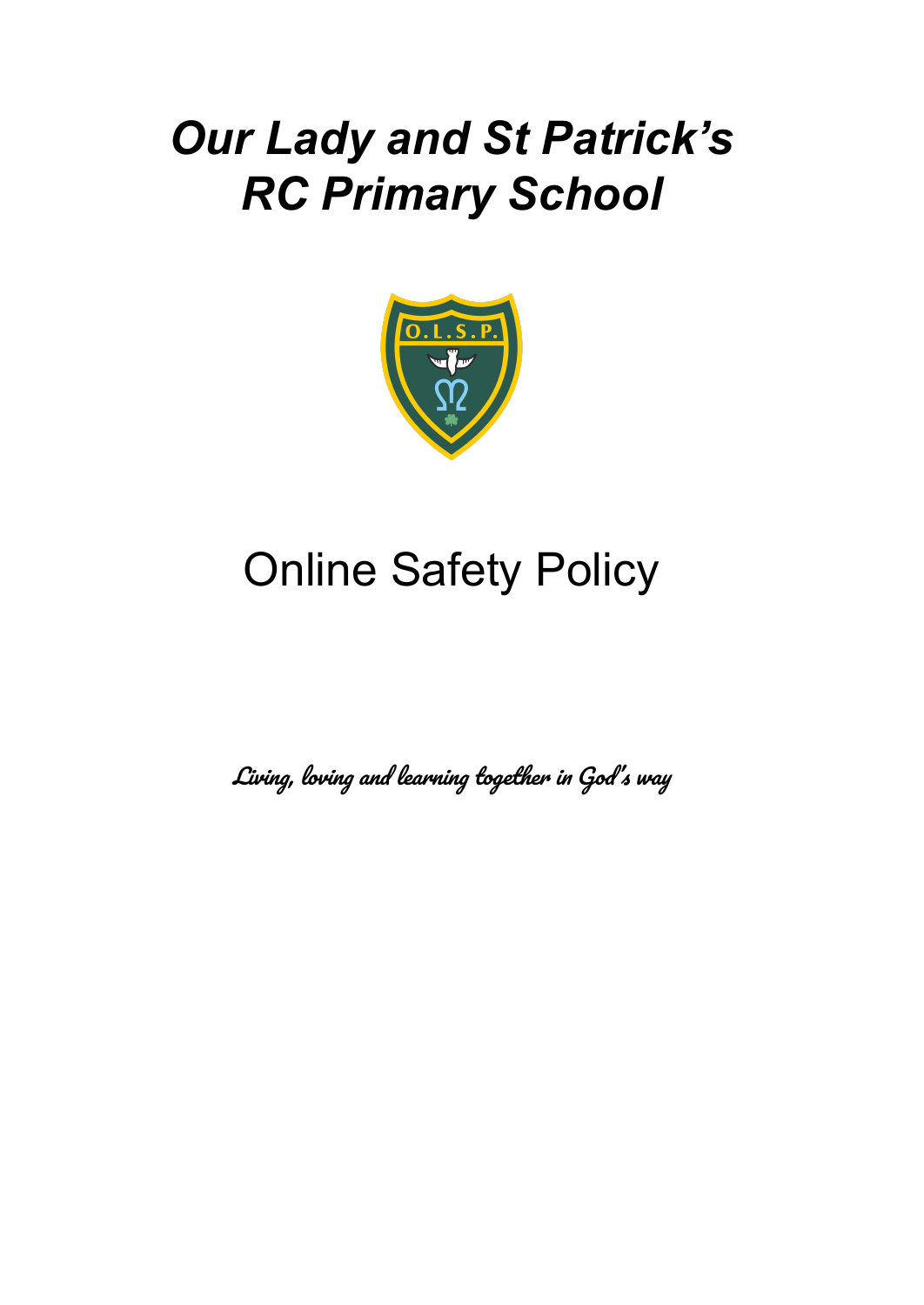# **Development of this Policy**

This online safety policy has been developed by the: *Executive Headteacher: Cathy Lowry Governor for Safeguarding: Larry Coulter Designated Senior Lead for Safeguarding including* online safety *(DSL): Rachel O'Sullivan/Jane Day ICT Coordinator: Jane Day* Consultation with the whole school community has taken place through a range of formal and informal meetings.

# **Schedule for Monitoring and Review**

| This online safety policy was approved by the Governors on:                                                                                                                                                                                                                   |                                                                                                                                           |
|-------------------------------------------------------------------------------------------------------------------------------------------------------------------------------------------------------------------------------------------------------------------------------|-------------------------------------------------------------------------------------------------------------------------------------------|
| The implementation of this online safety policy will be<br>monitored by the:                                                                                                                                                                                                  | Head teacher, Senior Designated Officer<br>for Safeguarding, ICT<br>Co-ordinator and the Governor with<br>responsibility for Safeguarding |
| Monitoring will take place at regular intervals:                                                                                                                                                                                                                              | Once a year                                                                                                                               |
| The Governing Body will receive a report on the<br>implementation of the online safety policy generated by the<br>ICT Co-ordinator (which will include anonymous details of<br>online safety incidents) at regular intervals:                                                 | Once a year                                                                                                                               |
| The online safety Policy will be reviewed annually, or more<br>regularly in the light of any significant new developments in<br>the use of the technologies, new threats to online safety or<br>incidents that have taken place. The next anticipated review<br>date will be: | Autumn 2021                                                                                                                               |
| Should serious online safety incidents take place, the<br>following external persons / agencies should be informed:                                                                                                                                                           | <b>Police and Local Authority</b>                                                                                                         |
|                                                                                                                                                                                                                                                                               |                                                                                                                                           |

The school will monitor the impact of the policy using:

*• Logs of reported incidents*

●

*• Staff and pupil conferencing*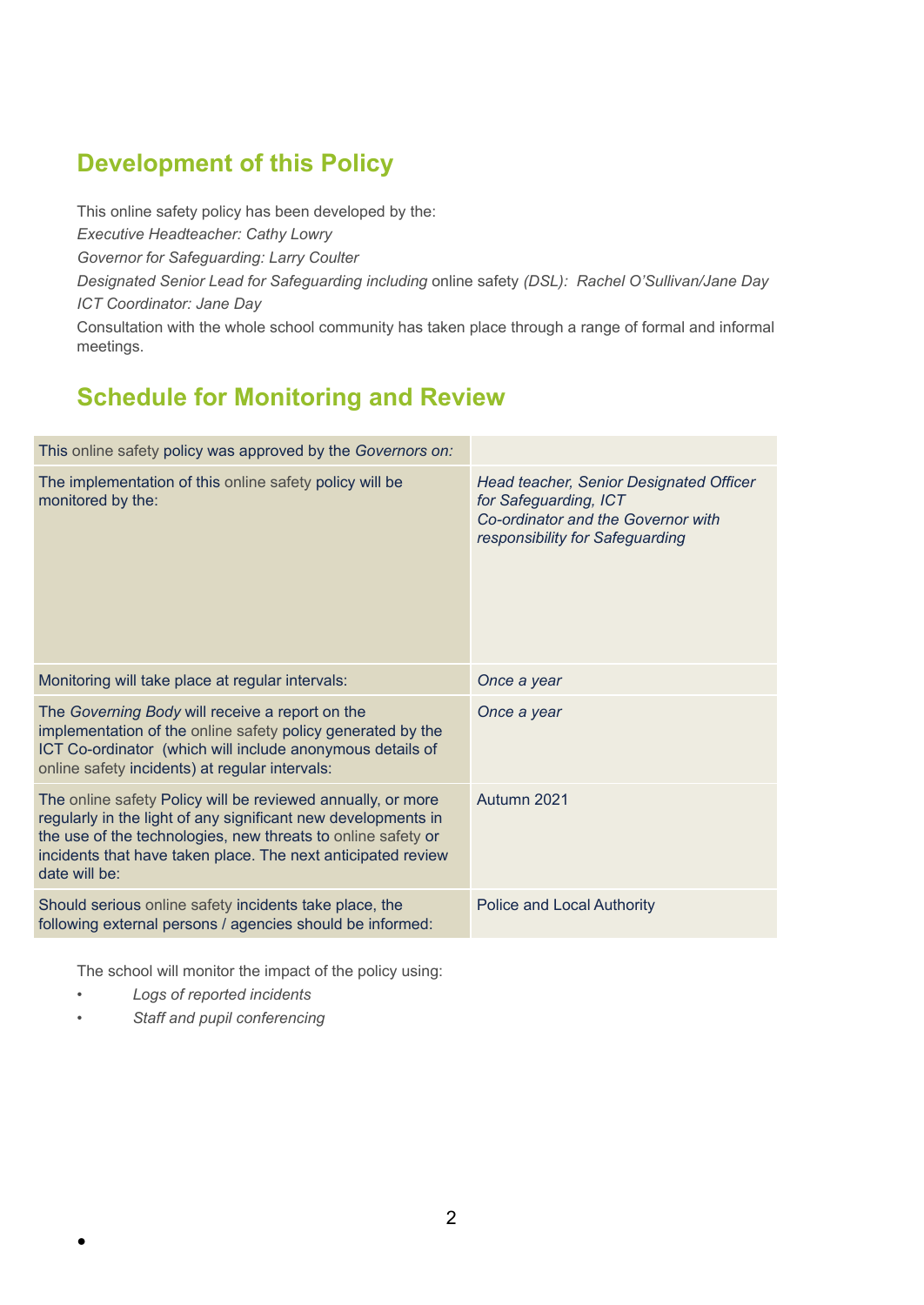# **Scope of the Policy**

This policy applies to all members of the *school community* (including staff, students, volunteers, parents / carers, and visitors) who have access to and are users of school ICT systems, both in and out of the *school.* The Education and Inspections Act 2006 empowers Head teachers to such extent as is reasonable, to regulate the behaviour of pupils when they are off the *school* site and empowers members of staff to impose disciplinary penalties for inappropriate behaviour. This is pertinent to incidents of cyber-bullying, or other online safety incidents covered by this policy, which may take place outside of the school, but is linked to membership of the school. The 2011 Education Act increased these powers with regard to the searching for and of electronic devices and the deletion of data (see appendix for policy). In the case of both acts, action can only be taken over issues covered by the published Behaviour Policy.

The *school* will deal with such incidents within this policy, and associated behaviour and anti-bullying policies, and will, where known, inform parents / carers of incidents of inappropriate online safety behaviour that take place out of school.

# **Roles and Responsibilities**

The following section outlines the online safety roles and responsibilities of individuals and groups within the *school*:

# **Governors:**

*Governors* are responsible for the approval of the online safety Policy and for reviewing the effectiveness of the policy. This will be carried out by the *Governors* receiving regular information about online safety incidents and monitoring reports. The role of online safety Governor is incorporated into the wider role of Safeguarding Governor at Our Lady and St Patrick's. The role of the online safety *Governor* will include:

- *• regular meetings with the Designated Senior Officer*
- *• reporting to relevant Governors*

### **Head teacher:**

The Head teacher has a duty of care for ensuring the safety (including online safety) of members of the school community, though the day to day responsibility for online safety will be delegated to the *DSL and the IT Co-ordinator.*

• The Head teacher and Assistant Head Teachers should be aware of the procedures to be followed in the event of a serious online safety allegation being made against a member of staff. *(see flow chart on dealing with* online safety *incidents "Responding to incidents of misuse" and relevant Local Authority HR disciplinary procedures).*

*•* The Head teacher is responsible for ensuring that the DSL and other relevant staff receive suitable training to enable them to carry out their online safety roles and to train other colleagues, as relevant.

The Head teacher will ensure that there is a system in place to allow for monitoring and support of those in school who carry out the internal online safety monitoring role. This is to provide a safety net and also support those colleagues who take on important monitoring roles.

• The Senior Leadership Team will receive regular monitoring reports from the DSL.

### **DSL:**

●

Should be trained in online safety issues and be aware of the potential for serious child protection / safeguarding issues to arise from:

- o sharing of personal data
- o access to illegal / inappropriate materials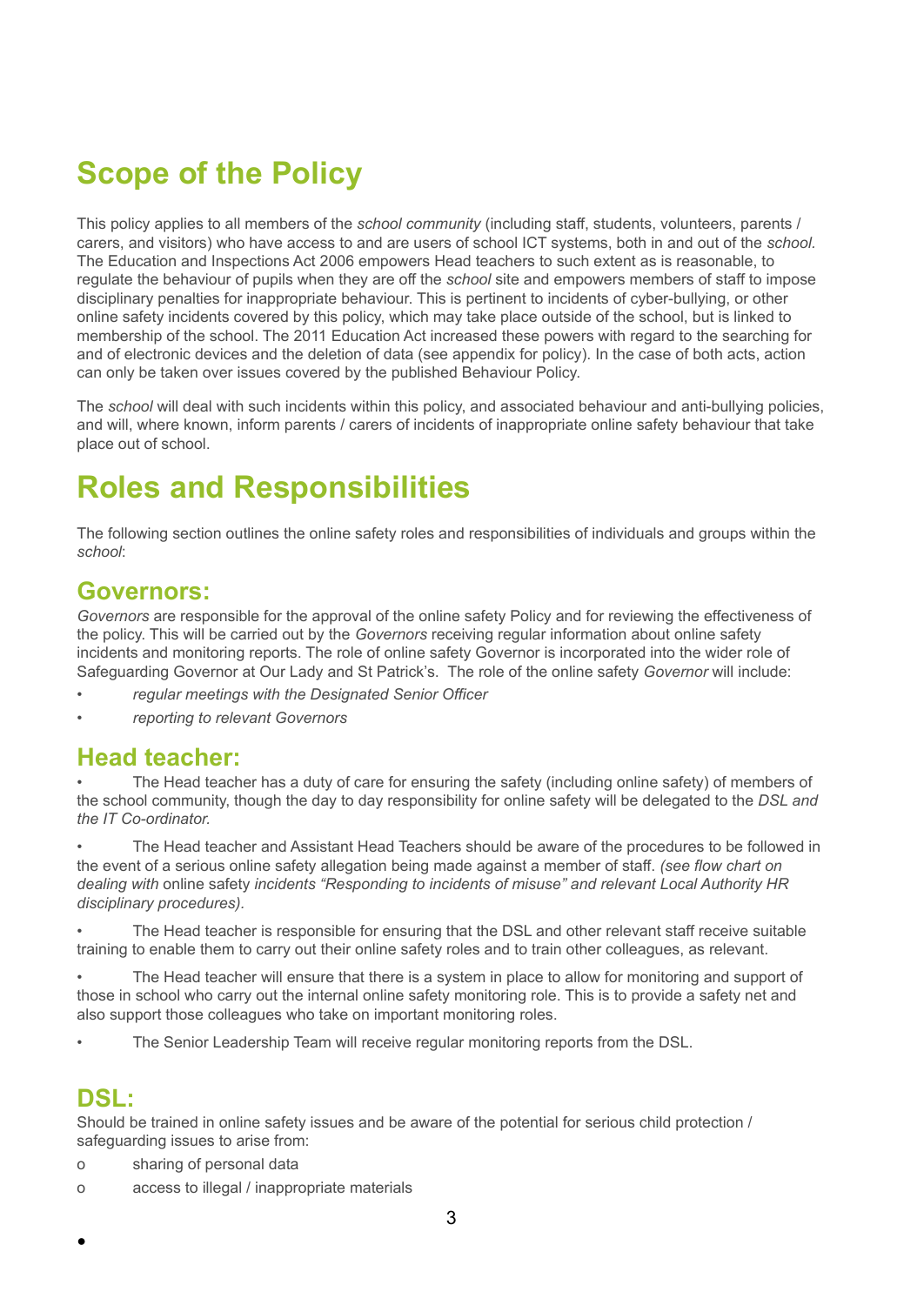- o inappropriate on-line contact with adults / strangers
- o potential or actual incidents of grooming
- o cyber-bullying
- leads the online safety group

• ensures that all staff are aware of the procedures that need to be followed in the event of an online safety incident taking place

• provides training and advice for staff

• receives reports of online safety incidents and creates a log of incidents to inform future online safety developments

- meets regularly with the Safeguarding *Governor* to discuss current issues
- attends relevant governor & SLT meetings

# **IT Coordinator**

The *Coordinator for IT* is responsible for ensuring:

takes day to day responsibility for online safety issues and has a leading role in establishing and reviewing the school online safety policies

- liaises with school technical staff
- reports regularly to Senior Leadership Team
- that the school's technical infrastructure is secure and is not open to misuse or malicious attack
- that the *school* meets required online safety technical requirements and any *Local Authority* Guidance that may apply

• that users may only access the networks and devices through a properly enforced password protection policy, in which passwords are regularly changed

• the filtering policy is applied and updated on a regular basis and that its implementation is not the sole responsibility of any single person

that the use of the network, internet, remote access and email is regularly monitored in order that any misuse or attempted misuse can be reported to the DSL for investigation

• that monitoring software and systems are implemented and updated as agreed by the Head Teacher

# **Teaching and Support Staff**

are responsible for ensuring that:

**•** they have an up to date awareness of online safety matters and of the current *school* online safety policy and practices

- they have read, understood and signed the Staff Acceptable Use Policy
- they report any suspected misuse or problem to the DSL for investigation

• all digital communications with students / parents / carers should be on a professional level and only carried out using official school systems

- online safety issues are embedded in all aspects of the curriculum and other activities
- students understand and follow the online safety and acceptable use policies

• students have a good understanding of research skills and the need to avoid plagiarism and uphold copyright regulations

• they monitor the use of digital technologies, mobile devices, cameras etc. in lessons and other school activities (where allowed) and implement current policies with regard to these devices

*•* in lessons where internet use is pre-planned, students should be guided to sites checked as suitable for their use and that processes are in place for dealing with any unsuitable material that is found in internet searches

# **Students:**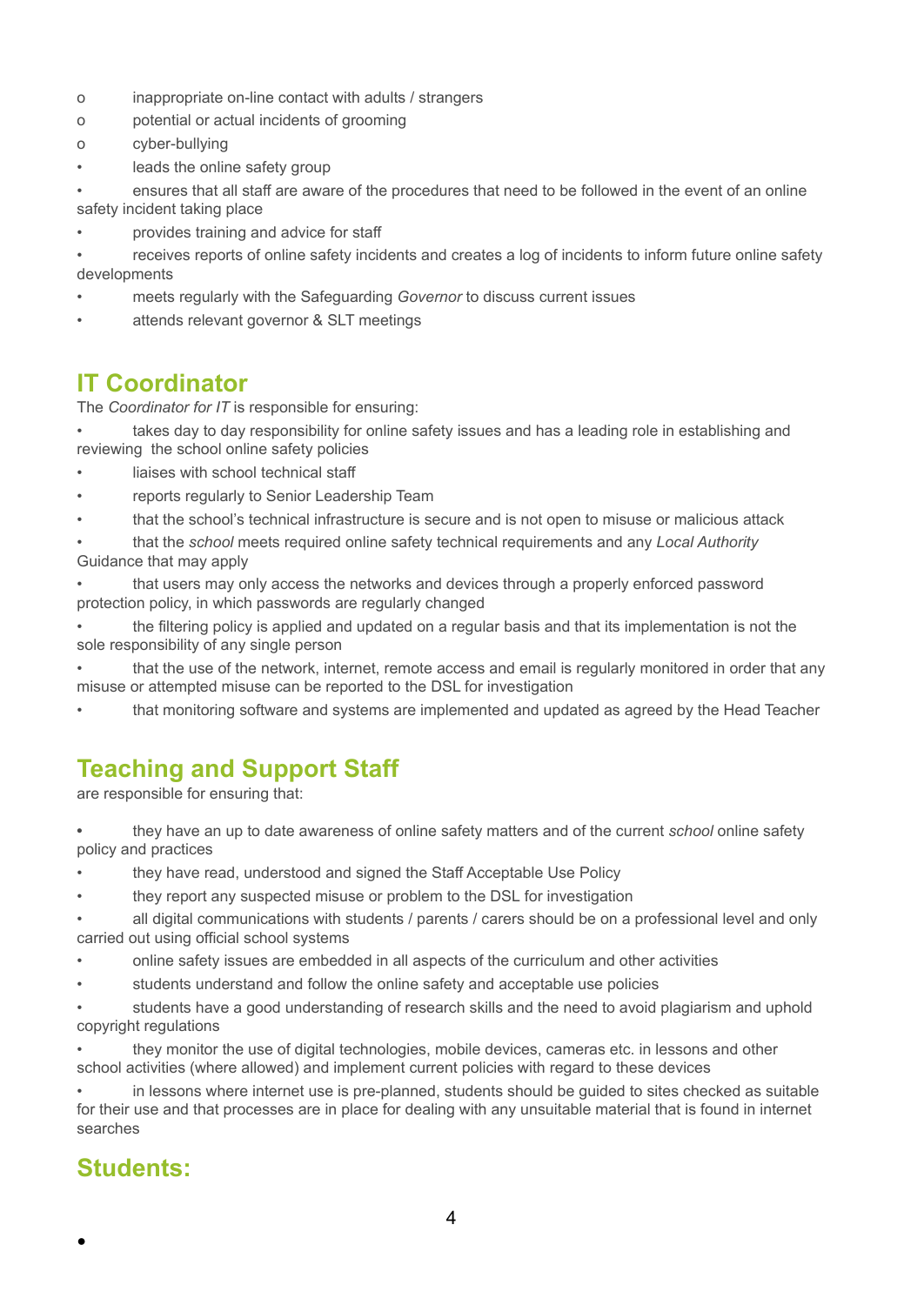**•** are responsible for using the *school* digital technology systems in accordance with the Student Acceptable Use Policy

• have a good understanding of research skills and the need to avoid plagiarism and uphold copyright regulations

• need to understand the importance of reporting abuse, misuse or access to inappropriate materials and know how to do so

will be expected to know and understand policies on the use of mobile devices and digital cameras. They should also know and understand policies on the taking / use of images and on cyber-bullying.

• should understand the importance of adopting good online safety practice when using digital technologies out of school and realise that the *school's* Online Safety Policy covers their actions out of school, if related to their membership of the school

# **Parents / Carers**

Parents and Carers play a crucial role in ensuring that their children understand the need to use the internet / mobile devices in an appropriate way. The *school* will take every opportunity to help parents understand these issues through parents' evenings, newsletters, letters, website and information about national and local online safety campaigns. Parents and carers will be encouraged to support the *school* in promoting good online safety practice and to follow guidelines on the appropriate use of:

- digital and video images taken at school events
- access to parents' sections of the website and on-line student / pupil records
- their own conduct regarding the school, its staff and other pupils when using social media
- their children's personal devices in the school (where this is allowed)

# **Policy Statements**

### **Education – students**

●

Whilst regulation and technical solutions are very important, their use must be balanced by educating *students* to take a responsible approach. The education of *students* in online safety is therefore an essential part of the school's online safety provision. Children and young people need the help and support of the school to recognise and avoid online safety risks and build their resilience.

Online safety should be a focus in all areas of the curriculum and staff should reinforce online safety messages across the curriculum. The online safety curriculum should be broad, relevant and provide progression, with opportunities for creative activities and will be provided in the following ways:

**•** A planned online safety curriculum should be provided as part of Computing / PHSE / other lessons and should be regularly revisited

• Key online safety messages should be reinforced as part of a planned programme of assemblies and pastoral activities

• Students should be taught in all lessons to be critically aware of the content they access on-line and be guided to validate the accuracy of information.

• Students should be taught to acknowledge the source of information used and to respect copyright when using material accessed on the internet

*•* Students should be helped to understand the need for the pupil Acceptable Use Agreement and encouraged to adopt safe and responsible use both within and outside school

*•* Staff should act as good role models in their use of digital technologies the internet and mobile devices

*•* In lessons where internet use is pre-planned, it is best practice that pupils should be guided to sites checked as suitable for their use and that processes are in place for dealing with any unsuitable material that is found in internet searches.

*•* Where students are allowed to freely search the internet, staff should be vigilant in monitoring the content of the websites and should be present in the room.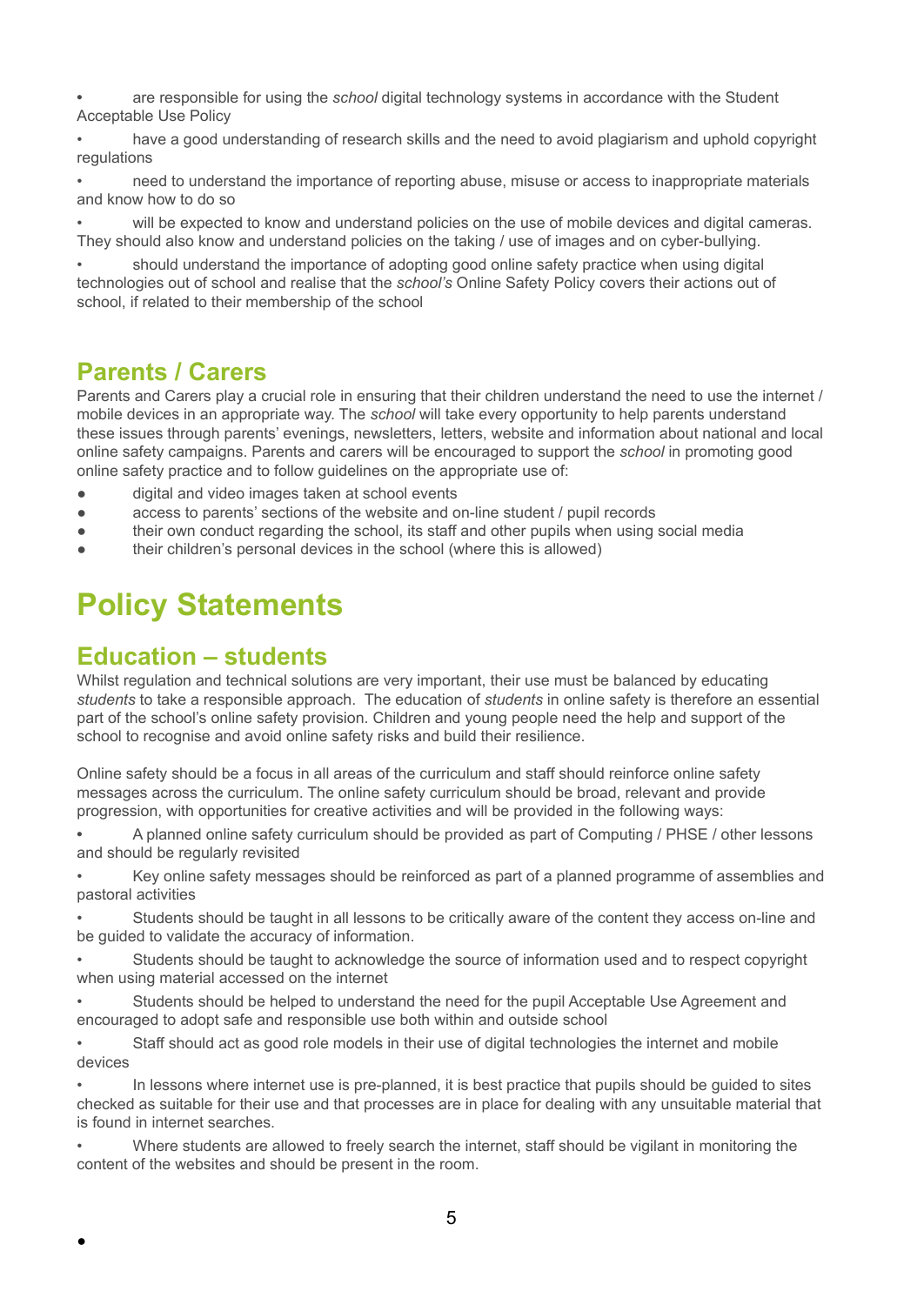# **Education – parents / carers**

Many parents and carers have only a limited understanding of online safety risks and issues, yet they play an essential role in the education of their children and in the regulation of the children's on-line behaviours. Parents may underestimate how often children and young people come across potentially harmful and inappropriate material on the internet and may be unsure about how to respond.

The school will therefore seek to provide information and awareness to parents and carers through:

- *•* Curriculum activities
- Letters, newsletters, web site.
- High profile events e.g. Safer Internet Day
- Reference to the relevant web sites and publications

# **Education – The Wider Community**

The school will provide opportunities for members of the community to gain from the school's online safety knowledge and experience. This will be offered via the school's website and includes information handouts to develop awareness of online safety.

### **Education & Training – Staff / Volunteers**

It is essential that all staff receive online safety training and understand their responsibilities, as outlined in this policy. All new staff should receive online safety training as part of their induction programme, ensuring that they fully understand the school online safety policy and Acceptable Use Agreements. From time to time the DSL may arrange additional training or refresher sessions for staff.

# **Training – Governors**

●

Governors should take part in online safety awareness sessions.

# **Technical – infrastructure / equipment, filtering and monitoring**

The school will be responsible for ensuring that the school infrastructure / network is as safe and secure as is reasonably possible and that policies and procedures approved within this policy are implemented. It will also need to ensure that the relevant people named in the above sections will be effective in carrying out their online safety responsibilities:

• School technical systems will be managed in ways that ensure that the school meets recommended technical requirements as outlined by the Local Authority.

• There will be regular reviews and audits of the safety and security of school academy technical systems.

- Servers, wireless systems and cabling must be securely located and physical access restricted.
- All users will have clearly defined access rights to school technical systems and devices.

• All users from Key Stage 2 and above will be provided with a username and secure password by the IT technician who will keep an up to date record of users and their usernames. Users are responsible for the security of their username and password.

• The "administrator" passwords for the school ICT system, used by the Network Manager must also be available to the Headteacher or other nominated senior leader and kept in a secure place (e.g. school safe).

The school business manager is responsible for ensuring that software licence logs are accurate and up to date and that regular checks are made to reconcile the number of licences purchased against the number of software installations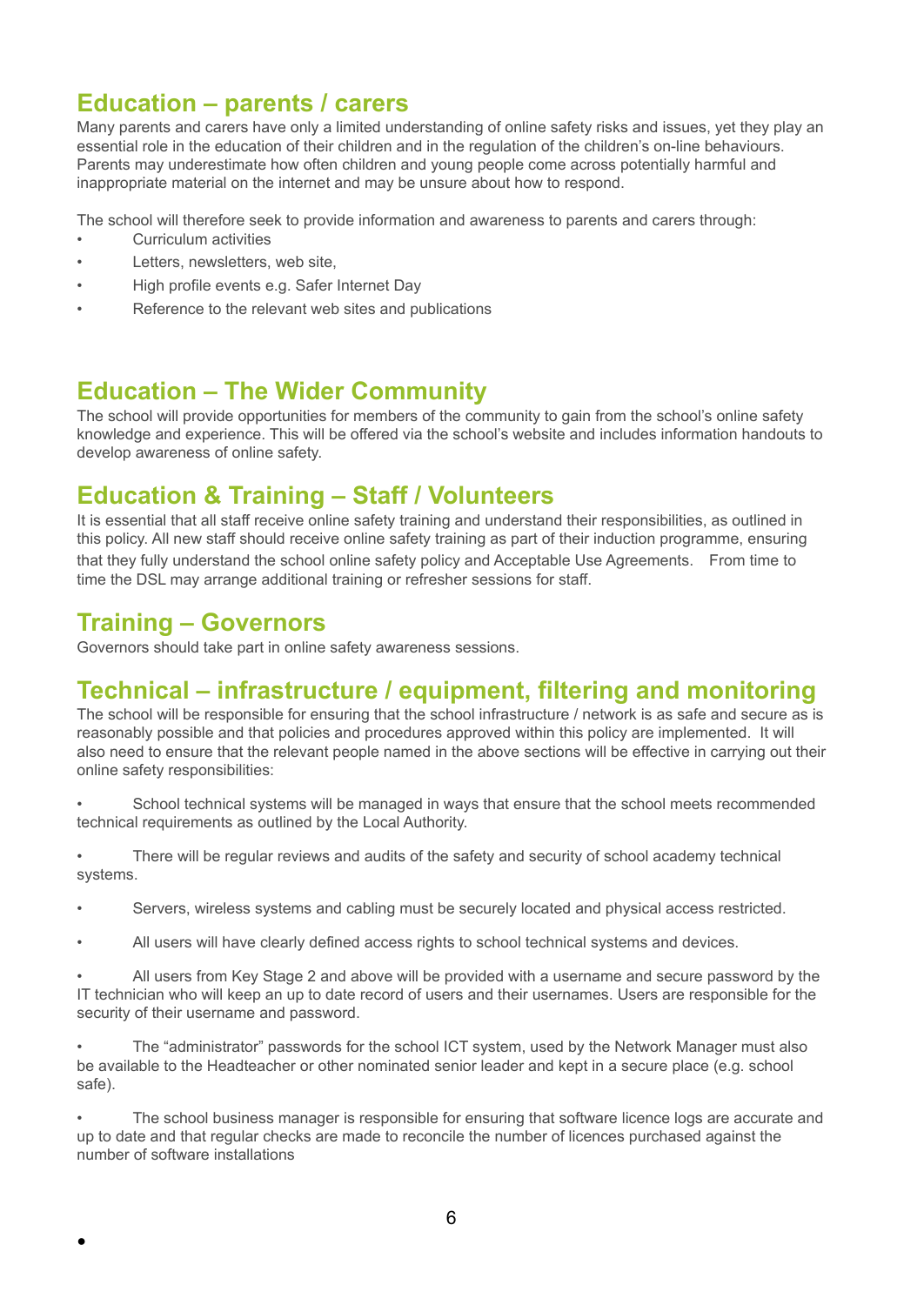• Internet access is filtered for all users.

• School technical staff regularly monitor and record the activity of users on the school technical systems and users are made aware of this in the Acceptable Use Agreement.

• An appropriate system is in place for users to report any actual / potential technical incident / security breach to the DSO.

• Appropriate security measures are in place to protect the servers, firewalls, routers, wireless systems, work stations, mobile devices etc. from accidental or malicious attempts which might threaten the security of the school systems and data. These are tested regularly. The school infrastructure and individual workstations are protected by up to date virus software.

• An agreed policy is in place for the provision of temporary access of "guests" (eg trainee teachers, supply teachers, visitors) onto the school systems.

# **Use of digital and video images**

The development of digital imaging technologies has created significant benefits to learning, allowing staff and students instant use of images that they have recorded themselves or downloaded from the internet. However, staff, parents / carers and pupils need to be aware of the risks associated with publishing digital images on the internet. Such images may provide avenues for cyberbullying to take place. Digital images may remain available on the internet forever and may cause harm or embarrassment to individuals in the short or longer term. It is common for employers to carry out internet searches for information about potential and existing employees. The school will inform and educate users about these risks and will implement policies to reduce the likelihood of the potential for harm:

**•** When using digital images, staff should inform and educate students about the risks associated with the taking, use, sharing, publication and distribution of images. In particular, they should recognise the risks attached to publishing their own images on the internet e.g. on social networking sites.

• In accordance with guidance from the Information Commissioner's Office, parents / carers are welcome to take videos and digital images of their children at school events for their own personal use (as such use in not covered by the Data Protection Act). To respect everyone's privacy and in some cases protection, these images should not be published or made publicly available on social networking sites, nor should parents / carers comment on any activities involving other *students* in the digital / video images.

• Staff and volunteers are allowed to take digital / video images to support educational aims, but must follow school policies concerning the sharing, distribution and publication of those images. Those images should only be taken on school equipment; the personal equipment of staff should not be used for such purposes. Staff **should not** use their mobile phones to take images.

• Care should be taken when taking digital / video images that students are appropriately dressed and are not participating in activities that might bring the individuals or the school into disrepute.

• Students must not take, use, share, publish or distribute images of others without their permission.

• Photographs published on the website, or elsewhere that include students will be selected carefully and will comply with good practice guidance on the use of such images.

• Pupils' full names will not be used anywhere on a website or blog, particularly in association with photographs.

• Written permission from parents or carers will be obtained before photographs of students are published on the school website.

• Pupil's work can be published on the school website providing the pupil has given their permission.

# **Data Protection**

Personal data will be recorded, processed, transferred and made available according to the Data Protection Act 1998 which states that personal data must be:

- Fairly and lawfully processed
- Processed for limited purposes
- Adequate, relevant and not excessive
- **Accurate**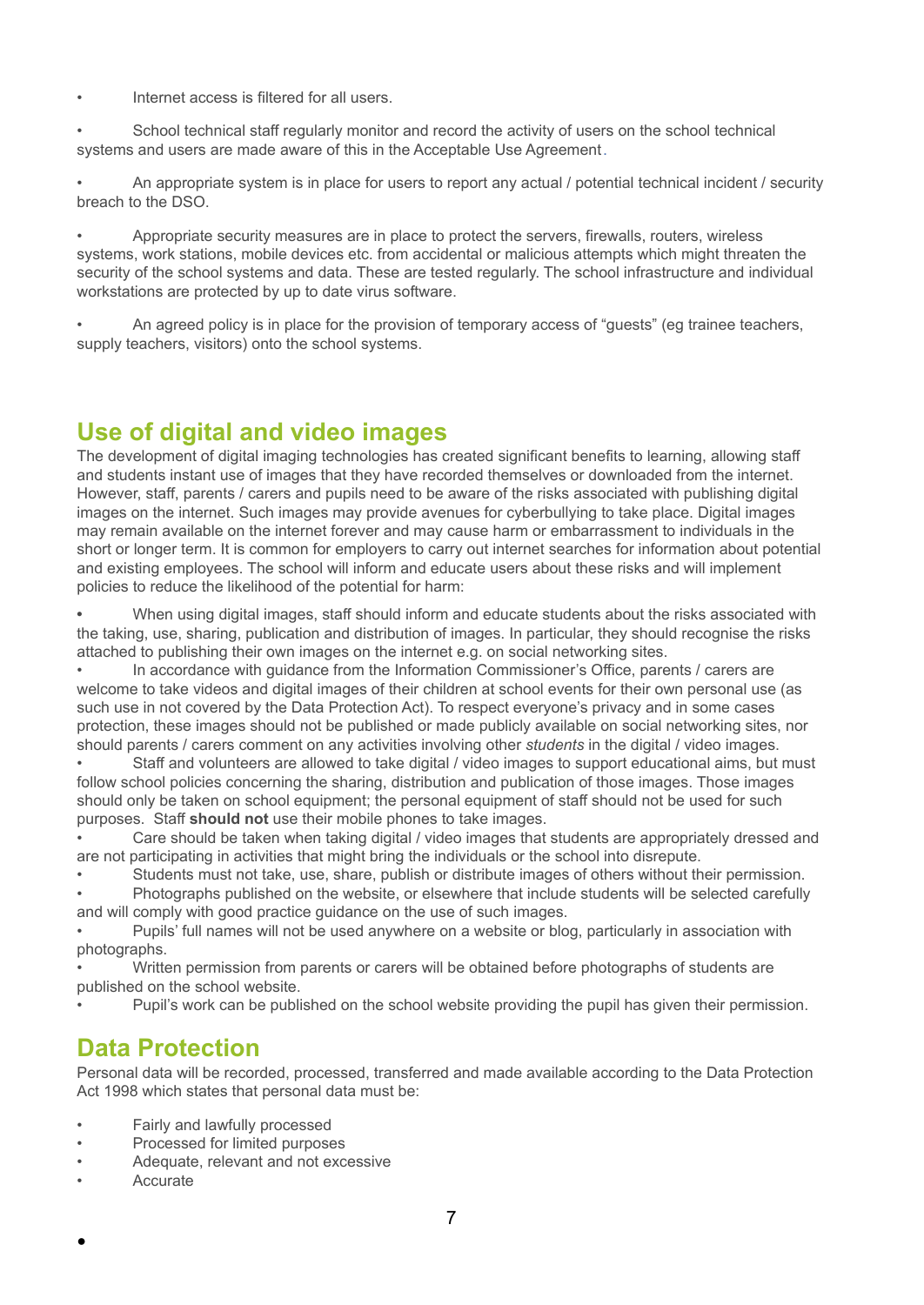- Kept no longer than is necessary
- Processed in accordance with the data subject's rights
- **Secure**
- Only transferred to others with adequate protection

The school must ensure that:

It will hold the minimum personal data necessary to enable it to perform its function and it will not hold it for longer than necessary for the purposes it was collected for.

• Every effort will be made to ensure that data held is accurate, up to date and that inaccuracies are corrected without unnecessary delay.

• All personal data will be fairly obtained in accordance with the "Privacy Notice" and lawfully processed in accordance with the "Conditions for Processing".

- It has a Data Protection Policy.
- It is registered as a Data Controller for the purposes of the Data Protection Act (DPA).

There are clear policies about the use of cloud storage / cloud computing which ensure that such data storage meets the requirements laid down by the Information Commissioner's Office.

Staff must ensure that they:

• At all times take care to ensure the safekeeping of personal data, minimising the risk of its loss or misuse.

• Use personal data only on secure password protected computers and other devices, ensuring that they are properly "logged-off" at the end of any session in which they are using personal data.

• Transfer data using encryption and secure password protected devices.

• Do not store data on removable devices regardless of whether or not the data has been encrypted.

• Do not share their log-on User names and passwords with others and that these are stored in a place that is inaccessible to pupils, parents and other staff members.

# **Communications**

●

A wide range of rapidly developing communications technologies has the potential to enhance learning. The following table shows how the school currently considers the benefit of using these technologies for education outweighs their risks / disadvantages:

|                                                             |        | <b>Staff and Other Adults</b>      |                                            |                       | <b>Pupils</b> |                                    |                                                      |                      |
|-------------------------------------------------------------|--------|------------------------------------|--------------------------------------------|-----------------------|---------------|------------------------------------|------------------------------------------------------|----------------------|
| Co<br><b>Communication Technologies</b>                     | Allowe | Allowe<br>d at<br>certain<br>times | Allowe<br>d for<br>select<br>led<br>lstaff | <b>Not</b><br>lallowe | Allowe        | Allowe<br>d at<br>certain<br>times | Allowe<br>d with<br><b>I</b> staff<br>permis<br>sion | <b>Not</b><br>allowe |
| Mobile phones may be brought to school                      |        |                                    |                                            |                       |               |                                    |                                                      |                      |
| Use of mobile phones in lessons                             |        |                                    |                                            |                       |               |                                    |                                                      |                      |
| Use of mobile phones in social time                         |        |                                    |                                            |                       |               |                                    |                                                      |                      |
| Taking photos on mobile phones/cameras                      |        |                                    |                                            |                       |               |                                    |                                                      |                      |
| Use of other mobile devices e.g. tablets, gaming<br>devices |        |                                    |                                            |                       |               |                                    |                                                      |                      |
| Use of personal email addresses in school                   |        |                                    |                                            |                       |               |                                    |                                                      |                      |
| Use of school email for personal emails                     |        |                                    |                                            |                       |               |                                    |                                                      |                      |
| Use of messaging apps                                       |        |                                    |                                            |                       |               |                                    |                                                      |                      |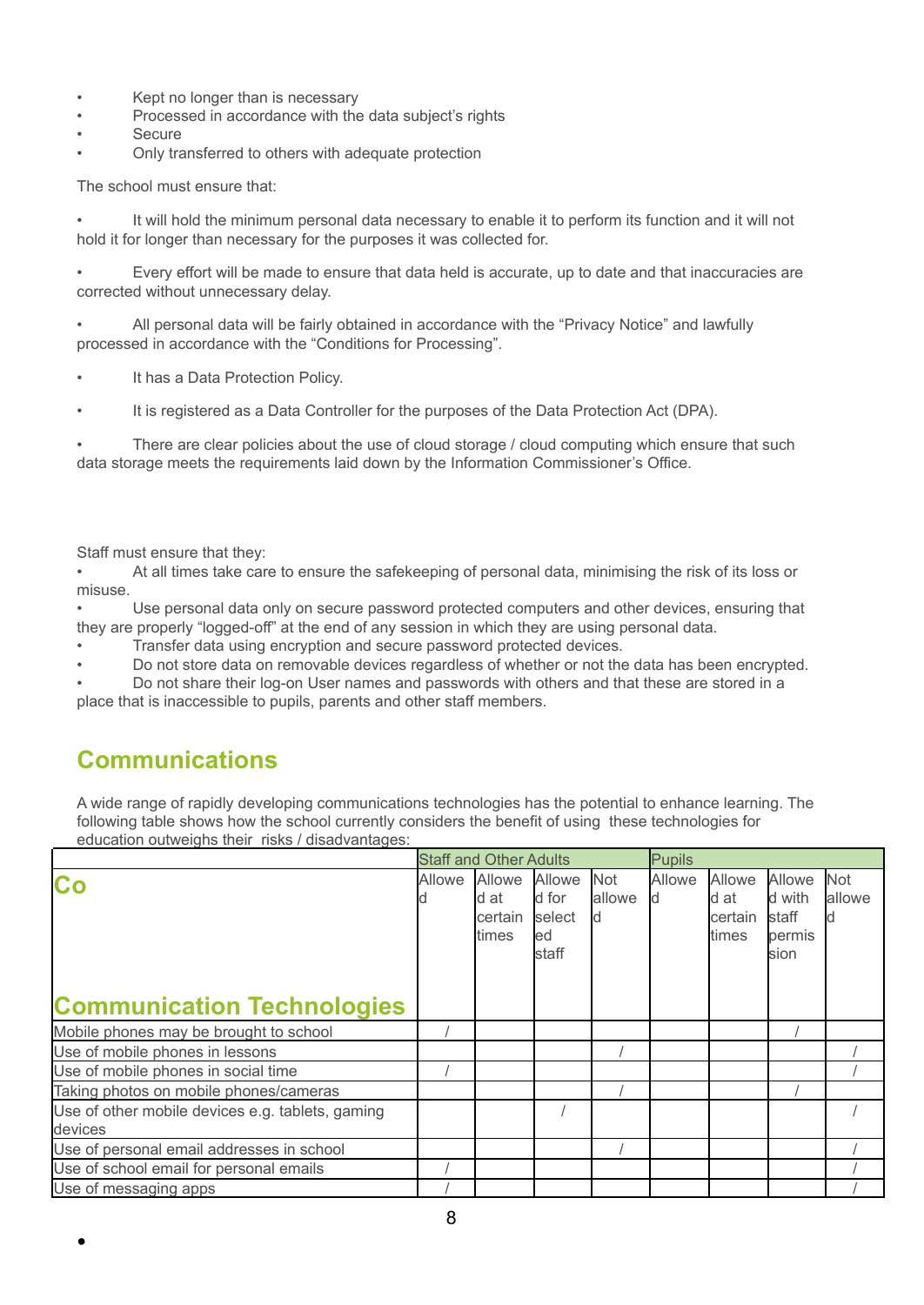| Use<br>$\mathbf{r}$ . The contract of $\mathbf{r}$<br>edia<br>30 JUNIO |  |  |  |  |
|------------------------------------------------------------------------|--|--|--|--|
| Use                                                                    |  |  |  |  |

When using communication technologies, the school considers the following as good practice:

• The official *school* email service may be regarded as safe and secure and is monitored. Users should be aware that email communications are monitored.

• Users must immediately report, to the Head teacher – in accordance with the school policy, the receipt of any communication that makes them feel uncomfortable, is offensive, discriminatory, threatening or bullying in nature and must not respond to any such communication.

• Email communications between staff or parents / carers must be professional in tone and content. These communications should only take place on official (monitored) school systems. Personal email addresses, text messaging or social media must not be used for these communications.

Whole class / group email addresses may be used in school.

Students should be taught about online safety issues, such as the risks attached to the sharing of personal details. They should also be taught strategies to deal with inappropriate communications and be reminded of the need to communicate appropriately when using digital technologies.

• Personal information should not be posted on the school website and only official email addresses should be used to identify members of staff.

# **Social Media - Protecting Professional Identity**

Expectations for teachers' professional conduct are set out in 'Teachers Standards 2012'. While, Ofsted's e-safety framework 2012, reviews how a school protects and educates staff and pupils in their use of technology, including what measures would be expected to be in place to intervene and support should a particular issue arise.

All schools, academies and local authorities have a duty of care to provide a safe learning environment for pupils and staff. Schools/academies and local authorities could be held responsible, indirectly for acts of their employees in the course of their employment. Staff members who harass, cyberbully, discriminate on the grounds of sex, race or disability or who defame a third party may render the school liable to the injured party. Reasonable steps to prevent predictable harm must be in place.

The school provides the following measures to ensure reasonable steps are in place to minimise risk of harm to pupils, staff and the school through limiting access to personal information:

Training to include: acceptable use; social media risks; checking of settings; data protection; reporting issues.

- Clear reporting guidance, including responsibilities, procedures and sanctions.
- Risk assessment, including legal risk

School staff should ensure that:

●

No reference should be made in social media to the school: its activity, pupils, parents / carers or school staff

They do not engage in online discussion on personal matters relating to members of the school community

Personal opinions should not be attributed to the school, Trust or local authority

Security and Privacy settings on personal social media profiles are regularly checked to minimise the risk of losing of personal information.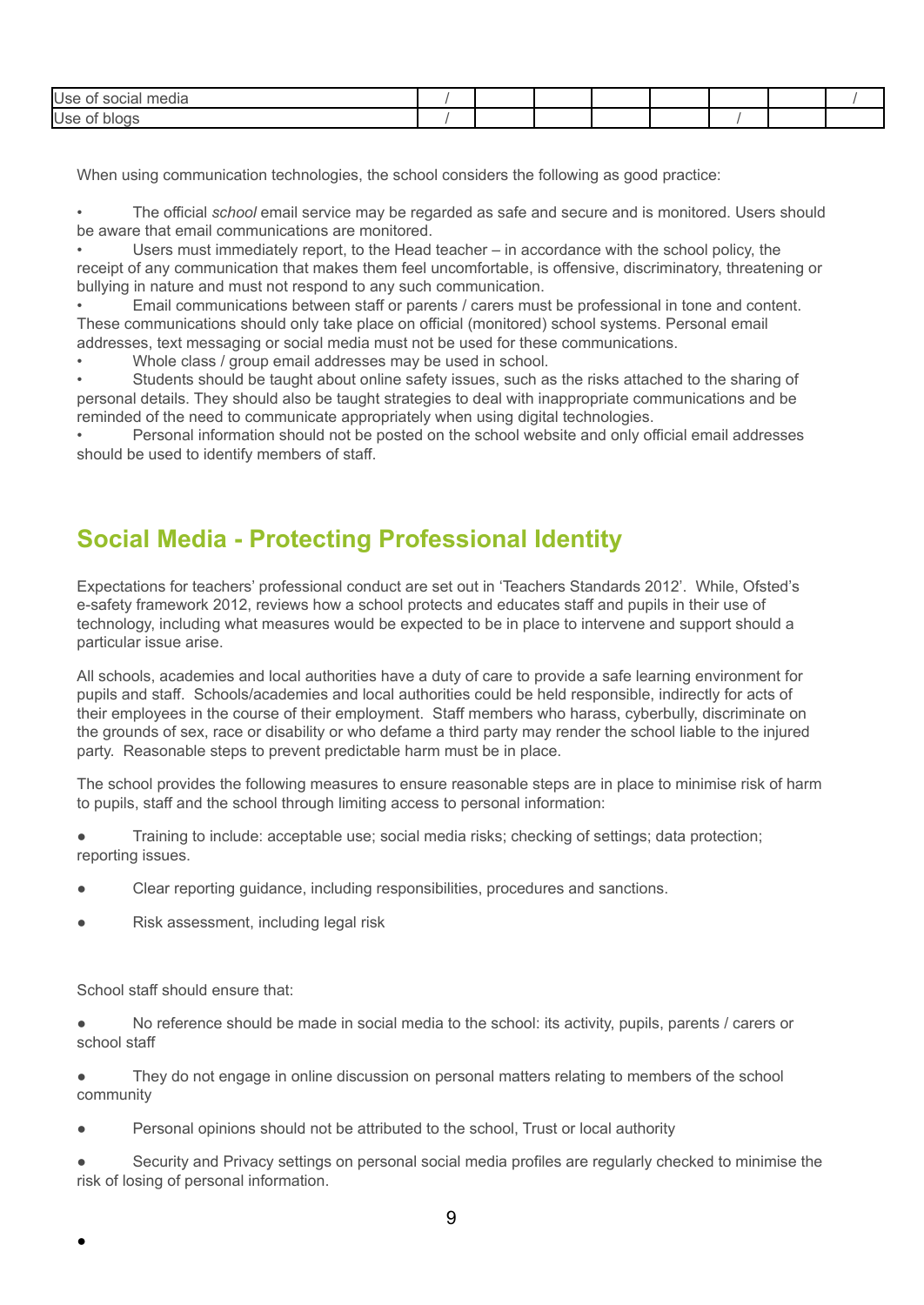The school's use of social media for professional purposes will be checked regularly by the senior risk officer and online safety committee to ensure compliance with the Social Media, Data Protection, Communications, Digital Image and Video Policies.

# **Unsuitable / inappropriate activities**

Some internet activity eg accessing child abuse images or distributing racist material is illegal and would obviously be banned from school and all other technical systems. Other activities e.g. cyber-bullying would be banned and could lead to criminal prosecution. There are however a range of activities which may, generally, be legal but would be inappropriate in a school context, either because of the age of the users or the nature of those activities.

The school believes that the activities referred to in the following section would be inappropriate in a school context and that users, as defined below, should not engage in these activities in school or outside school when using school equipment or systems. The school policy restricts usage as follows:

| <b>User Actions</b>                                      |                                                                                                                                                                                  | Aс<br>ce<br>pta<br>ble | Acce<br>ptabl<br>e at<br>certa<br><i>in</i><br>time<br>S | Accepta<br>ble for<br>nominate<br>d users | Un<br>acc<br>ept<br>abl<br>e | Unacc<br>eptabl<br>e and<br>illegal |
|----------------------------------------------------------|----------------------------------------------------------------------------------------------------------------------------------------------------------------------------------|------------------------|----------------------------------------------------------|-------------------------------------------|------------------------------|-------------------------------------|
| <b>Users shall not</b><br>visit Internet<br>sites, make, | Child sexual abuse images - The making, production or distribution of<br>indecent images of children. Contrary to The Protection of Children Act<br>1978                         |                        |                                                          |                                           |                              | X                                   |
| post, download,<br>upload, data                          | Grooming, incitement, arrangement or facilitation of sexual acts against<br>children Contrary to the Sexual Offences Act 2003.                                                   |                        |                                                          |                                           |                              | X                                   |
| transfer,<br>communicate or<br>pass on,                  | Possession of an extreme pornographic image (grossly offensive,<br>disgusting or otherwise of an obscene character) Contrary to the Criminal<br>Justice and Immigration Act 2008 |                        |                                                          |                                           |                              | X                                   |
| material,<br>remarks,<br>proposals or                    | criminally racist material in UK - to stir up religious hatred (or hatred on the<br>grounds of sexual orientation) - contrary to the Public Order Act 1986                       |                        |                                                          |                                           |                              | $\times$                            |
| comments that<br>contain or relate                       | pornography                                                                                                                                                                      |                        |                                                          |                                           | $\chi$                       |                                     |
| to:                                                      | promotion of any kind of discrimination                                                                                                                                          |                        |                                                          |                                           | X                            |                                     |
|                                                          | threatening behaviour, including promotion of physical violence or mental<br>harm                                                                                                |                        |                                                          |                                           | X                            |                                     |
|                                                          | any other information which may be offensive to colleagues or breaches<br>the integrity of the ethos of the school or brings the school into disrepute                           |                        |                                                          |                                           | X                            |                                     |
| Using school systems to run a private business           |                                                                                                                                                                                  |                        |                                                          |                                           | $\times$                     |                                     |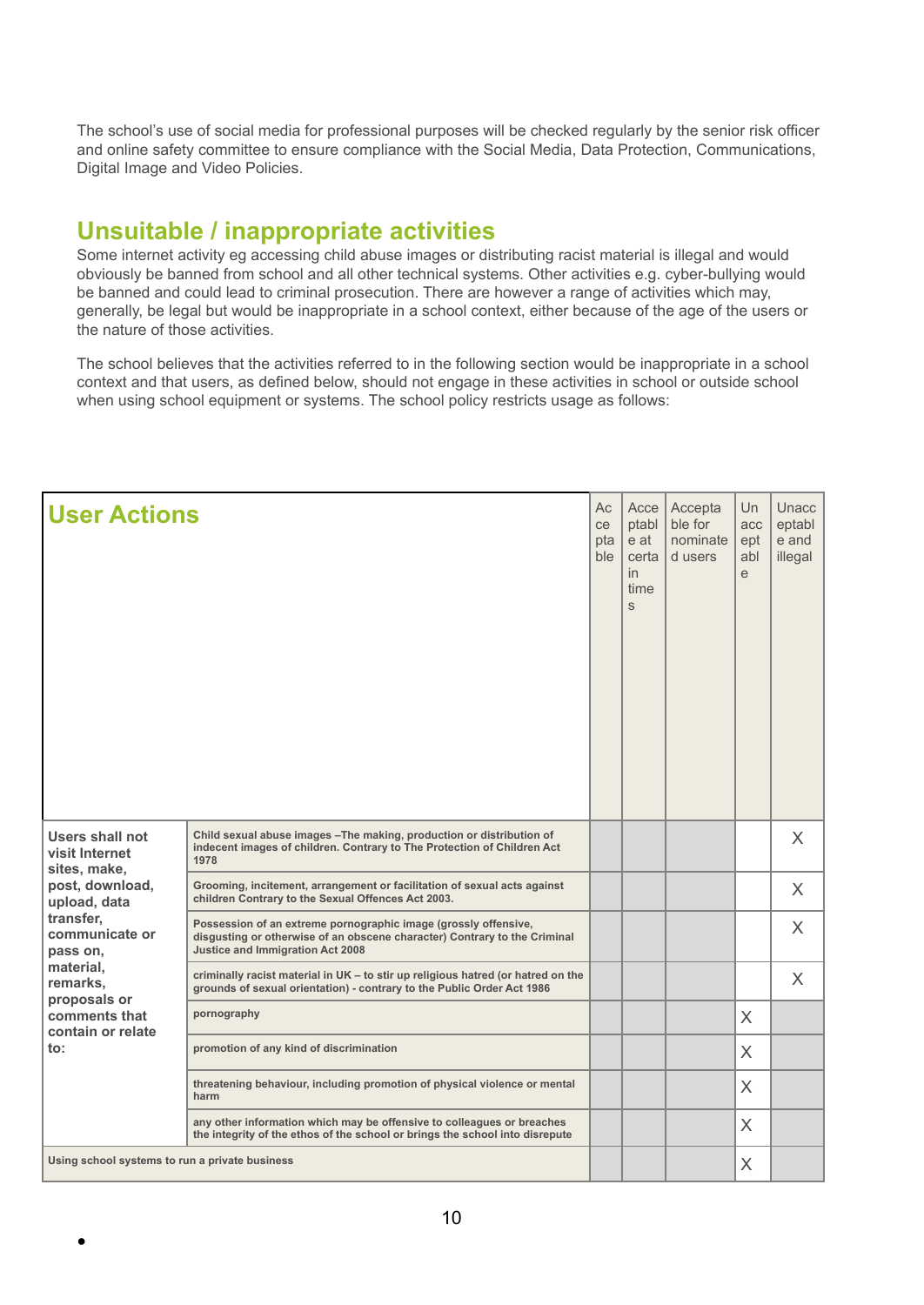| Using systems, applications, websites or other mechanisms that bypass the filtering or other<br>safequards employed by the school                                   |          | $\mathsf{X}$   |  |
|---------------------------------------------------------------------------------------------------------------------------------------------------------------------|----------|----------------|--|
| Infringing copyright                                                                                                                                                |          | $\overline{X}$ |  |
| Revealing or publicising confidential or proprietary information (eg financial / personal information,<br>databases, computer / network access codes and passwords) |          | $\mathsf{X}$   |  |
| Creating or propagating computer viruses or other harmful files                                                                                                     |          | $\chi$         |  |
| Unfair usage (downloading / uploading large files that hinders others in their use of the internet)                                                                 |          | X              |  |
| On-line gaming (educational)                                                                                                                                        | $\times$ |                |  |
| On-line gaming (non educational)                                                                                                                                    |          | $\mathsf{X}$   |  |
| On-line gambling                                                                                                                                                    |          | X              |  |
| On-line shopping / commerce                                                                                                                                         | $\times$ |                |  |
| Use of social media                                                                                                                                                 |          | X              |  |
| Use of messaging apps                                                                                                                                               |          | $\mathsf{X}$   |  |
| Use of video broadcasting eg Youtube                                                                                                                                |          | X              |  |
|                                                                                                                                                                     |          |                |  |
|                                                                                                                                                                     |          |                |  |
|                                                                                                                                                                     |          |                |  |
|                                                                                                                                                                     |          |                |  |
|                                                                                                                                                                     |          |                |  |

# **Responding to incidents of misuse**

This guidance is intended for use when staff need to manage incidents that involve the use of online services. It encourages a safe and secure approach to the management of the incident. Incidents might involve illegal or inappropriate activities (see "User Actions" above).

### **Illegal Incidents**

●

If there is any suspicion that the web site(s) concerned may contain child abuse images, or if there is **any other suspected illegal activity, refer to the right hand side of the Flowchart (below and appendix) for responding to online safety incidents and report immediately to the police.**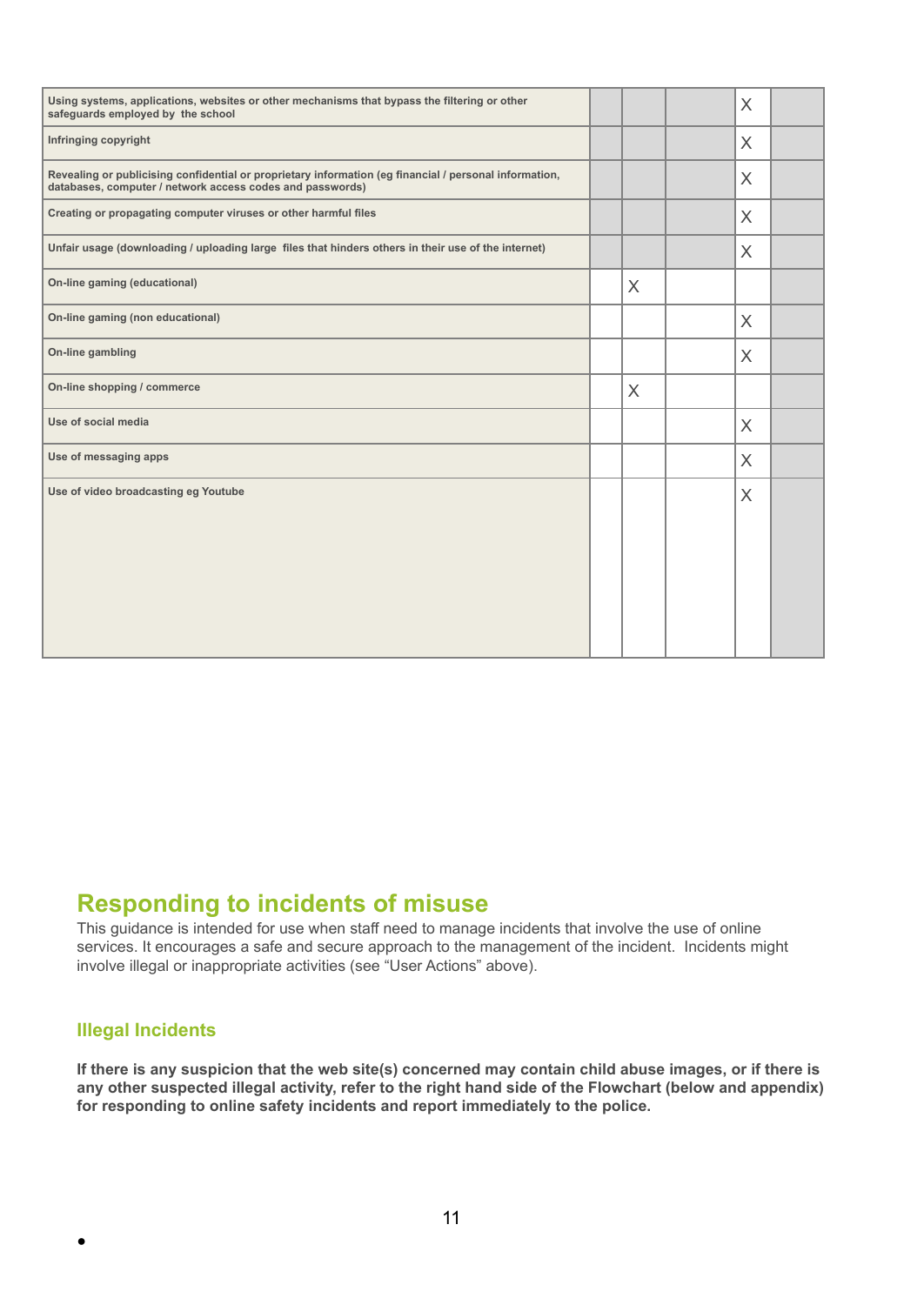

### **Other Incidents**

●

It is hoped that all members of the school community will be responsible users of digital technologies, who understand and follow school policy. However, there may be times when infringements of the policy could take place, through careless or irresponsible or, very rarely, through deliberate misuse.

#### **In the event of suspicion, all steps in this procedure should be followed:**

● Have more than one senior member of staff involved in this process. This is vital to protect individuals if accusations are subsequently reported.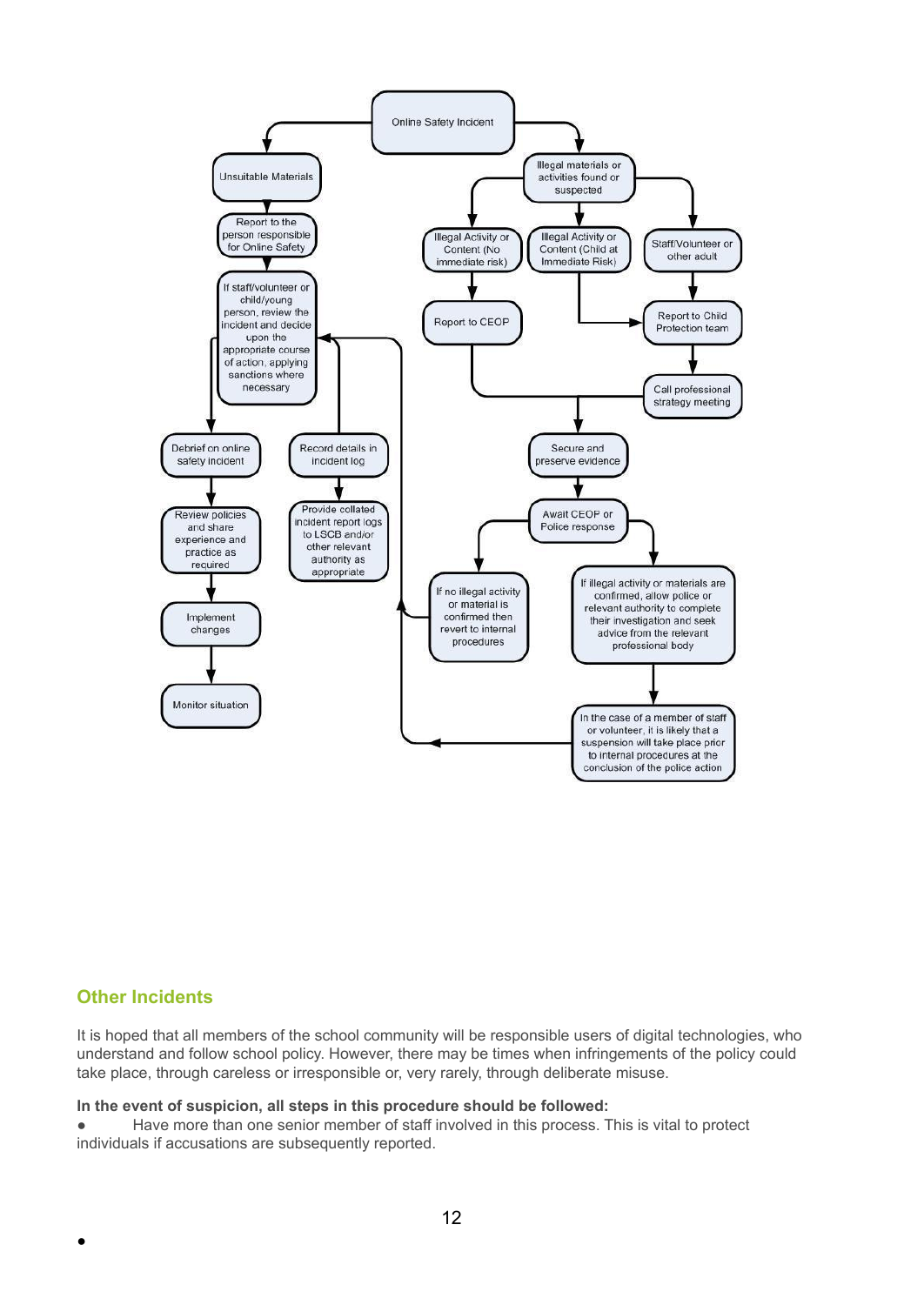● Conduct the procedure using a designated computer that will not be used by young people and if necessary can be taken off site by the police should the need arise. Use the same computer for the duration of the procedure.

It is important to ensure that the relevant staff should have appropriate internet access to conduct the procedure, but also that the sites and content visited are closely monitored and recorded (to provide further protection).

Record the url of any site containing the alleged misuse and describe the nature of the content causing concern. It may also be necessary to record and store screenshots of the content on the machine being used for investigation. These may be printed, signed and attached to the form (except in the case of images of child sexual abuse – see below)

● Once this has been completed and fully investigated the group will need to judge whether this concern has substance or not. If it does, then appropriate action will be required and could include the following:

- Internal response or discipline procedures
- Involvement by Local Authority or national / local organisation (as relevant).
- Police involvement and/or action

#### ● **If content being reviewed includes images of Child abuse, then the monitoring should be halted and referred to the Police immediately. Other instances to report to the police would include:**

- *•* incidents of 'grooming' behaviour
- *•* the sending of obscene materials to a child
- adult material which potentially breaches the Obscene Publications Act
- *•* criminally racist material

●

● other criminal conduct, activity or materials

#### ● **Isolate the computer in question as best you can. Any change to its state may hinder a later police investigation.**

It is important that all of the above steps are taken as they will provide an evidence trail for the *school* and possibly the police and demonstrate that visits to these sites were carried out for child protection purposes. The completed form should be retained by the group for evidence and reference purposes.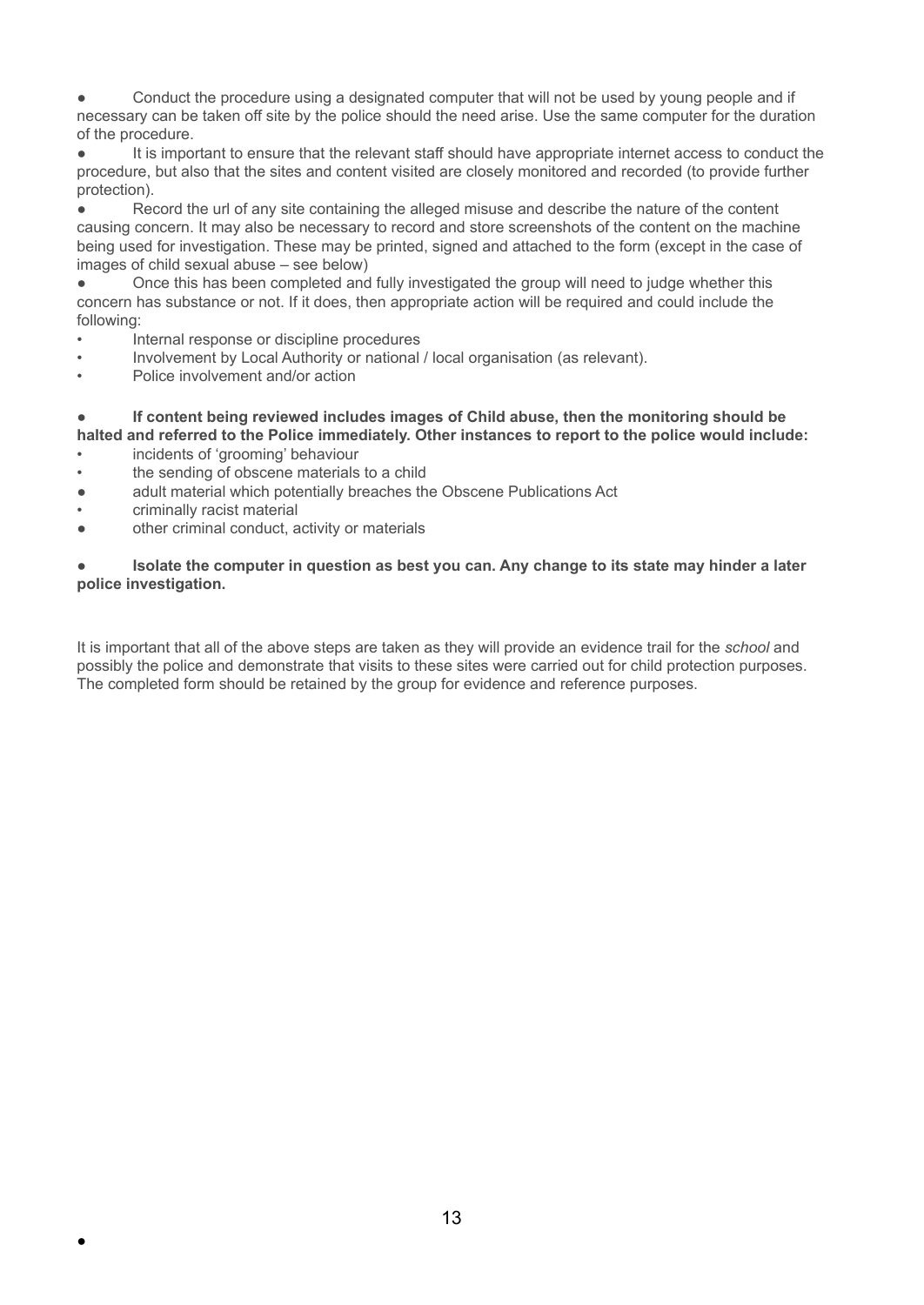### **School Actions & Sanctions**

●

It is more likely that the school will need to deal with incidents that involve inappropriate rather than illegal misuse. It is important that any incidents are dealt with as soon as possible in a proportionate manner, and that members of the school community are aware that incidents have been dealt with. It is intended that incidents of misuse will be dealt with through normal behaviour / disciplinary procedures as follows:

| <b>Students / Pupils</b>                                                                                                                                           | <b>Actions / Sanctions</b>                    |                                                     |                                            |                                      |                                                                                                               |                                              |                                                                                   |                 |                                                                    |
|--------------------------------------------------------------------------------------------------------------------------------------------------------------------|-----------------------------------------------|-----------------------------------------------------|--------------------------------------------|--------------------------------------|---------------------------------------------------------------------------------------------------------------|----------------------------------------------|-----------------------------------------------------------------------------------|-----------------|--------------------------------------------------------------------|
| Incidents:                                                                                                                                                         | Refer<br>to<br>class<br>teach<br>er/<br>tutor | Refer<br>to<br>Assis<br>tant<br>Head<br>Teac<br>her | Ref<br>er<br>to<br>He<br>adt<br>eac<br>her | Ref<br>er<br>to<br>Poli<br><b>ce</b> | Refer to<br>technic<br>al<br>support<br>staff for<br>action<br>re<br>filtering<br>$\prime$<br>security<br>etc | Info<br>rm<br>par<br>ent<br>S/<br>car<br>ers | <b>Rem</b><br>oval<br>of<br>netw<br>ork /<br>intern<br>et<br>acces<br>S<br>rights | Wa<br>rnin<br>g | Furth<br>er<br>sancti<br>on eg<br>deten<br>tion /<br>exclu<br>sion |
| Deliberately accessing or trying to access material that<br>could be considered illegal (see list in earlier section on<br>unsuitable / inappropriate activities). |                                               | X                                                   | $\times$                                   | X                                    | $\times$                                                                                                      | $\times$                                     | $\times$                                                                          |                 | $\times$                                                           |
| Unauthorised use of non-educational sites during lessons                                                                                                           | X                                             |                                                     |                                            |                                      | X                                                                                                             |                                              |                                                                                   | X               |                                                                    |
| Unauthorised use of mobile phone / digital camera / other<br>mobile device                                                                                         | X                                             |                                                     |                                            |                                      |                                                                                                               | $\times$                                     |                                                                                   |                 | X                                                                  |
| Unauthorised use of social media / messaging apps /<br>personal email                                                                                              | X                                             |                                                     |                                            |                                      | X                                                                                                             | X                                            |                                                                                   |                 | X                                                                  |
| Unauthorised downloading or uploading of files                                                                                                                     | X                                             |                                                     |                                            |                                      | X                                                                                                             |                                              |                                                                                   |                 | X                                                                  |
| Allowing others to access school network by sharing<br>username and passwords                                                                                      |                                               | X                                                   |                                            |                                      | $\times$                                                                                                      |                                              |                                                                                   | X               |                                                                    |
| Attempting to access or accessing the school network, using<br>another student's / pupil's account                                                                 | X                                             |                                                     |                                            |                                      | $\times$                                                                                                      |                                              |                                                                                   |                 | X                                                                  |
| Attempting to access or accessing the school network, using<br>the account of a member of staff                                                                    |                                               |                                                     | $\times$                                   |                                      | X                                                                                                             | X                                            |                                                                                   | X               | X                                                                  |
| Corrupting or destroying the data of other users                                                                                                                   |                                               | X                                                   |                                            |                                      | X                                                                                                             | X                                            |                                                                                   | X               | X                                                                  |
| Sending an email, text or message that is regarded as<br>offensive, harassment or of a bullying nature                                                             |                                               | $\times$                                            |                                            |                                      |                                                                                                               | X                                            | X                                                                                 | X               | $\times$                                                           |
| Continued infringements of the above, following previous<br>warnings or sanctions                                                                                  |                                               | $\times$                                            |                                            |                                      |                                                                                                               | $\times$                                     | X                                                                                 | $\times$        | $\times$                                                           |
| Actions which could bring the school into disrepute or breach<br>the integrity of the ethos of the school                                                          |                                               |                                                     | X                                          |                                      |                                                                                                               | X                                            | X                                                                                 | X               | X                                                                  |
| Using proxy sites or other means to subvert the school's /<br>academy's filtering system                                                                           |                                               | X                                                   |                                            |                                      | X                                                                                                             | X                                            | X                                                                                 | X               | X                                                                  |
| Accidentally accessing offensive or pornographic material<br>and failing to report the incident                                                                    |                                               | X                                                   |                                            |                                      | $\times$                                                                                                      | X                                            | X                                                                                 | X               | X                                                                  |
| Deliberately accessing or trying to access offensive or<br>pornographic material                                                                                   |                                               |                                                     | X                                          |                                      |                                                                                                               | X                                            | X                                                                                 | X               | X                                                                  |
| Receipt or transmission of material that infringes the<br>copyright of another person or infringes the Data Protection<br>Act                                      |                                               | X                                                   |                                            | X                                    |                                                                                                               |                                              | X                                                                                 | $\mathsf X$     | X                                                                  |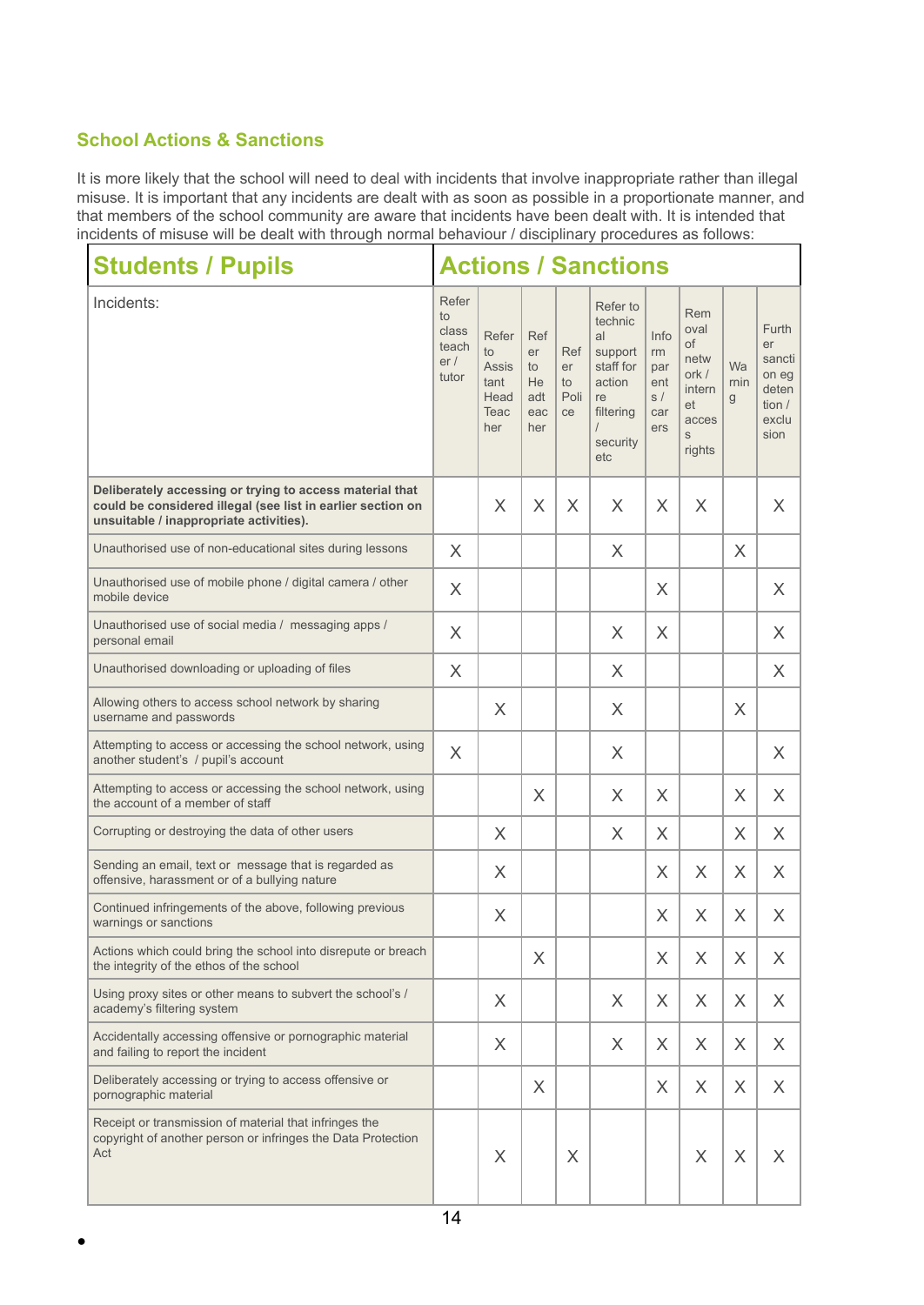| <b>Staff</b>                                                                                                                                                                | <b>Actions / Sanctions</b>               |                                                      |                                                              |                            |                                                                                               |                 |                    |                                   |
|-----------------------------------------------------------------------------------------------------------------------------------------------------------------------------|------------------------------------------|------------------------------------------------------|--------------------------------------------------------------|----------------------------|-----------------------------------------------------------------------------------------------|-----------------|--------------------|-----------------------------------|
| Incidents:                                                                                                                                                                  | Refe<br>r to<br>line<br>man<br>ager<br>r | Refe<br>r to<br>Hea<br>dtea<br>cher<br>Prin<br>cipal | Refe<br>r to<br>Loca<br>$\mathbf{L}$<br>Auth<br>ority<br>/HR | Refe<br>r to<br>Polic<br>e | Refer<br>to<br>Techni<br>cal<br>Suppo<br>rt Staff<br>for<br>action<br>re<br>filterin<br>g etc | Wa<br>rni<br>ng | Sus<br>pens<br>ion | <b>Discipl</b><br>inary<br>action |
| Deliberately accessing or trying to access<br>material that could be considered illegal (see list<br>in earlier section on unsuitable / inappropriate<br>activities).       |                                          | X                                                    | $\times$                                                     | X                          |                                                                                               |                 | X                  | X                                 |
| Inappropriate personal use of the internet / social<br>media / personal email                                                                                               |                                          | X                                                    |                                                              |                            |                                                                                               | X               |                    | X                                 |
| Unauthorised downloading or uploading of files                                                                                                                              |                                          | X                                                    |                                                              |                            |                                                                                               | X               |                    |                                   |
| Allowing others to access school network by sharing<br>username and passwords or attempting to access or<br>accessing the school network, using another<br>person's account |                                          | X                                                    |                                                              |                            |                                                                                               | X               |                    |                                   |
| Careless use of personal data eg holding or<br>transferring data in an insecure manner                                                                                      |                                          | X                                                    |                                                              |                            |                                                                                               | $\times$        |                    |                                   |
| Deliberate actions to breach data protection or<br>network security rules                                                                                                   |                                          | X                                                    | X                                                            |                            |                                                                                               |                 | X                  | X                                 |
| Corrupting or destroying the data of other users or<br>causing deliberate damage to hardware or software                                                                    |                                          | $\times$                                             | $\times$                                                     |                            |                                                                                               |                 | X                  | X                                 |
| Sending an email, text or message that is regarded<br>as offensive, harassment or of a bullying nature                                                                      |                                          | X                                                    | $\times$                                                     |                            |                                                                                               |                 | X.                 | X                                 |
| Using personal email / social networking / instant<br>messaging / text messaging to carrying out digital<br>communications with students / pupils                           |                                          | X                                                    | $\times$                                                     |                            |                                                                                               |                 |                    | X                                 |
| Actions which could compromise the staff member's<br>professional standing                                                                                                  |                                          | X                                                    | X                                                            |                            |                                                                                               |                 |                    | X                                 |
| Actions which could bring the school into disrepute or<br>breach the integrity of the ethos of the school                                                                   |                                          | X                                                    | $\times$                                                     |                            |                                                                                               |                 | X                  | X                                 |
| Using proxy sites or other means to subvert the<br>school's / academy's filtering system                                                                                    |                                          | X                                                    |                                                              |                            | X                                                                                             | X               |                    |                                   |
| Accidentally accessing offensive or pornographic<br>material and failing to report the incident                                                                             |                                          | X                                                    |                                                              |                            | X                                                                                             | X               |                    |                                   |
| Deliberately accessing or trying to access offensive<br>or pornographic material                                                                                            |                                          | X                                                    | $\times$                                                     |                            |                                                                                               |                 | X                  | X                                 |
| Breaching copyright or licensing regulations                                                                                                                                |                                          | $\times$                                             |                                                              |                            |                                                                                               | X               |                    |                                   |
| Continued infringements of the above, following<br>previous warnings or sanctions                                                                                           |                                          | X                                                    | X                                                            |                            |                                                                                               |                 | X                  | X                                 |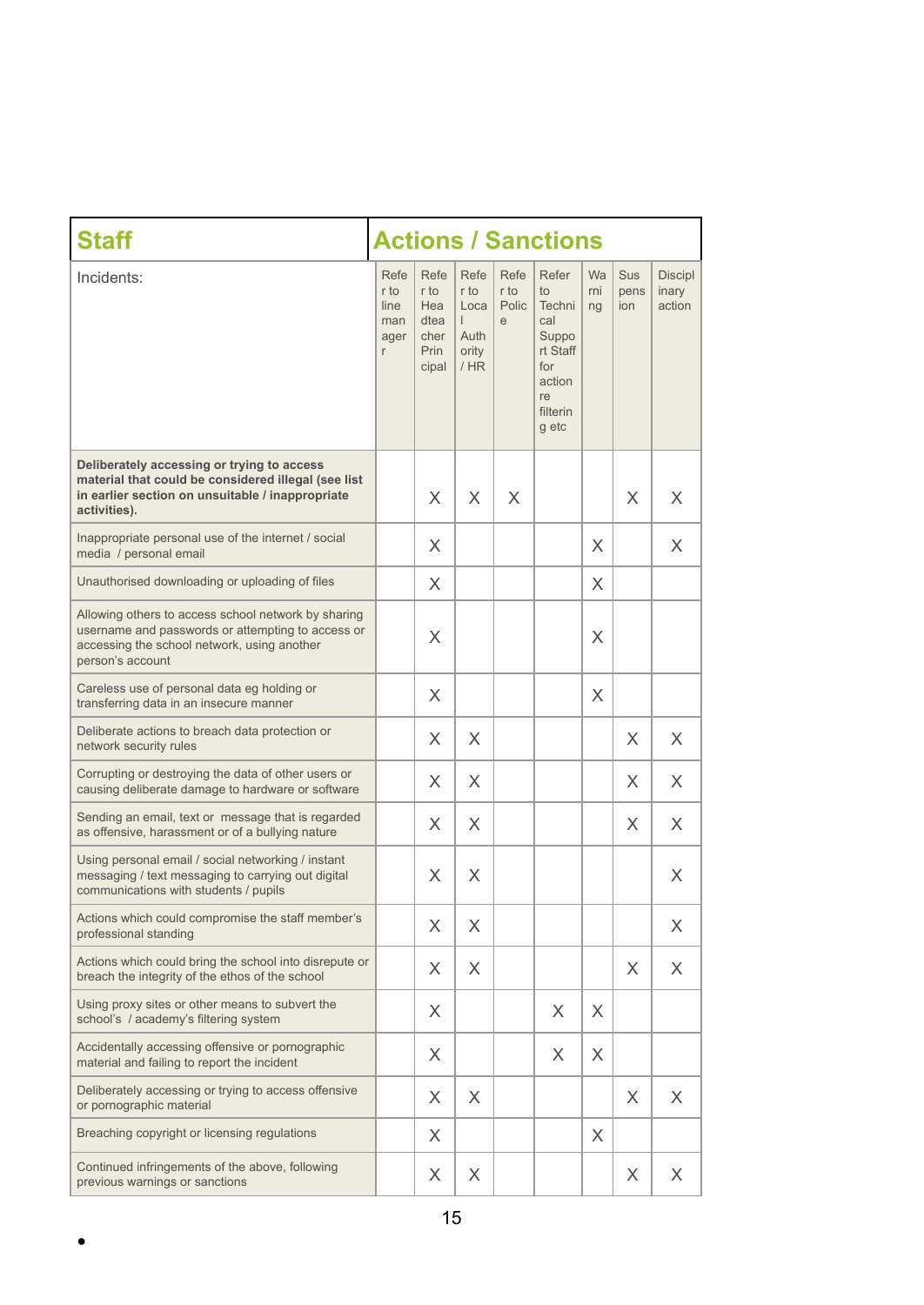# **Appendices**

**。** 

Can be found on the following pages:

|           | Pupil Acceptable Use Agreement (KS2)                    |    | 16 |
|-----------|---------------------------------------------------------|----|----|
|           | Pupil Acceptable Use Agreement (FS/KS1)                 |    | 18 |
|           | Parents / Carers Acceptable Use Agreement               |    | 19 |
|           | Use of Digital/Video Images Agreement & Consent         | 20 |    |
|           | Use of Cloud Systems Consent                            | 21 |    |
| $\bullet$ | Staff and Volunteers Acceptable Use Agreement           |    | 22 |
|           | <b>Community Users Acceptable Use Agreement</b>         |    | 24 |
|           | Responding to incidents of misuse - flowchart           |    | 25 |
|           | Record of reviewing sites (for internet misuse)         |    | 26 |
|           | <b>School Reporting Log</b>                             |    | 27 |
|           | <b>School Training Needs Audit</b>                      |    | 28 |
| $\bullet$ | <b>School Technical Security Policy</b>                 |    | 29 |
|           | Filtering                                               | 30 |    |
| $\bullet$ | <b>School Personal Data Policy</b>                      |    | 32 |
|           | School Policy - Electronic Devices, Search and Deletion |    | 36 |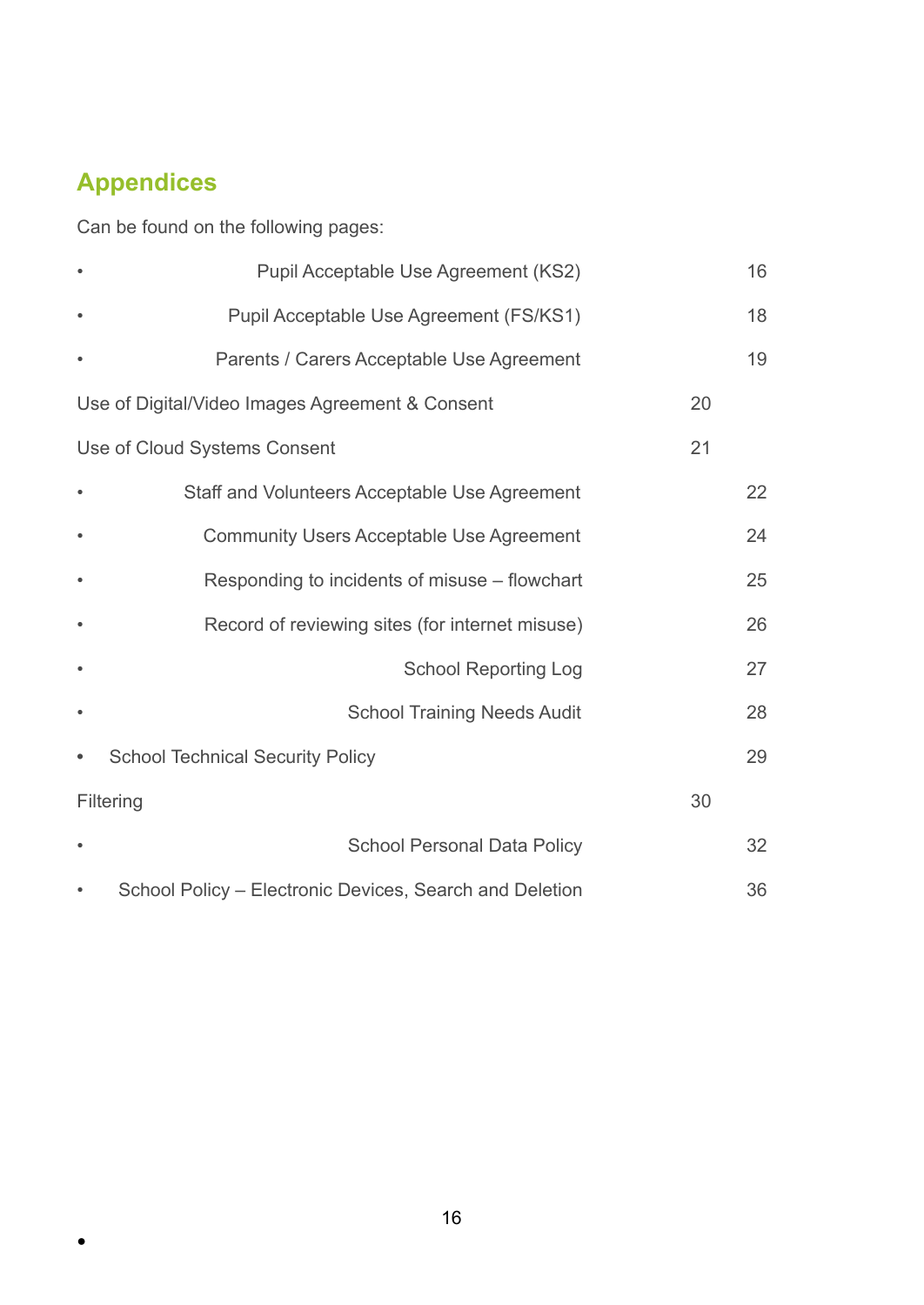# **Pupil Acceptable Use Agreement – for KS2 children**

#### **This Acceptable Use Policy is intended to ensure:**

• that young people will be responsible users and stay safe while using the internet and other digital technologies for educational, personal and recreational use.

• that school systems and users are protected from accidental or deliberate misuse that could put the security of the systems and users at risk.

# **Acceptable Use Policy Agreement**

I understand that I must use school ICT systems in a responsible way, to ensure that there is no risk to my safety or to the safety of other users. In return the school will try to ensure that pupils have good access to digital technologies to enhance my learning.

#### **For my own personal safety:**

• I understand that the *teachers can check on everything I do* using school ICT systems.

• I will keep my username and password safe and secure. I will not try to use any other person's username and password.

• I will be aware of "stranger danger" and will not tell people my name, address, telephone number, age, or any other details about me when I am on-line.

- I will never arrange to meet someone I have met on-line without taking my parent or carer.
- I will immediately tell an adult if I see anything that upsets or worries me on-line.

#### **I understand that everyone has equal rights to use technology as a resource and:**

• I understand that the *school* devices are for educational use and that I will not use them for personal use unless I have permission.

- I will not make downloads or uploads without permission from a teacher.
- I will not use the *school* systems or devices for on-line gaming, on-line gambling, internet shopping, or video broadcasting (eg YouTube).

#### **I will act as I expect others to act toward me:**

• I will respect others' work and property and will not access, copy, remove or change any other user's files, without their knowledge and permission.

- I will be polite and responsible when I communicate with others.
- I will not take or distribute pictures of anyone without their permission.

#### **I will help the school to provide me with good access to digital technologies:**

I will always follow instructions when I am using school devices.

• I will immediately report any damage or faults involving equipment or software, however this may have happened.

• I will not open any hyperlinks in emails or any attachments to emails, unless I know and trust the person who sent the email.

- I will not install programmes of any type on any school device.
- I will not try to alter computer settings.
- I will not use social media sites in school e.g.Facebook or Instagram.

#### **When using the internet for research or recreation, I recognise that:**

- I should never pretend that someone else's work is my own.
- I will not make unlawful copies.

●

Not everything on the Internet is true or accurate.

#### **I understand that I am responsible for my actions, both in and out of school:**

• I understand that the *school* has the right to take action against me if I am involved in incidents of inappropriate behaviour, that are covered in this agreement, when I am both in and out of school and where they involve my membership of the school community (examples would be cyber-bullying, use of images or personal information).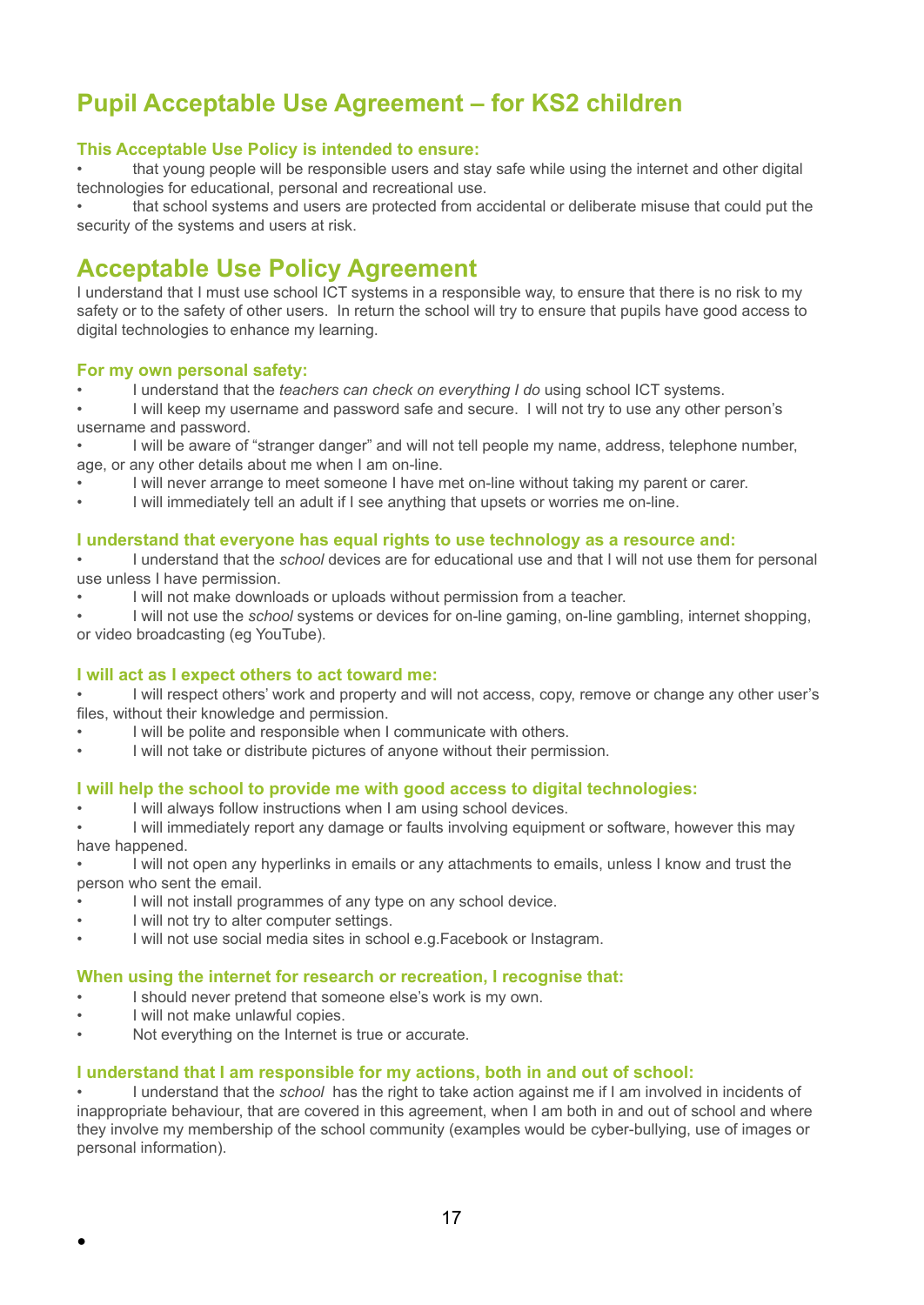• I understand that if I fail to comply with this Acceptable Use Policy Agreement, I will be subject to disciplinary action. This may include: loss of access to the school network / internet, detention, fixed term exclusion, contact with parents and in the event of illegal activities involvement of the police.

**Please complete the sections on this page to show that you have read, understood and agree to the rules included in the Acceptable Use Agreement. If you do not sign and return this agreement, access will not be granted to school systems and devices.**

# **Pupil Acceptable Use Agreement Form KS2**

This form relates to the *pupil* Acceptable Use Agreement; to which it is attached.

Please complete the sections below to show that you have read, understood and agree to the rules included in the Acceptable Use Agreement. If you do not sign and return this agreement, access will not be granted to school ICT systems.

I have read and understand the above and agree to follow these guidelines when:

• I use the *school* systems and devices (both in and out of school)

• I use my own devices in the *school* (when allowed) e.g. mobile phones, gaming devices USB devices, cameras etc.

I use my own equipment out of the school in a way that is related to me being a member of this *school* eg communicating with other members of the school, accessing school email, website etc.

| Name of Student / Pupil |  |
|-------------------------|--|
| Group / Class           |  |
| Signed                  |  |
| Date                    |  |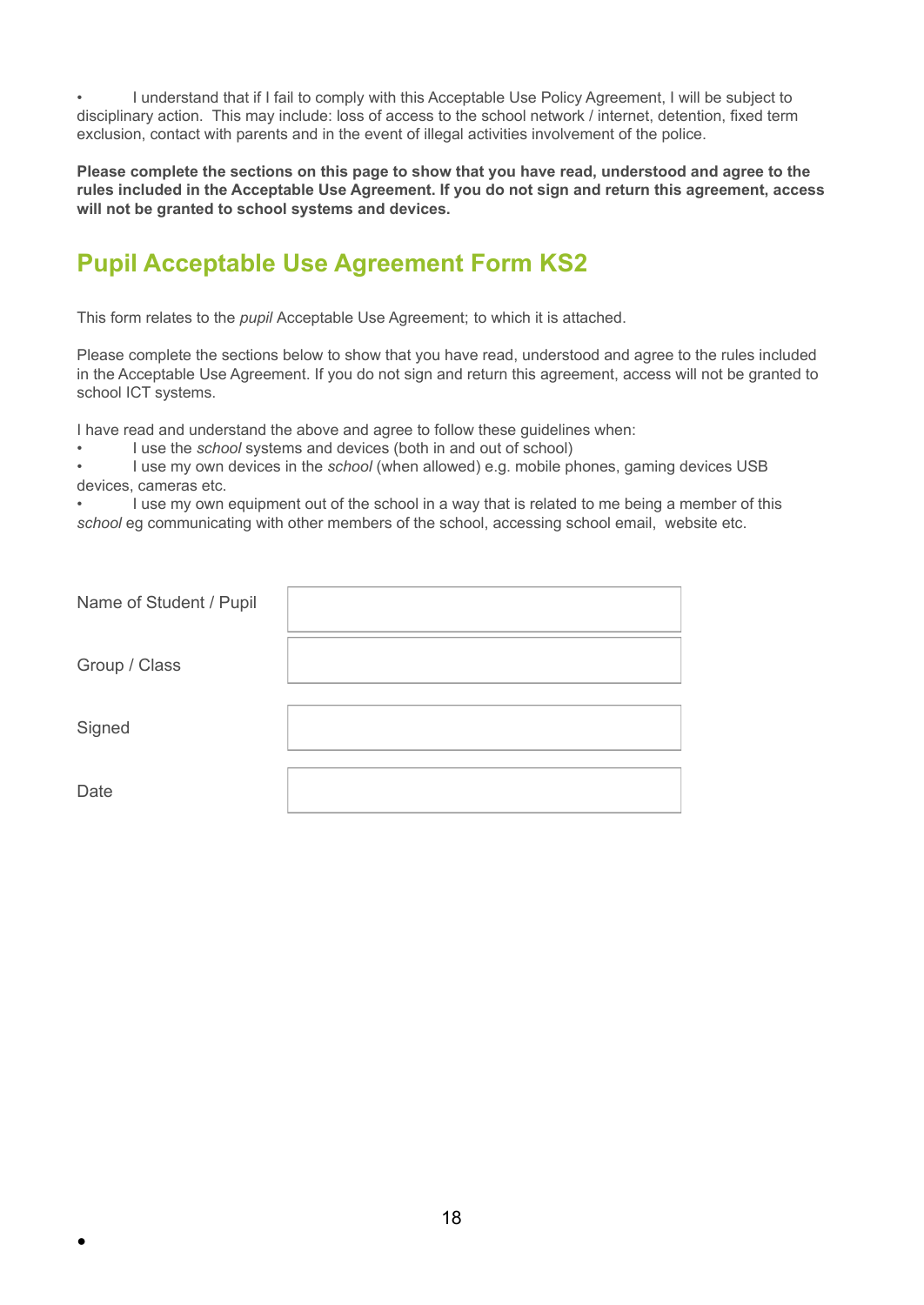# **Pupil Acceptable Use Policy Agreement (Foundation / KS1)**

# **This is how we stay safe when we use computers:**

I will ask a teacher or suitable adult if I want to use the computers

I will only use activities that a teacher or suitable adult has told or allowed me to use.

I will take care of the computer and other equipment

I will ask for help from a teacher or suitable adult if I am not sure what to do or if I think I have done something wrong.

I will tell a teacher or suitable adult if I see something that upsets me on the screen.

I know that if I break the rules I might not be allowed to use a computer.

*Signed (child):……………………………………………*

Signed (parent): …………………………………………..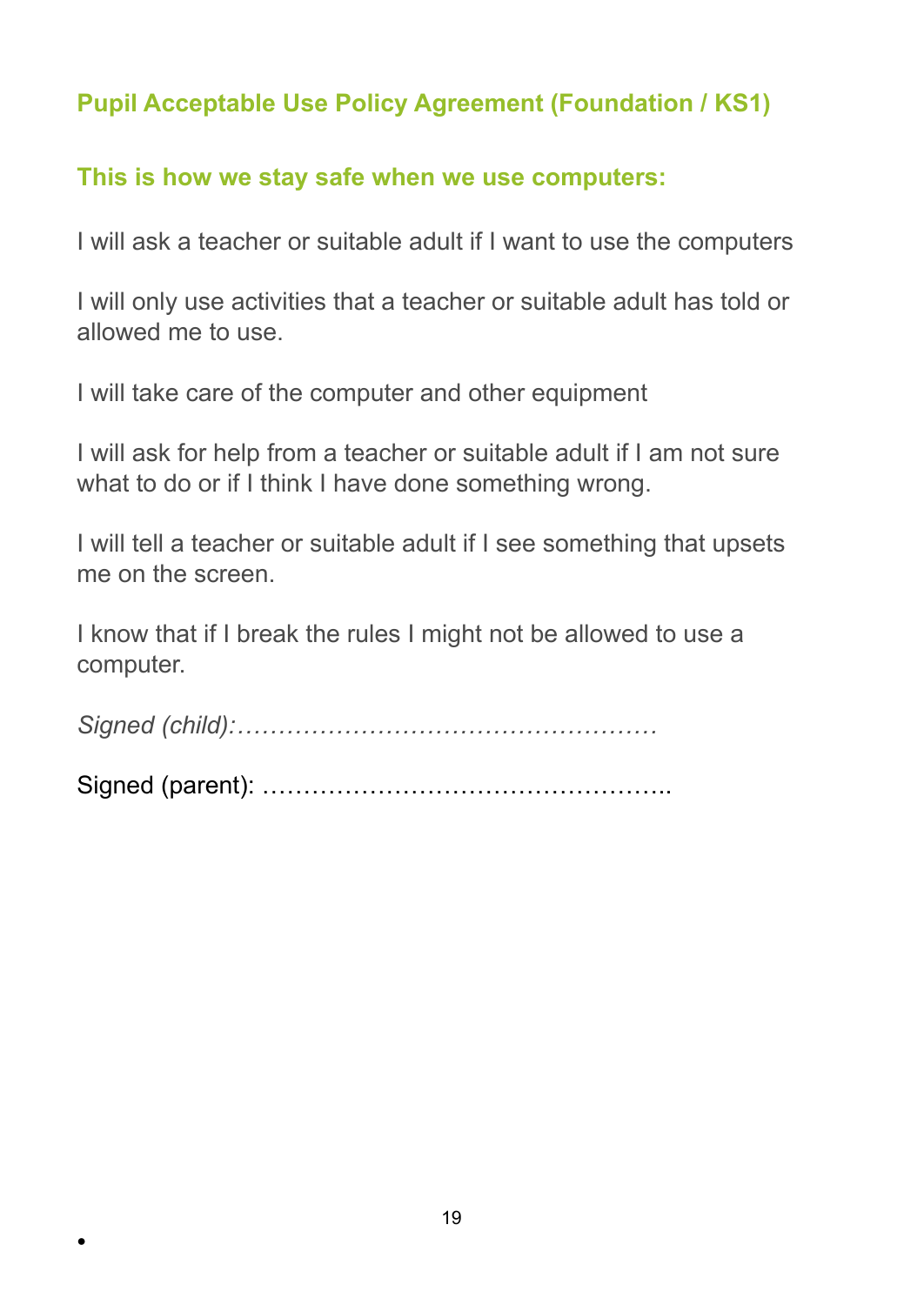# **Parent / Carer Acceptable Use Agreement**

Digital technologies have become integral to the lives of children and young people, both within schools and outside school. These technologies provide powerful tools, which open up new opportunities for everyone. They can stimulate discussion, promote creativity and stimulate awareness of context to promote effective learning. Young people should have an entitlement to safe internet access at all times.

#### **This Acceptable Use Policy is intended to ensure:**

• that young people will be responsible users and stay safe while using the internet and other communications technologies for educational, personal and recreational use.

• that school systems and users are protected from accidental or deliberate misuse that could put the security of the systems and users at risk.

• that parents and carers are aware of the importance of online safety and are involved in the education and guidance of young people with regard to their on-line behaviour.

The school will try to ensure that *pupils* will have good access to digital technologies to enhance their learning and will, in return, expect the *pupils* to agree to be responsible users. A copy of the Pupil Acceptable Use Policy is attached to this permission form, so that parents / carers will be aware of the school expectations of the young people in their care.

Parents are requested to sign the permission form below to show their support of the school in this important aspect of the school's work.

# **Permission Form**

Parent / Carers I

| Pupil |  |
|-------|--|
|       |  |

As the parent / carer of the above *pupil*, I give permission for my child to have access to the internet and to ICT systems at school.

#### Either: (KS2 and above)

I know that my son / daughter has signed an Acceptable Use Agreement and has received, or will receive, online safety *education to help them understand the importance of safe use of technology and the internet – both in and out of school.*

#### *Or: (KS1/Foundation)*

I understand that the school has discussed the Acceptable Use Agreement with my son / daughter and that *they have received, or will receive,* online safety *education to help them understand the importance of safe use of technology and the internet – both in and out of school.*

I understand that the school will take every reasonable precaution, including monitoring and filtering systems, to ensure that young people will be safe when they use the internet and ICT systems. I also understand that the school cannot ultimately be held responsible for the nature and content of materials accessed on the internet and using mobile technologies.

I understand that my child's activity on the ICT systems will be monitored and that the school will contact me if they have concerns about any possible breaches of the Acceptable Use Policy.

I will encourage my child to adopt safe use of the internet and digital technologies at home and will inform the school if I have concerns over my child's online safety.

Signed | Date

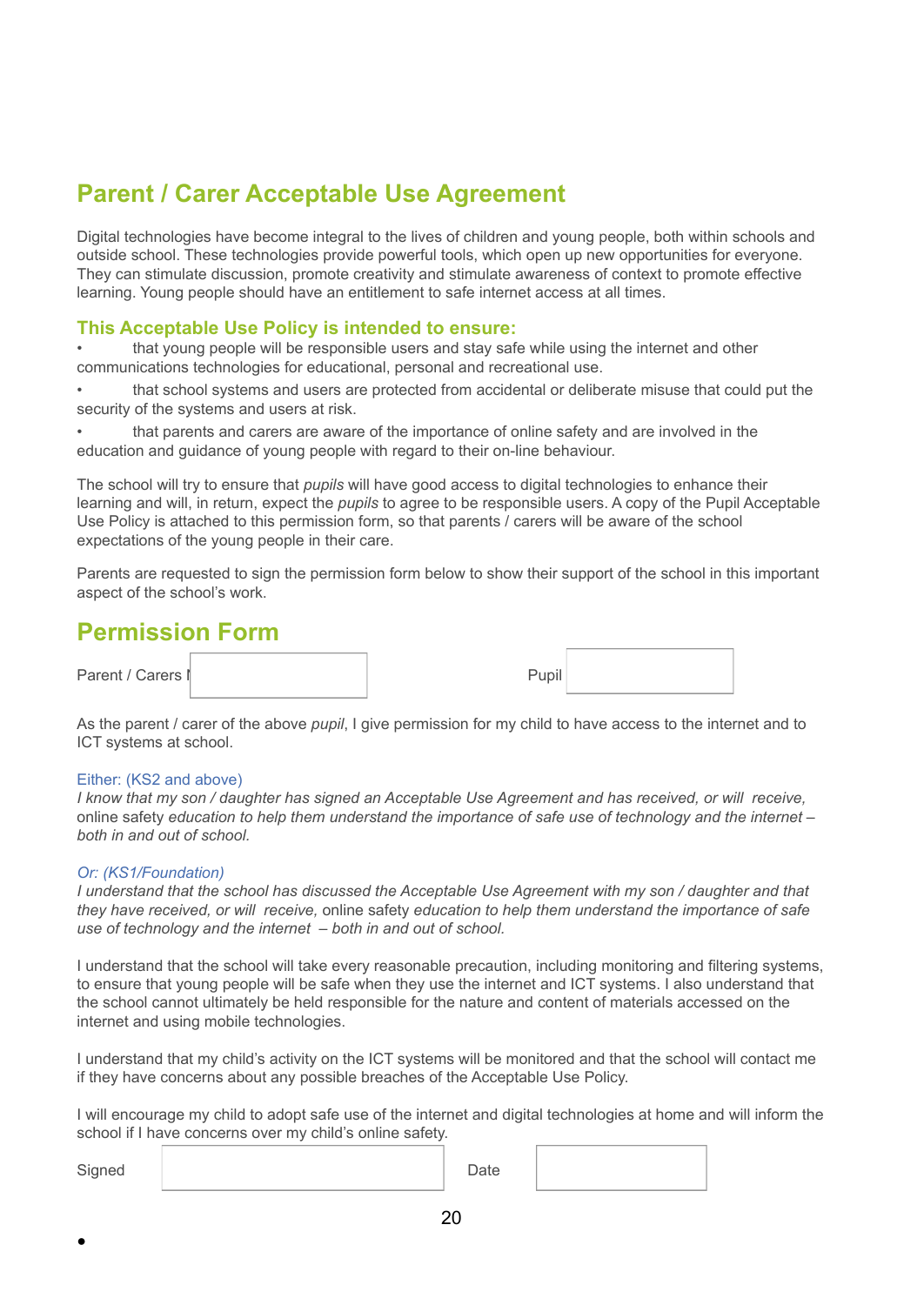# **Use of Digital / Video Images**

The use of digital / video images plays an important part in learning activities. Students and members of staff may use digital cameras to record evidence of activities in lessons and out of school. These images may then be used in presentations in subsequent lessons.

Images may also be used to celebrate success through their publication in newsletters, on the school website and occasionally in the public media,

The school will comply with the Data Protection Act and request parents / carers permission before taking images of members of the school. We will also ensure that when images are published that the young people will not be identified by the use of their names.

In accordance with guidance from the Information Commissioner's Office, parents / carers are welcome to take videos and digital images of their children at school events for their own personal use (as such use in not covered by the Data Protection Act). To respect everyone's privacy and in some cases protection, these images should not be published / made publicly available on social networking sites, nor should parents / carers comment on any activities involving other *students* in the digital / video images.

Parents / carers are requested to sign the permission form below to allow the school to take and use images of their children and for the parents / carers to agree.

# **Digital / Video Images Permission Form**

Parent / Carers Name

Pupil Name

As the parent / carer of the above *pupil*, I agree to the school taking and using digital / video images of my child / children. I understand that the images will only be used to support learning activities or in publicity that reasonably celebrates success and promotes the work of the school.

I agree that if I take digital or video images at, or of, – school events which include images of children, other than my own, I will abide by these guideline my use of these images.

**Signed** 



Date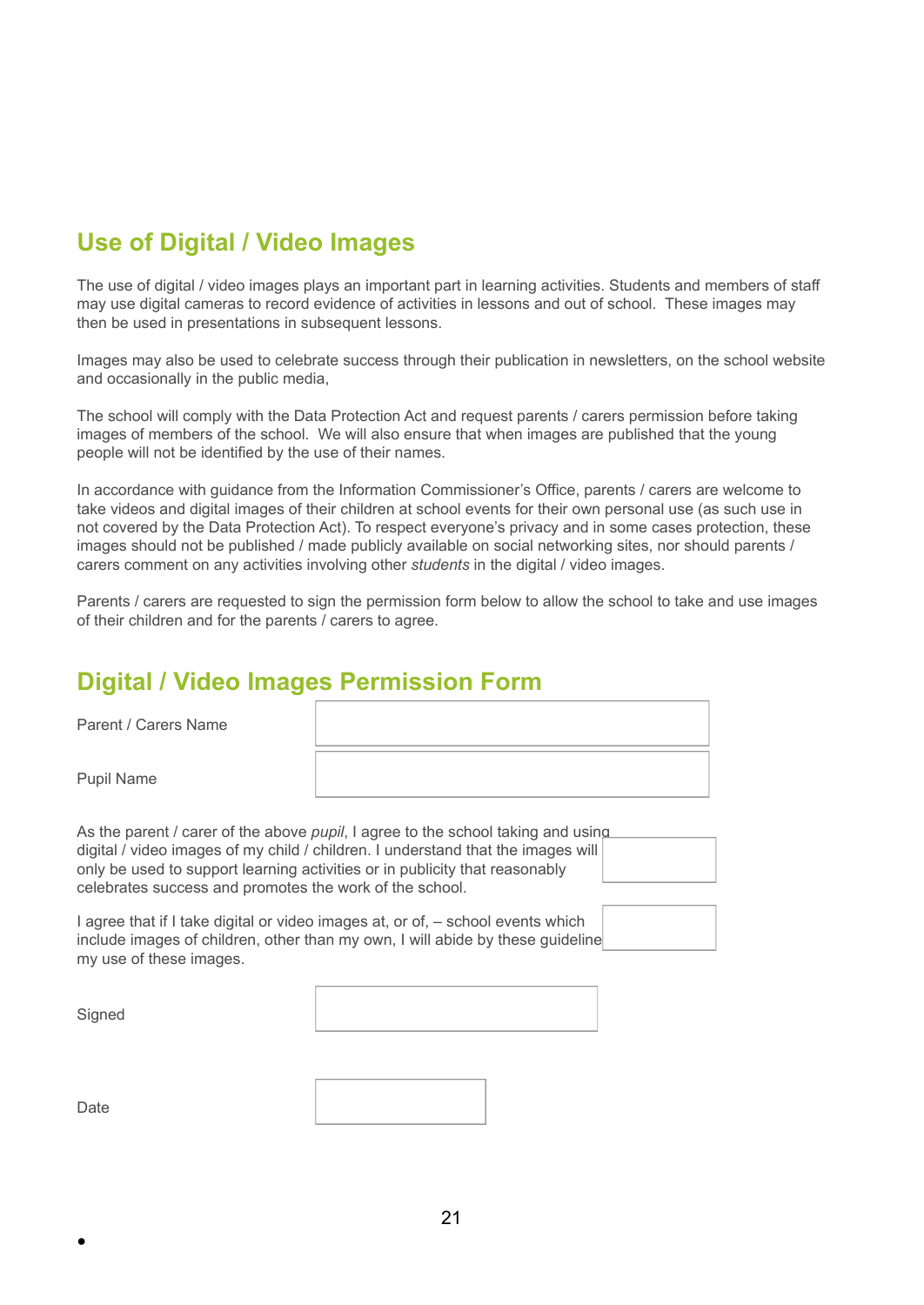# **Use of Cloud Systems Permission Form**

The school uses Google Apps for Education for pupils and staff. This permission form describes the tools and pupil responsibilities for using these services.

The following services are available to each pupil and hosted by Google as part of the school's online presence in Google Apps for Education:

**Mail** - an individual email account for school use managed by the school

**Calendar** - an individual calendar providing the ability to organize schedules, daily activities, and assignments

**Docs** - a word processing, spreadsheet, drawing, and presentation toolset that is very similar to Microsoft **Office** 

**Sites** - an individual and collaborative website creation tool

●

Using these tools, pupils collaboratively create, edit and share files and websites for school related projects and communicate via email with other pupils and members of staff. These services are entirely online and available 24/7 from any Internet-connected computer. Examples of pupil use include showcasing class projects, building an electronic portfolio of school learning experiences, and working in small groups on presentations to share with others.

The school believes that use of the tools significantly adds to your child's educational experience.

As part of the Google terms and conditions we are required to seek your permission for your child to have a Google Apps for Education account:

| Parent / Carers Name             |                                                                                |  |
|----------------------------------|--------------------------------------------------------------------------------|--|
| <b>Pupil Name</b>                |                                                                                |  |
| using Google Apps for Education. | As the parent / carer of the above pupil, I agree to my child using the school |  |
| Signed                           |                                                                                |  |
| Date                             |                                                                                |  |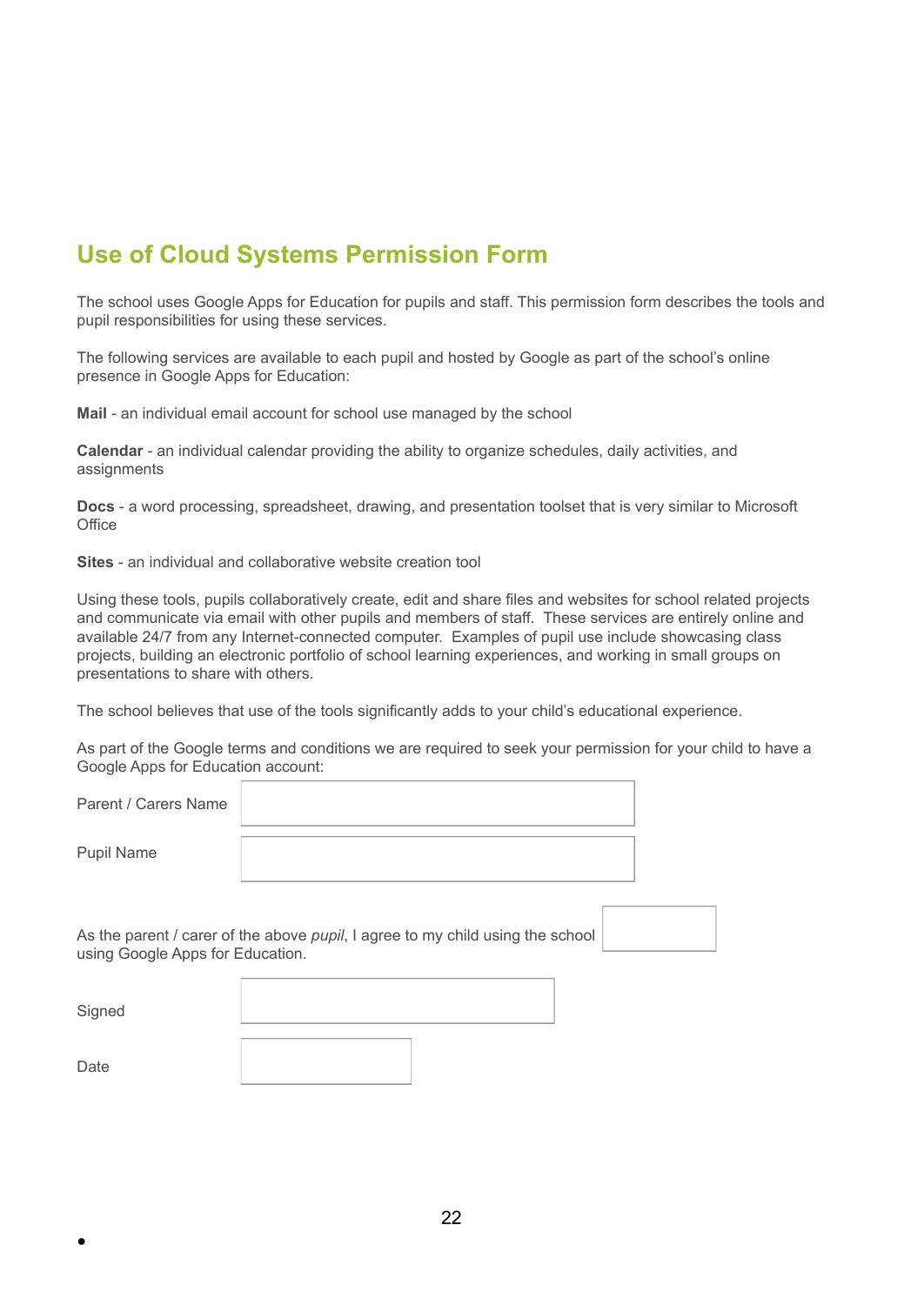# **Staff (and Volunteer) Acceptable Use Policy Agreement School Policy**

New technologies have become integral to the lives of children and young people in today's society, both within schools / academies and in their lives outside school. The internet and other digital information and communications technologies are powerful tools, which open up new opportunities for everyone. These technologies can stimulate discussion, promote creativity and stimulate awareness of context to promote effective learning. They also bring opportunities for staff to be more creative and productive in their work. All users should have an entitlement to safe internet access at all times.

### **This Acceptable Use Policy is intended to ensure:**

• that staff and volunteers will be responsible users and stay safe while using the internet and other communications technologies for educational, personal and recreational use.

that school ICT systems and users are protected from accidental or deliberate misuse that could put the security of the systems and users at risk.

• that staff are protected from potential risk in their use of ICT in their everyday work.

The school will try to ensure that staff and volunteers will have good access to ICT to enhance their work, to enhance learning opportunities for *pupils* learning and will, in return, expect staff and volunteers to agree to be responsible users.

# **Acceptable Use Policy Agreement**

I understand that I must use school ICT systems in a responsible way, to ensure that there is no risk to my safety or to the safety and security of the ICT systems and other users. I recognise the value of the use of ICT for enhancing learning and will ensure that students receive opportunities to gain from the use of ICT. I will, where possible, educate the young people in my care in the safe use of ICT and embed online safety in my work with young people.

### **For my professional and personal safety:**

●

• I understand that the *school* will monitor my use of the ICT systems, email and other digital communications.

• I understand that the rules set out in this agreement also apply to use of school ICT systems (eg laptops, email, VLE etc) out of school, and to the transfer of personal data (digital or paper based) out of school.

• I understand that the school ICT systems are primarily intended for educational use and that I will only use the systems for personal or recreational acceptable use as per the Online Safety Policy.

• I will not disclose my username or password to anyone else, nor will I try to use any other person's username and password. I understand that I should not write down or store a password where it is possible that someone may steal it.

• I will immediately report any illegal, inappropriate or harmful material or incident, I become aware of, to the Senior Designated Officer for Safeguarding.

### **I will be professional in my communications and actions when using** *school* **ICT systems:**

• I will not access, copy, remove or otherwise alter any other user's files, without their permission.

• I will communicate with others in a professional manner, I will not use aggressive or inappropriate language and I appreciate that others may have different opinions.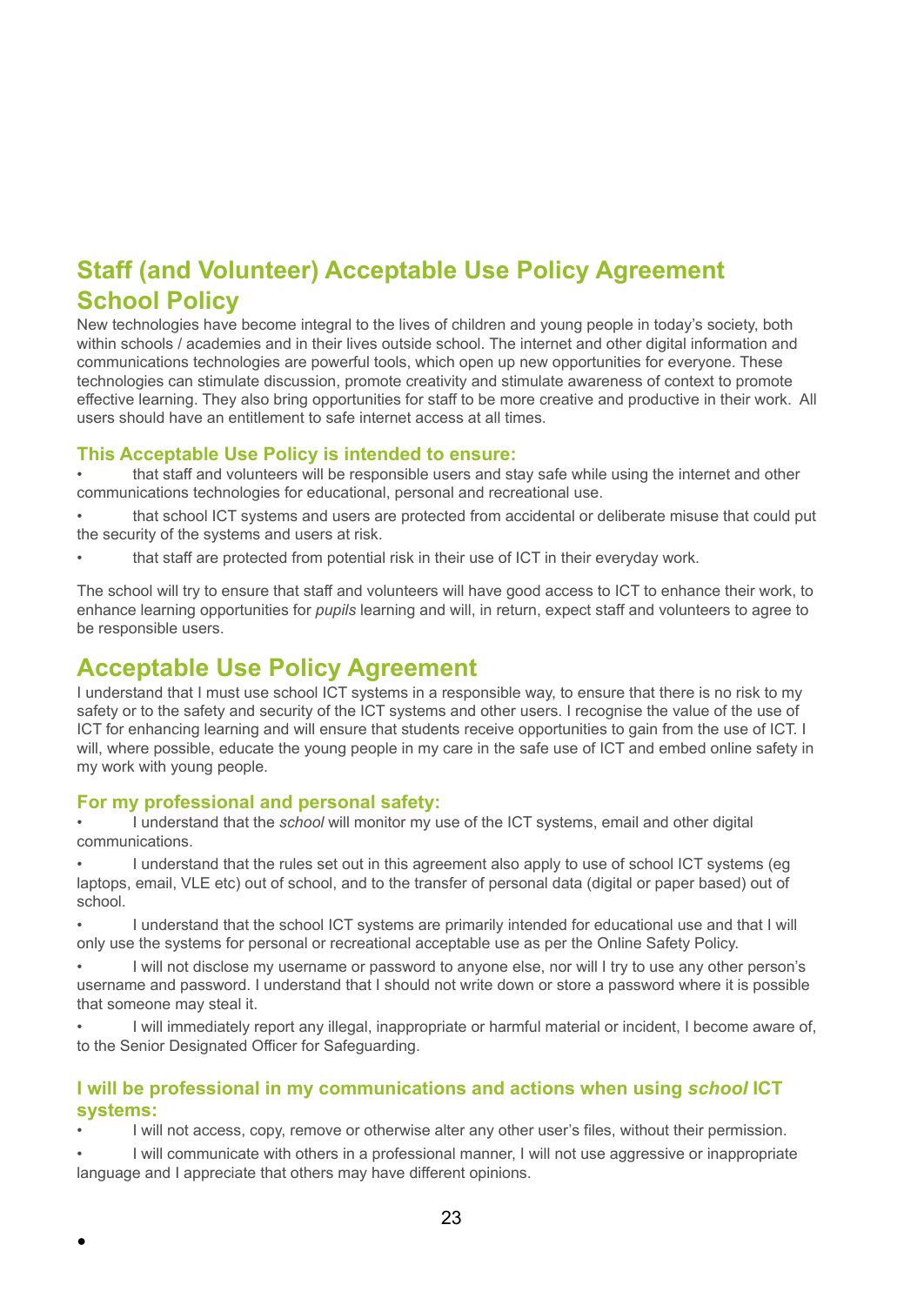• I will ensure that when I take and / or publish images of others I will do so with their permission and in accordance with the school's policy on the use of digital / video images. I will not use my personal equipment to record these images, unless I have permission to do so. Where these images are published (eg on the school website / VLE) it will not be possible to identify by name, or other personal information, those who are featured.

I will only communicate with pupils and parents / carers using official school systems. Any such communication will be professional in tone and manner.

I will not engage in any on-line activity that may compromise my professional responsibilities.

### **The school and the local authority have the responsibility to provide safe and secure access to technologies and ensure the smooth running of the** *school***:**

When I use my mobile devices in school. I will follow the rules set out in this agreement, in the same way as if I was using *school* equipment. I will also follow any additional rules set by the *school* about such use. I will ensure that any such devices are protected by up to date anti-virus software and are free from viruses.

I will not use personal email addresses on the school ICT systems.

• I will not open any hyperlinks in emails or any attachments to emails, unless the source is known and trusted, or if I have any concerns about the validity of the email (due to the risk of the attachment containing viruses or other harmful programmes)

• I will ensure that my data is regularly backed up, in accordance with relevant school policies.

• I will not try to upload, download or access any materials which are illegal (child sexual abuse images, criminally racist material, adult pornography covered by the Obscene Publications Act) or inappropriate or may cause harm or distress to others. I will not try to use any programmes or software that might allow me to bypass the filtering / security systems in place to prevent access to such materials.

I will not try (unless I have permission) to make large downloads or uploads that might take up internet capacity and prevent other users from being able to carry out their work.

• I will not install or attempt to install programmes of any type on a machine, or store programmes on a computer, nor will I try to alter computer settings, unless I have agreement from the ICT Co-ordinator.

I will not disable or cause any damage to school equipment, or the equipment belonging to others.

• I will only transport, hold, disclose or share personal information about myself or others, as outlined in the School / LA Personal Data Policy (or other relevant policy).

I understand that data protection policy requires that any staff or pupil data to which I have access, will be kept private and confidential, except when it is deemed necessary that I am required by law or by school policy to disclose such information to an appropriate authority.

• I will immediately report any damage or faults involving equipment or software, however this may have happened.

### **When using the internet in my professional capacity or for school sanctioned personal use:**

I will ensure that I have permission to use the original work of others in my own work

• Where work is protected by copyright, I will not download or distribute copies (including music and videos).

#### **I understand that I am responsible for my actions in and out of the** *school***:**

• I understand that this Acceptable Use Policy applies not only to my work and use of school ICT equipment in school, but also applies to my use of school ICT systems and equipment off the premises and my use of personal equipment on the premises or in situations related to my employment by the school

• I understand that if I fail to comply with this Acceptable Use Policy Agreement, I could be subject to disciplinary action. This could include a warning, a suspension, referral to Governors and / or the Local Authority and in the event of illegal activities the involvement of the police.

I have read and understand the above and agree to use the school ICT systems (both in and out of school) and my own devices (in school and when carrying out communications related to the school) within these quidelines.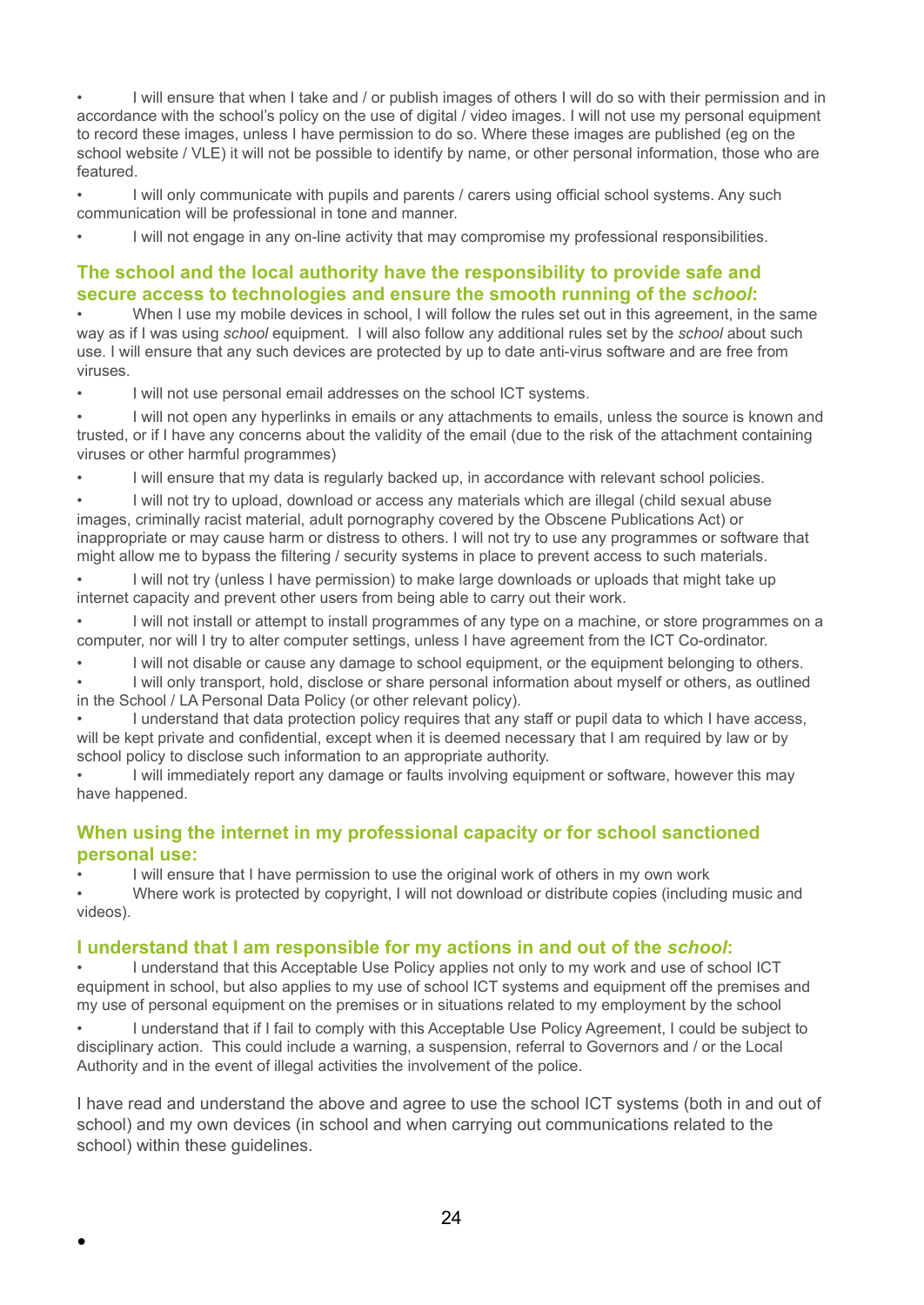| Staff / Volunteer Name |  |
|------------------------|--|
| Signed                 |  |
| Date                   |  |

# **Acceptable Use Agreement for Community Users**

### **This Acceptable Use Agreement is intended to ensure:**

that community users of school digital technologies will be responsible users and stay safe while using these systems and devices

• that school systems, devices and users are protected from accidental or deliberate misuse that could put the security of the systems and users at risk.

• that users are protected from potential risk in their use of these systems and devices

#### **Acceptable Use Agreement**

I understand that I must use school systems and devices in a responsible way, to ensure that there is no risk to my safety or to the safety and security of the systems, devices and other users. This agreement will also apply to any personal devices that I bring into the school

• I understand that my use of school) systems and devices and digital communications will be monitored

• I will not use a personal device that I have brought into school for any activity that would be inappropriate in a school setting.

• I will not try to upload, download or access any materials which are illegal (child sexual abuse images, criminally racist material, adult pornography covered by the Obscene Publications Act) or inappropriate or may cause harm or distress to others. I will not try to use any programmes or software that might allow me to bypass the filtering / security systems in place to prevent access to such materials.

• I will immediately report any illegal, inappropriate or harmful material or incident, I become aware of, to the appropriate person.

• I will not access, copy, remove or otherwise alter any other user's files, without permission.

• I will ensure that if I take and / or publish images of others I will only do so with their permission. I will not use my personal equipment to record these images, without permission. If images are published it will not be possible to identify by name, or other personal information, those who are featured.

I will not publish or share any information I have obtained whilst in the school on any personal website, social networking site or through any other means, unless I have permission from the school.

I will not, without permission, make large downloads or uploads that might take up internet capacity and prevent other users from being able to carry out their work.

• I will not install or attempt to install programmes of any type on a school device, nor will I try to alter computer settings, unless I have permission to do so.

I will not disable or cause any damage to school equipment, or the equipment belonging to others.

• I will immediately report any damage or faults involving equipment or software, however this may have happened.

I will ensure that I have permission to use the original work of others in my own work

• Where work is protected by copyright, I will not download or distribute copies (including music and videos).

• I understand that if I fail to comply with this Acceptable Use Agreement, the school has the right to remove my access to school systems / devices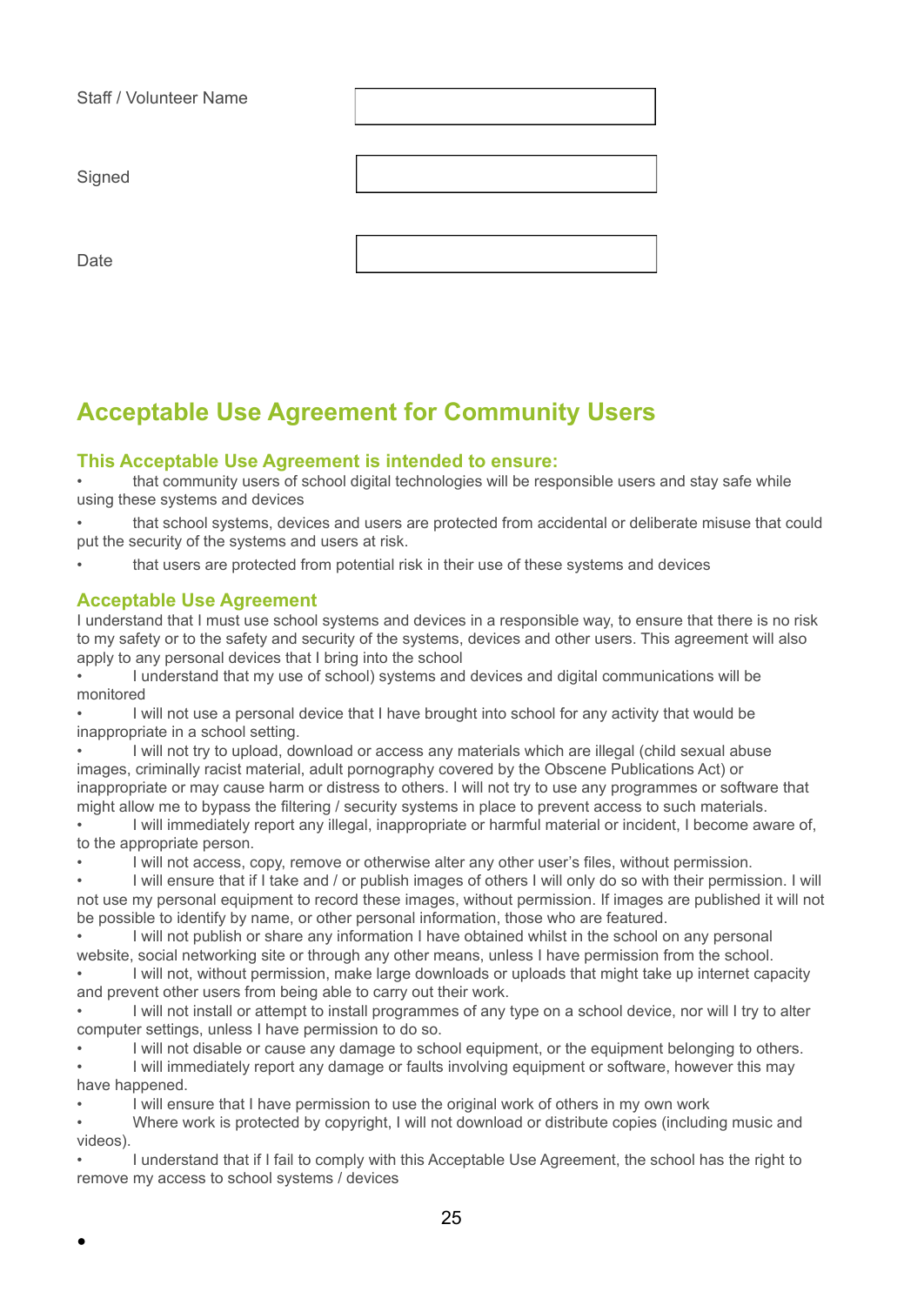I have read and understand the above and agree to use the school ICT systems (both in and out of school) and my own devices (in school and when carrying out communications related to the school) within these guidelines.

| Name  |      |  |
|-------|------|--|
| Signe | bate |  |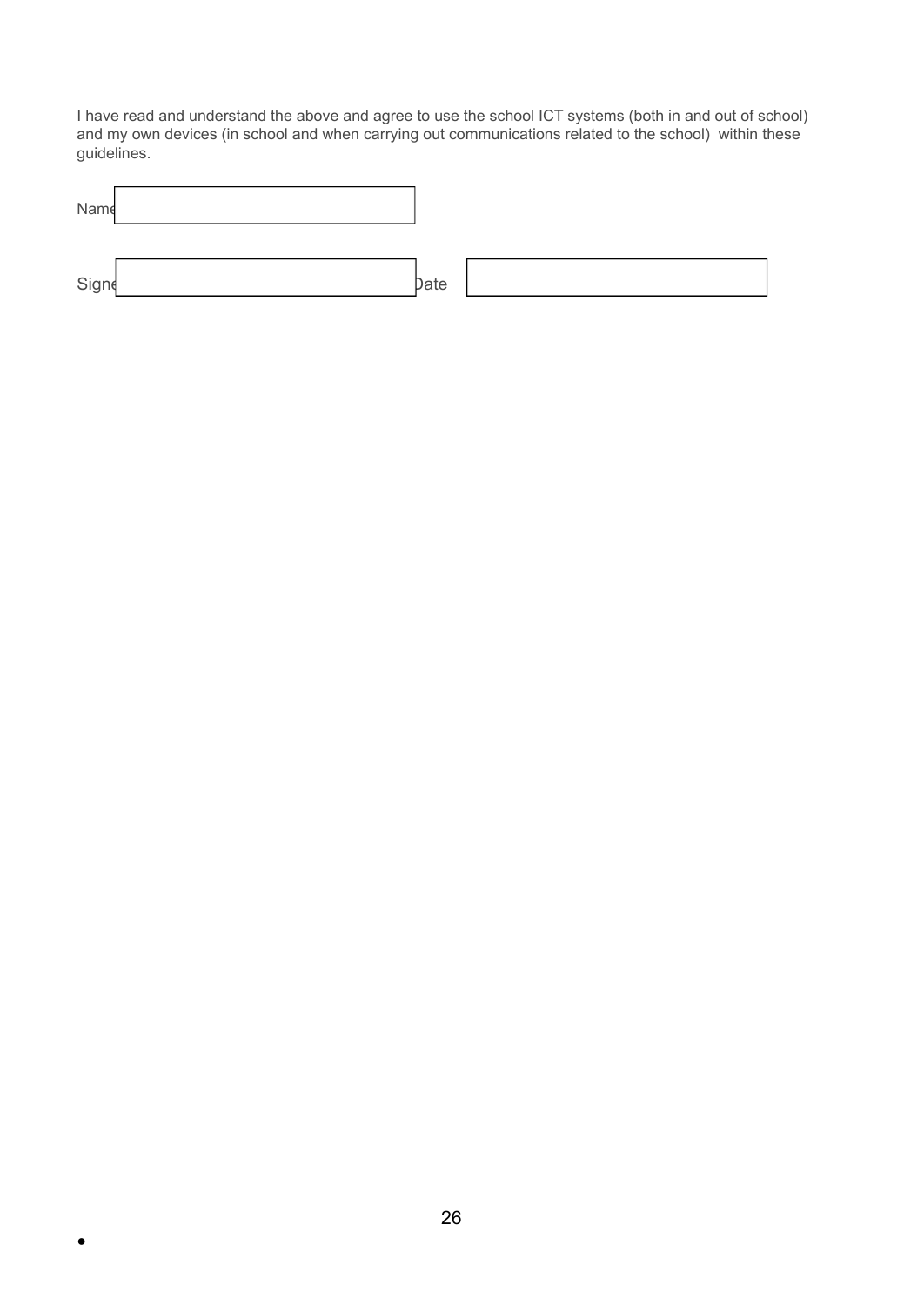# **Responding to incidents of misuse – flow chart**

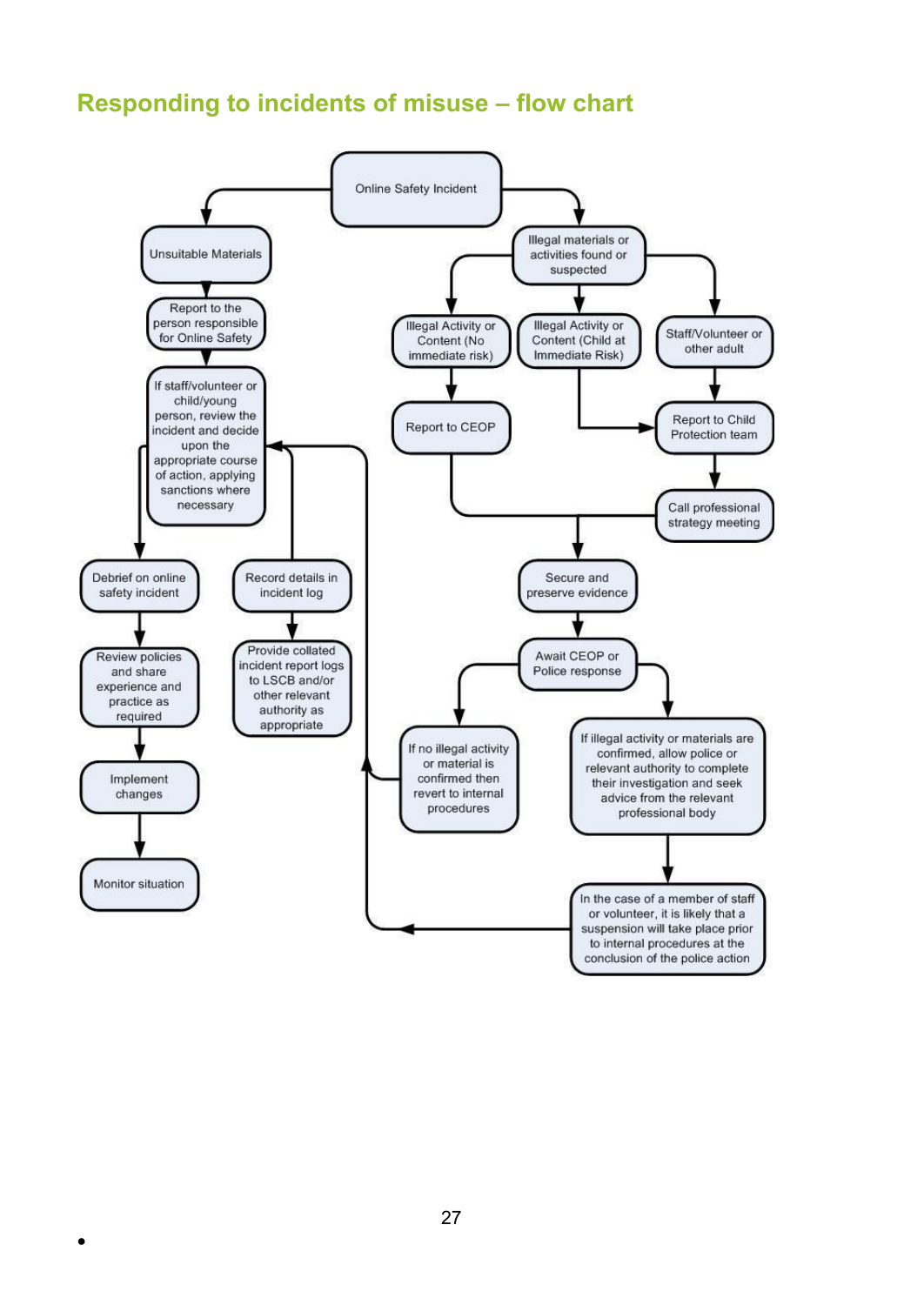### **Record of reviewing devices / internet sites (responding to incidents of misuse)**

| Group                    |  |
|--------------------------|--|
| Date                     |  |
| Reason for investigation |  |

### **Details of first reviewing person**

| Name      |  |
|-----------|--|
| Position  |  |
| Signature |  |

### **Details of second reviewing person**

| Name      |  |
|-----------|--|
| Position  |  |
| Signature |  |

### **Name and location of computer used for review (for web sites)**

| Web site(s) address / device | <b>Reason for concern</b> |
|------------------------------|---------------------------|
|                              |                           |
|                              |                           |
|                              |                           |
|                              |                           |
|                              |                           |

### **Conclusion and Action proposed or taken**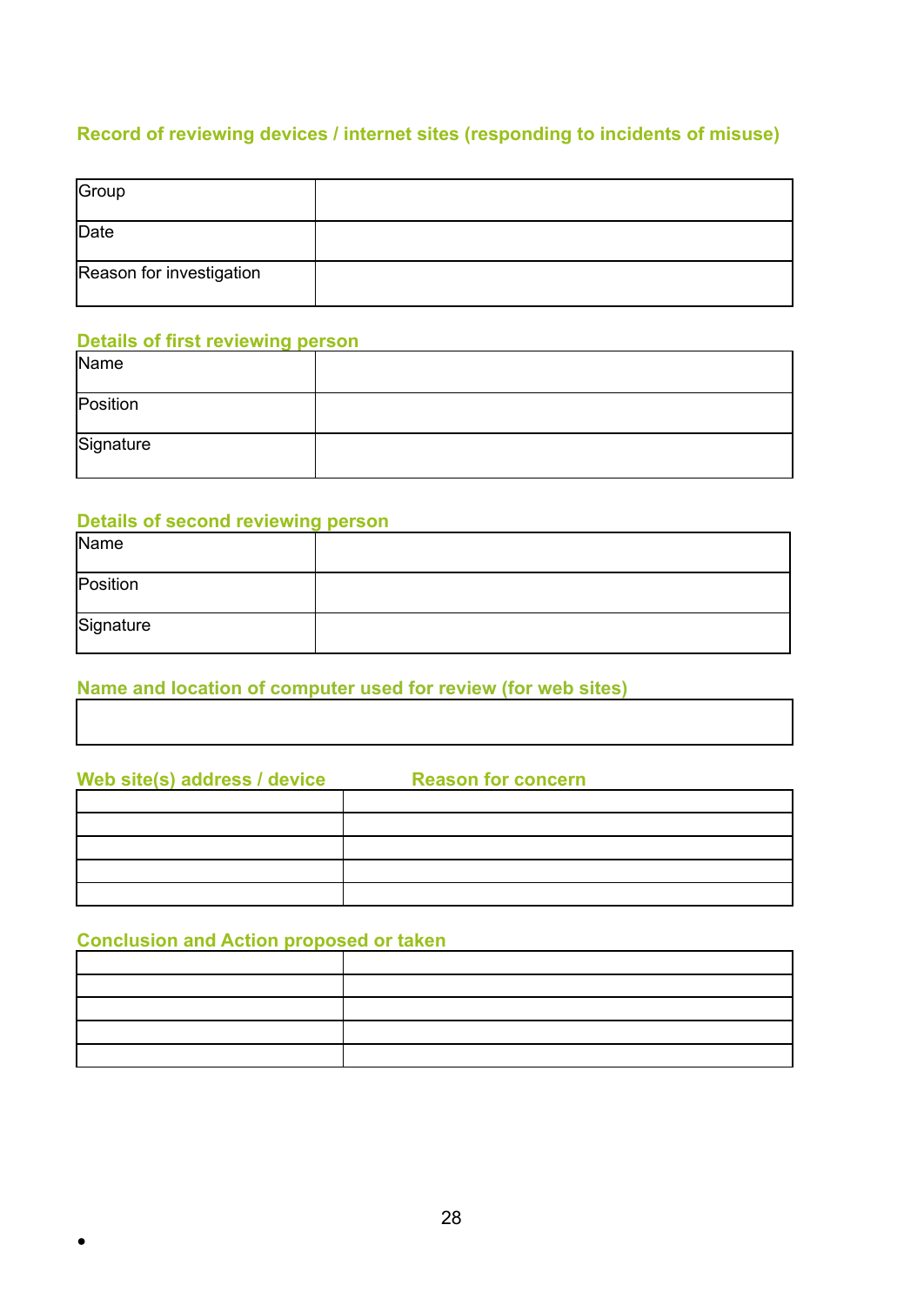# **Template Reporting Log**

 $\bullet$ 

| Reportin Signature<br>g Log<br>Group |          |             |                |  |  |  |  |
|--------------------------------------|----------|-------------|----------------|--|--|--|--|
|                                      |          |             |                |  |  |  |  |
|                                      |          |             |                |  |  |  |  |
|                                      |          |             |                |  |  |  |  |
|                                      |          |             |                |  |  |  |  |
|                                      |          |             |                |  |  |  |  |
| .                                    | Incident |             |                |  |  |  |  |
|                                      |          | Reported by |                |  |  |  |  |
|                                      |          |             |                |  |  |  |  |
|                                      |          |             |                |  |  |  |  |
|                                      |          |             |                |  |  |  |  |
|                                      |          |             |                |  |  |  |  |
|                                      |          |             | Actio By whom? |  |  |  |  |
|                                      | ļη.      |             |                |  |  |  |  |
|                                      | taken    |             |                |  |  |  |  |
|                                      |          |             |                |  |  |  |  |
|                                      |          |             |                |  |  |  |  |
|                                      |          | What?       |                |  |  |  |  |
|                                      |          |             |                |  |  |  |  |
|                                      |          |             |                |  |  |  |  |
|                                      |          |             |                |  |  |  |  |
|                                      |          |             |                |  |  |  |  |
|                                      |          |             |                |  |  |  |  |
|                                      | Incident |             |                |  |  |  |  |
|                                      |          |             |                |  |  |  |  |
|                                      |          |             |                |  |  |  |  |
|                                      |          |             |                |  |  |  |  |
|                                      |          |             |                |  |  |  |  |
|                                      | Time     |             |                |  |  |  |  |
|                                      |          |             |                |  |  |  |  |
|                                      |          |             |                |  |  |  |  |
|                                      |          |             |                |  |  |  |  |
|                                      | Date     |             |                |  |  |  |  |
|                                      |          |             |                |  |  |  |  |
|                                      |          |             |                |  |  |  |  |
|                                      |          |             |                |  |  |  |  |
|                                      |          |             |                |  |  |  |  |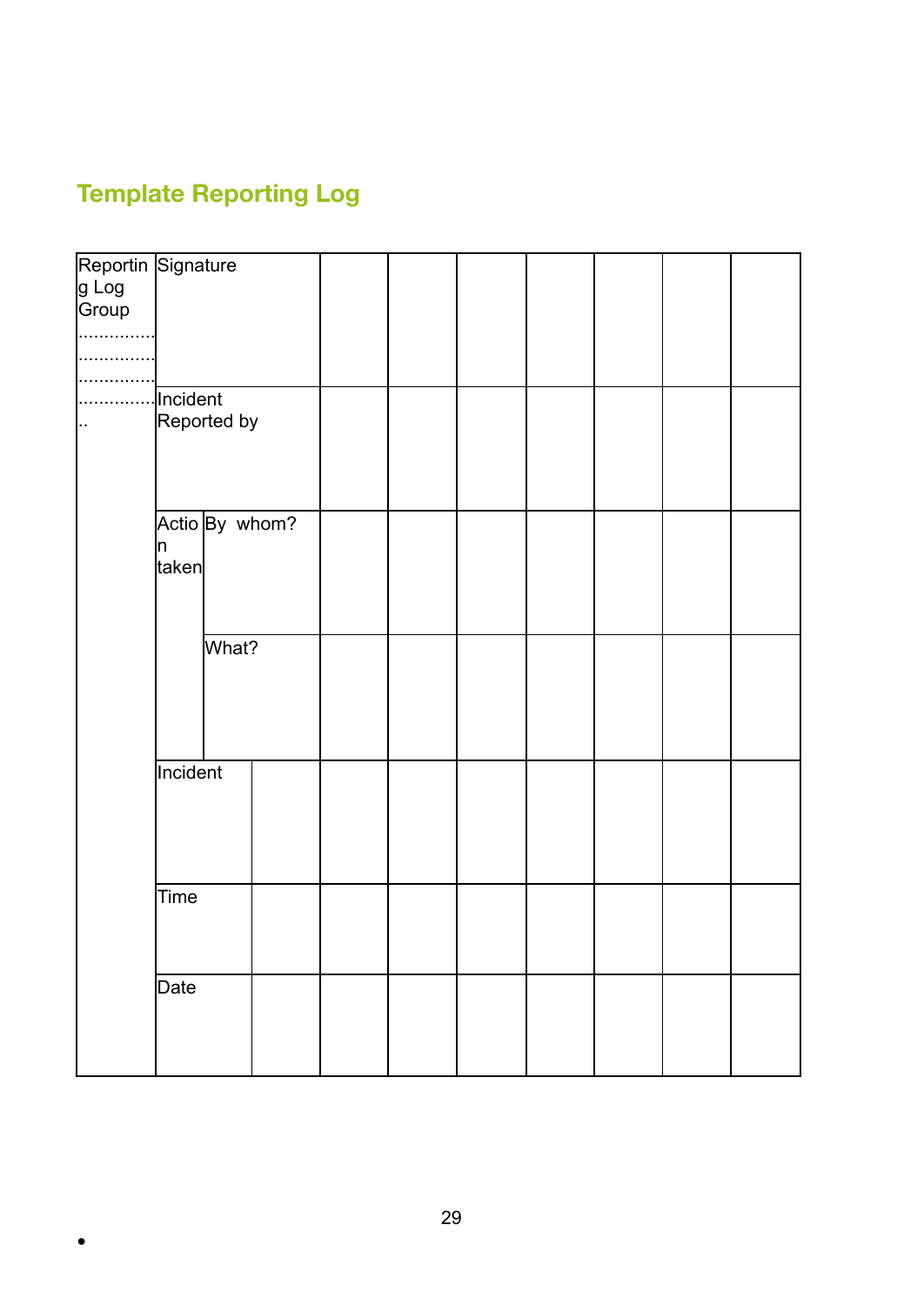# **Training Needs Audit**

| Training<br>Needs<br>Audit Log<br>Group | Review date                                  |  |  |  |  |
|-----------------------------------------|----------------------------------------------|--|--|--|--|
| .                                       | ∵∣Cost                                       |  |  |  |  |
| Date<br>  by:<br>                       | To be met                                    |  |  |  |  |
|                                         | Identified<br>training<br>need               |  |  |  |  |
|                                         | Relevant<br>training<br>in last 12<br>months |  |  |  |  |
|                                         | Position                                     |  |  |  |  |
|                                         | Name                                         |  |  |  |  |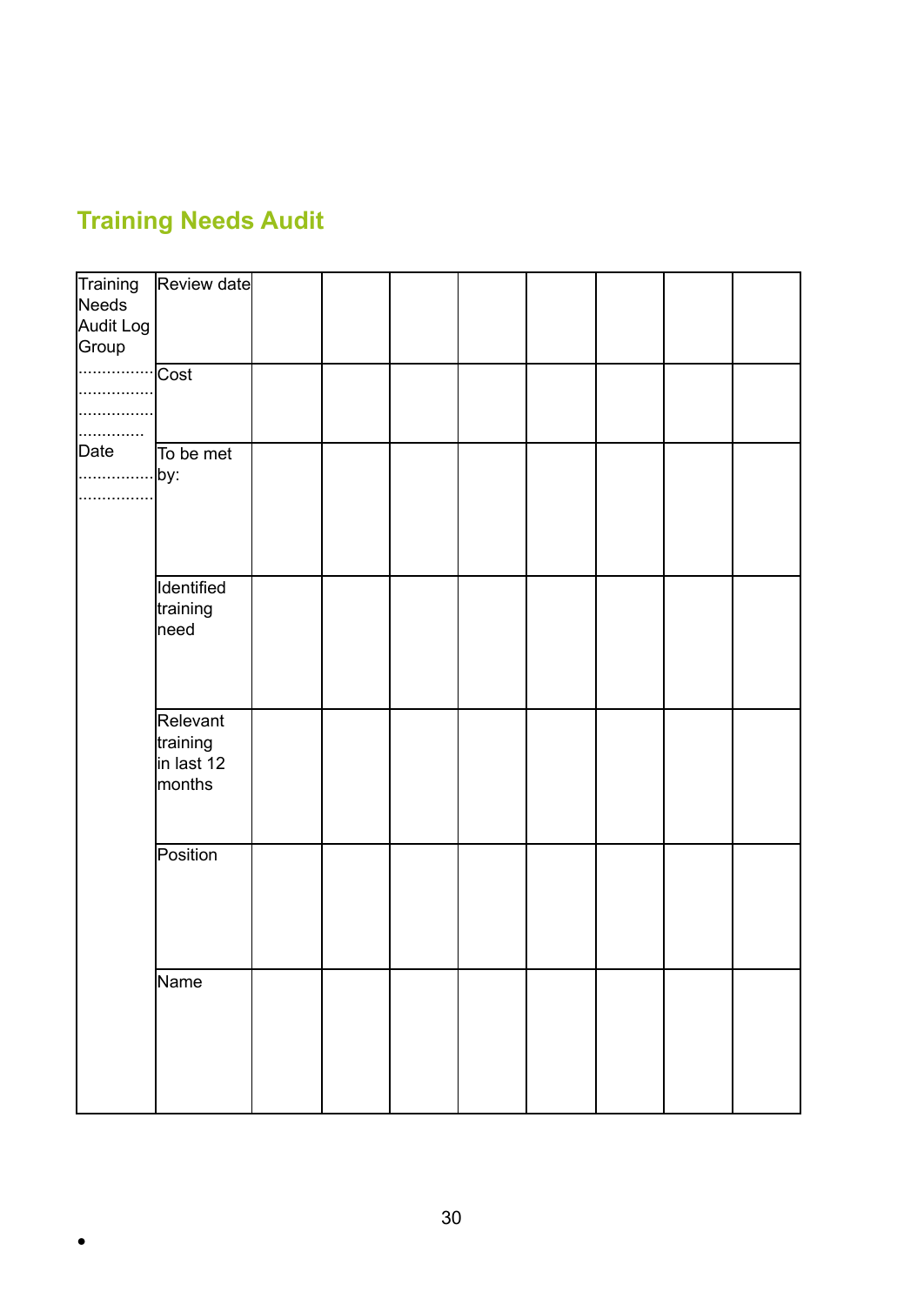# **School Technical Security Policy (including filtering and passwords)**

# **Suggestions for use**

### **Introduction**

Effective technical security depends not only on technical measures, but also on appropriate policies and procedures and on good user education and training. The school will be responsible for ensuring that the *school infrastructure / network* is as safe and secure as is reasonably possible and that:

users can only access data to which they have right of access

• no user should be able to access another's files (other than that allowed for monitoring purposes within the school's policies).

- access to personal data is securely controlled in line with the school's personal data policy
- logs are maintained of access by users and of their actions while users of the system
- there is effective guidance and training for users
- there are regular reviews and audits of the safety and security of school computer systems
- there is oversight from senior leaders and these have impact on policy and practice.

### **Responsibilities**

The management of technical security will be the responsibility of the ICT Co-ordinator.

# **Technical Security**

### **Policy statements**

The school will be responsible for ensuring that the school infrastructure / network is as safe and secure as is reasonably possible and that policies and procedures approved within this policy are implemented. It will also need to ensure that the relevant people will receive guidance and training and will be effective in carrying out their responsibilities:

• School technical systems will be managed in ways that ensure that the school meets recommended technical requirements

There will be regular reviews and audits of the safety and security of school academy technical systems

• Servers, wireless systems and cabling must be securely located and physical access restricted

• Appropriate security measures are in place to protect the servers, firewalls, switches, routers, wireless systems, work stations, mobile devices etc from accidental or malicious attempts which might threaten the security of the school systems and data.

• Responsibilities for the management of technical security are clearly assigned to appropriate and well trained staff.

All users will have clearly defined access rights to school technical systems.

*•* Users will be made responsible for the security of their username and password, must not allow other users to access the systems using their log on details and must immediately report any suspicion or evidence that there has been a breach of security.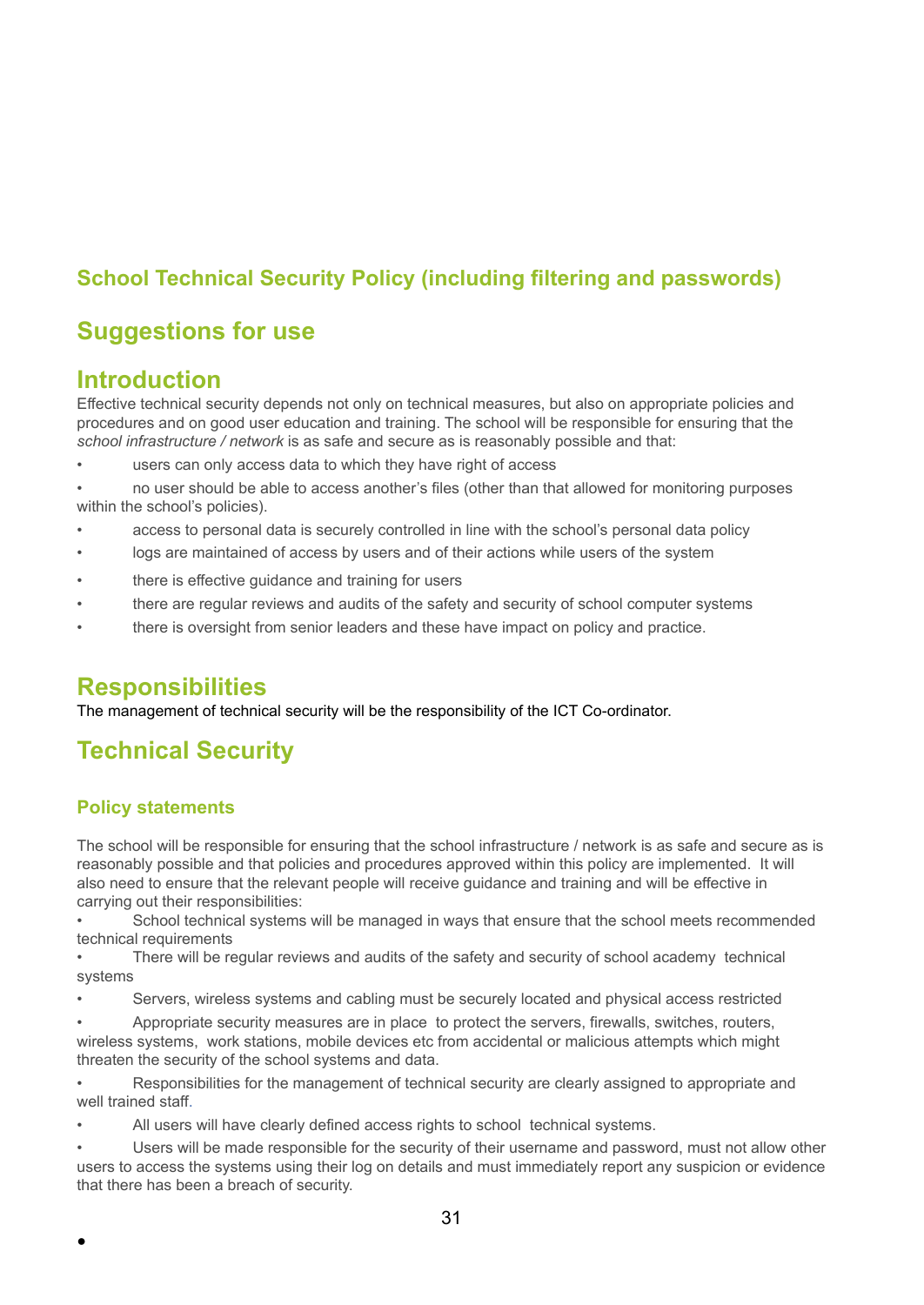*•* The School Business Manager is responsible for ensuring that software licence logs are accurate and up to date and that regular checks are made to reconcile the number of licences purchased against the number of software installations

• A temporary log in has been provided for supply teachers to access the school system. Student teachers *must* be provided with their own log in and password so that their acceptable use can be monitored.

# **Password Security**

A safe and secure username / password system is essential if the above is to be established and will apply to all school technical systems, including networks, devices, email and Virtual Learning Environment (VLE).

### **Policy Statements**

All users will have clearly defined access rights to school technical systems and devices. Details of the access rights available to groups of users will be recorded by the ICT Co-ordinator and will be reviewed, at least annually, by the Senior Designated Officer for Safeguarding.

All school networks and systems will be protected by secure passwords that are regularly changed.

The "master / administrator" passwords for the school systems, used by the technical staff must also be available to the Headteacher / Principal or other nominated senior leader and kept in a secure place eg school safe.

Passwords for new users, and replacement passwords for existing users will be allocated via the School Business Manager.

● All users (adults and young people) will have responsibility for the security of their username and password, must not allow other users to access the systems using their log on details and must immediately report any suspicion or evidence that there has been a breach of security.

#### **Staff passwords:**

All staff users will be provided with a username and password by the School Business Manager who will keep an up to date record of users and their usernames.

must not include proper names or any other personal information about the user that might be known by others

the account should be "locked out" following six successive incorrect log-on attempts

temporary passwords e.g. used with new user accounts or when users have forgotten their passwords, shall be enforced to change immediately upon the next account log-on

passwords shall not be displayed on screen, and shall be securely hashed (use of one-way encryption)

passwords should be different for different accounts, to ensure that other systems are not put at risk if one is compromised and should be different for systems used inside and outside of school

should be different for systems used inside and outside of school

### **Pupil passwords**

All users (at KS2 and above) will be provided with a username and password by the ICT Co-ordinator who will keep an up to date record of users and their usernames.

- Pupils will be taught the importance of password security
- The complexity (ie minimum standards) will be set with regards to the cognitive ability of the children.

### **Training / Awareness**

Members of staff will be made aware of the school's password policy:

at induction

●

• through the school's online safety policy and password security policy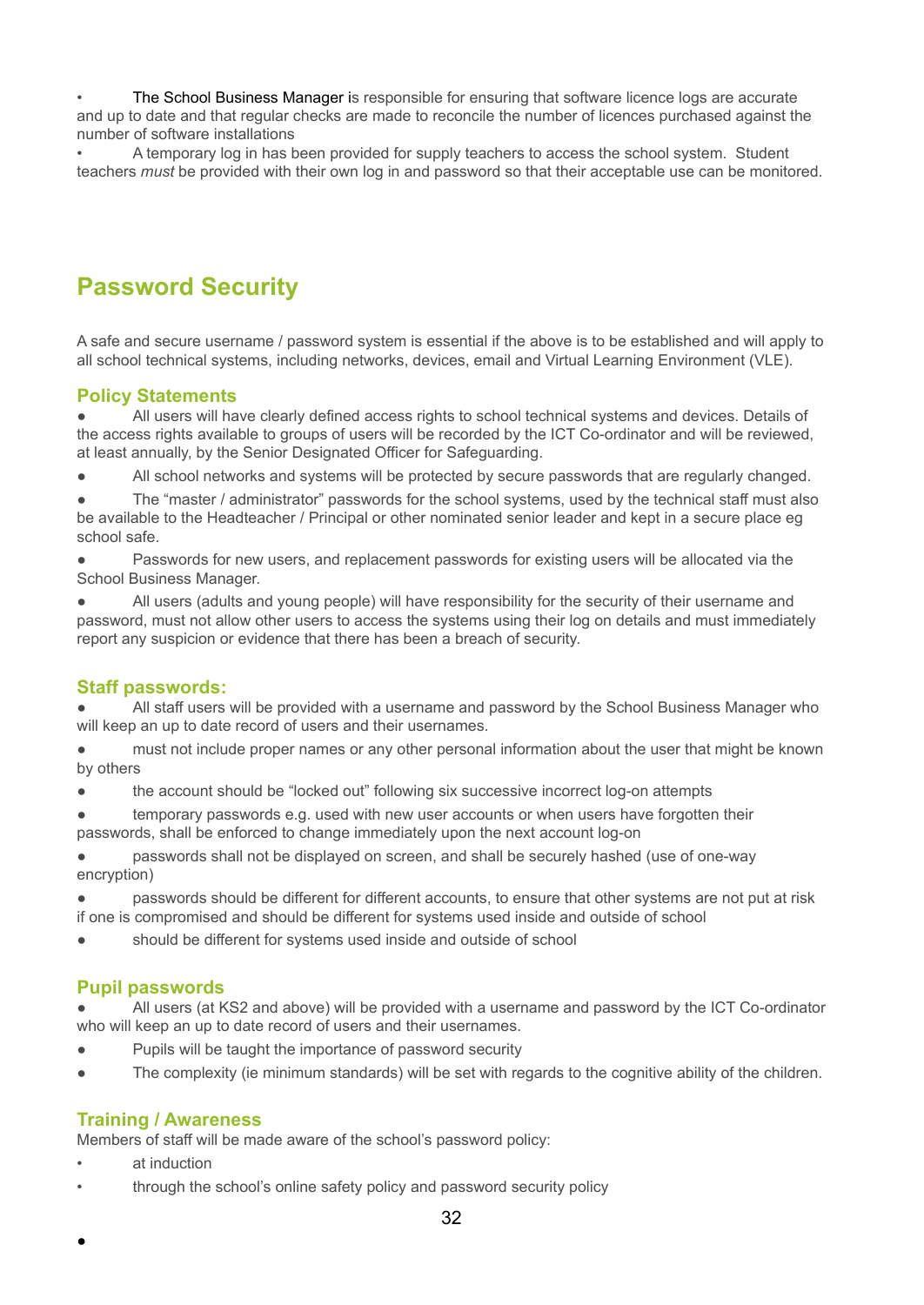through the Acceptable Use Agreement

Pupils will be made aware of the school's password policy:

- in lessons
- through the Acceptable Use Agreement

### **Audit / Monitoring / Reporting / Review**

The ICT Co-ordinator will ensure that full records are kept of User Ids and requests for password changes and security incidents related to this policy.

# **Filtering**

### **Introduction**

The filtering of internet content provides an important means of preventing users from accessing material that is illegal or is inappropriate in an educational context. The filtering system cannot, however, provide a 100% guarantee that it will do so, because the content on the web changes dynamically and new technologies are constantly being developed. It is important, therefore, to understand that filtering is only one element in a larger strategy for online safety and acceptable use. It is important that the school has a filtering policy to manage the associated risks and to provide preventative measures which are relevant to the situation in this school.

#### **Responsibilities**

The responsibility for the school's filtering policy will be held by the Senior Designated Officer for Safeguarding. The ICT Co-ordinator will manage the school filtering, in line with this policy and will keep records / logs of changes and of breaches of the filtering systems.

To ensure that there is a system of checks and balances and to protect those responsible, changes to the school filtering service must:

- be logged in change control logs
- be reported to a second responsible person (SDO)

All users have a responsibility to report immediately to the SDO, any infringements of the school's filtering policy of which they become aware or any sites that are accessed, which they believe should have been filtered.

Users must not attempt to use any programmes or software that might allow them to bypass the filtering / security systems in place to prevent access to such materials.

#### **Policy Statements**

●

Internet access is filtered for all users. Differentiated internet access is available for staff and customised filtering changes are managed by the school. Illegal content is filtered by broadband or filtering provider by actively employing the Internet Watch Foundation CAIC list and other illegal content lists. Filter content lists are regularly updated and internet use is logged and frequently monitored. The monitoring process alerts the school to breaches of the filtering policy, which are then acted upon. There is a clear route for reporting and managing changes to the filtering system. Where personal mobile devices are allowed internet access through the school network, filtering will be applied that is consistent with school practice.

### **Education / Training / Awareness**

*Pupils* will be made aware of the importance of filtering systems through the online safety education programme. They will also be warned of the consequences of attempting to subvert the filtering system.

Staff users will be made aware of the filtering systems through:

*• the Acceptable Use Agreement*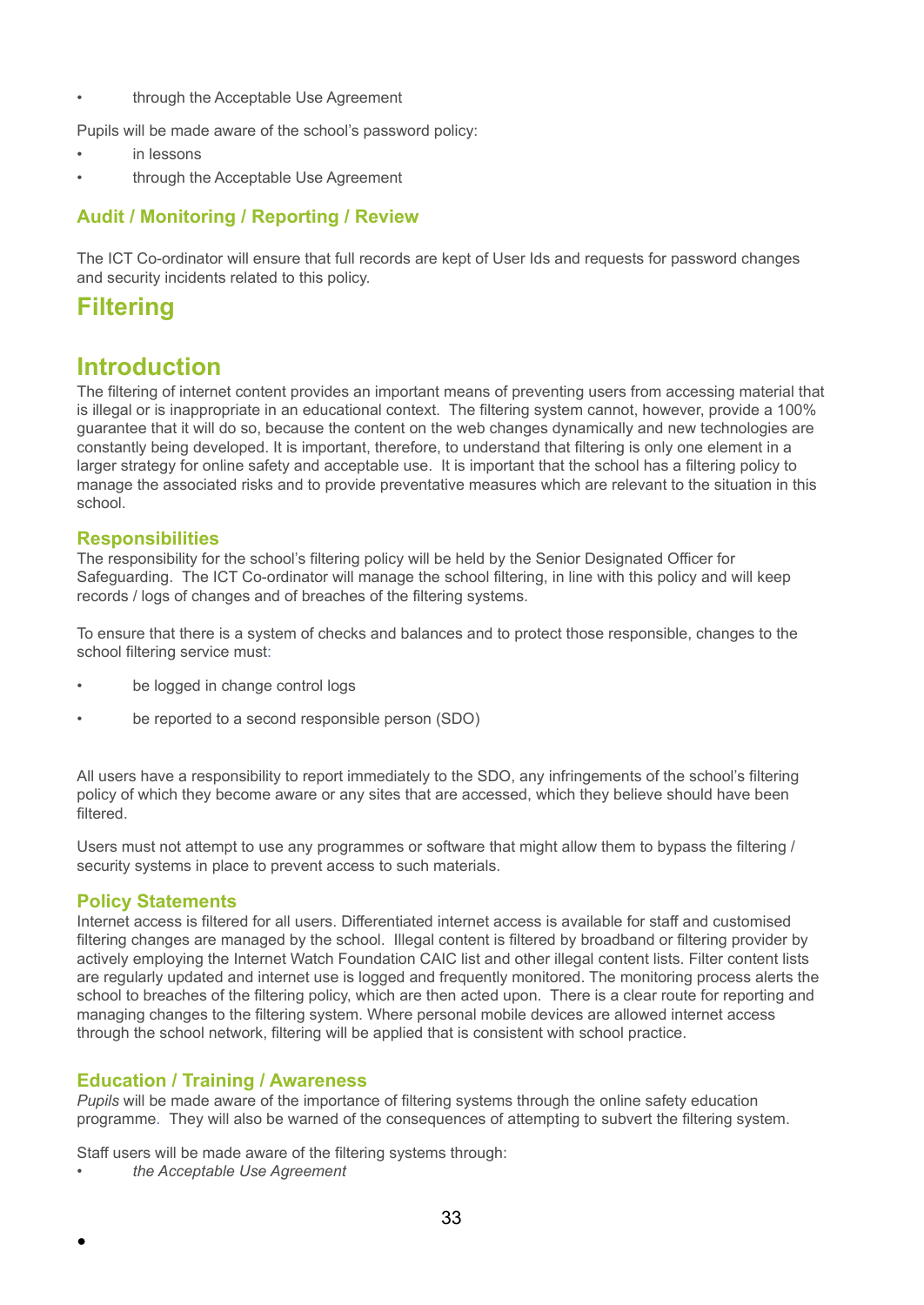- *• induction training*
- *• staff meetings, briefings, Inset.*

Parents will be informed of the school's filtering policy through the Acceptable Use Agreement and through online safety awareness sessions / newsletter etc.

### **Monitoring**

No filtering system can guarantee 100% protection against access to unsuitable sites. The school will therefore monitor the activities of users on the school network and on school equipment as indicated in the School Online Safety Policy and the Acceptable Use Agreement. *Monitoring will take place half termly.*

# **School Personal Data Handling Policy**

Recent publicity about data breaches suffered by organisations and individuals has made the area of personal data protection compliance a current and high profile issue for schools and other organisations. It is important that the school has a clear and well understood personal data handling policy in order to avoid or at least minimise the risk of personal data breaches. A breach may arise from a theft, a deliberate attack on your systems, the unauthorised use of personal data by a member of staff, accidental loss, or equipment failure. In addition:

- No school or individual would want to be the cause of any data breach, particularly as the impact of data loss on individuals can be severe and cause extreme embarrassment, put individuals at risk and affect personal, professional or organisational reputation.
- Schools are "data rich" and the introduction of electronic storage and transmission of data has created additional potential for the loss of data
- The school will want to avoid the criticism and negative publicity that could be generated by any personal data breach.

The school is subject to a wide range of legislation related to data protection and data use, with significant penalties for failure to observe the relevant legislation.

# **Introduction**

Schools and their employees should do everything within their power to ensure the safety and security of any material of a personal or sensitive nature

It is the responsibility of all members of the school community to take care when handling, using or transferring personal data that it cannot be accessed by anyone who does not:

- have permission to access that data, and/or
- need to have access to that data.

Data breaches can have serious effects on individuals and / or institutions concerned, can bring the school into disrepute and may well result in disciplinary action, criminal prosecution and fines imposed by the Information Commissioners Office . for the school and the individuals involved. Particularly, all transfer of data is subject to risk of loss or contamination.

Anyone who has access to personal data must know, understand and adhere to this policy, which brings together the legal requirements contained in relevant data protection legislation and relevant regulations and guidance (where relevant from the Local Authority).

# **Policy Statements**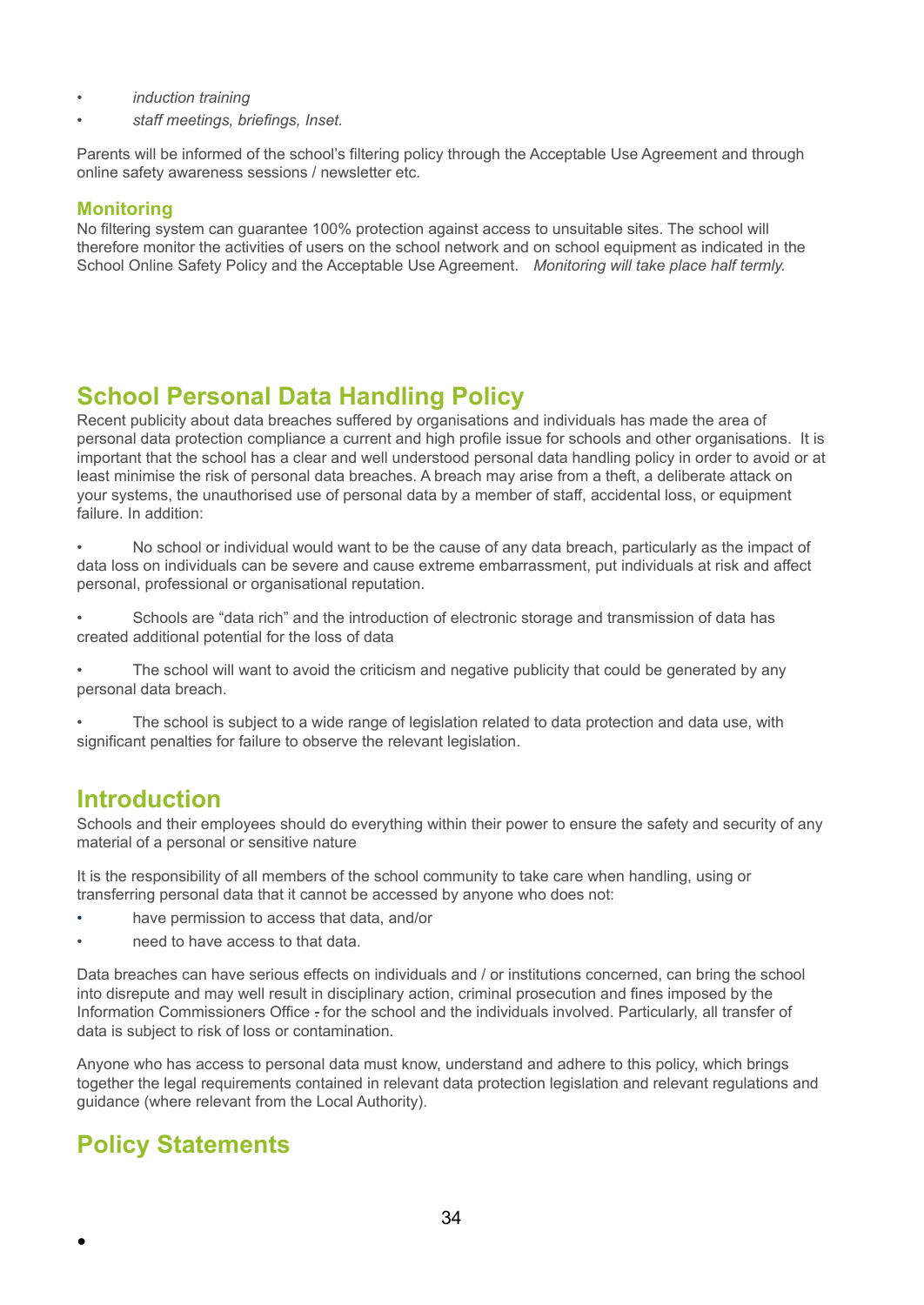The school will hold the minimum personal data necessary to enable it to perform its function and it will not hold it for longer than necessary for the purposes it was collected for.

Every effort will be made to ensure that data held is accurate, up to date and that inaccuracies are corrected without unnecessary delay.

All personal data will be fairly obtained in accordance with the "Privacy Notice" and lawfully processed in accordance with the "Conditions for Processing".

### **Personal Data**

The school and individuals will have access to a wide range of personal information and data. The data may be held in a digital format or on paper records. Personal data is defined as any combination of data items that identifies an individual and provides specific information about them, their families or circumstances. This will include:

• Personal information about members of the school community – including *pupils*, members of staff and parents / carers e.g. names, addresses, contact details, legal guardianship contact details, health records, disciplinary records

- Curricular / academic data e.g. class lists, pupil progress records, reports, references
- Professional records e.g. employment history, taxation and national insurance records, appraisal records and references

Any other information that might be disclosed by parents / carers or by other agencies working with families or staff members.

### **Responsibilities**

The school's Senior Information Risk Officer (SIRO) is the Senior Designated Officer for Safeguarding. This person will keep up to date with current legislation and guidance and will:

- determine and take responsibility for the school's information risk policy and risk assessment
- appoint the Information Asset Owners (IAOs)

The school will identify Information Asset Owners (IAOs) *for the various types of* data being held (eg pupil information / staff information / assessment data etc.). The IAOs will manage and address risks to the information and will understand:

- what information is held, for how long and for what purpose,
- how information has been amended or added to over time, and
- who has access to protected data and why.

Everyone in the school has the responsibility of handling protected or sensitive data in a safe and secure manner.

Governors are required to comply fully with this policy in the event that they have access to personal data, when engaged in their role as a Governor.

# **Registration**

●

The school is registered as a Data Controller on the Data Protection Register held by the Information Commissioner.

# **Information to Parents / Carers – the "Privacy Notice"**

In order to comply with the fair processing requirements of the DPA, the school will inform parents / carers of all pupils of the data they collect, process and hold on the pupils, the purposes for which the data is held and the third parties (eg LA, DfE, etc) to whom it may be passed. This privacy notice will be passed to parents / carers through newsletters or specific communication. Parents / carers of young people who are new to the school will be provided with the privacy notice in their Induction pack.

# **Training & awareness**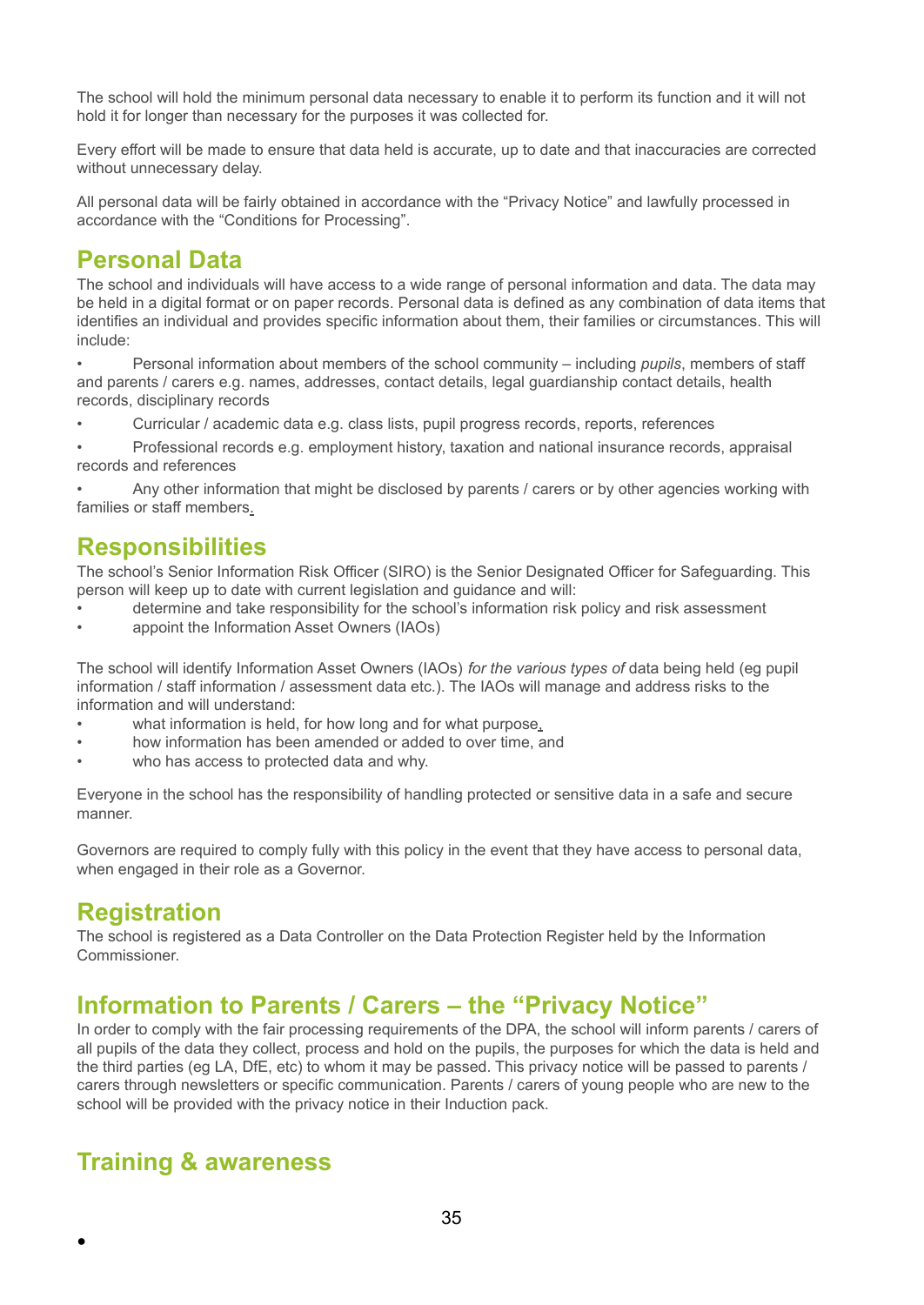All staff will receive data handling awareness / data protection training and will be made aware of their responsibilities, as described in this policy through:

- Induction training for new staff
- Staff meetings / briefings / Inset
- Day to day support and guidance from Information Asset Owners

### **Risk Assessments**

Information risk assessments will be carried out by Information Asset Owners to establish the security measures already in place and whether they are the most appropriate and cost effective. The risk assessment will involve:

- Recognising the risks that are present;
- Judging the level of the risks (both the likelihood and consequences); and
- Prioritising the risks.

●

Risk assessments are an ongoing process and should result in the completion of an Information Risk Actions Form (example below):

| <b>Risk ID</b> | <b>Information Asset</b><br><b>affected</b> | <b>Information</b><br><b>Asset Owner</b> | <b>Protective</b><br><b>Marking</b><br>(Impact<br>Level) | <b>Likelihood</b> | <b>Overall risk</b><br>level (low,<br>medium, high) | Action(s) to<br>minimise risk |
|----------------|---------------------------------------------|------------------------------------------|----------------------------------------------------------|-------------------|-----------------------------------------------------|-------------------------------|
|                |                                             |                                          |                                                          |                   |                                                     |                               |
|                |                                             |                                          |                                                          |                   |                                                     |                               |

# **Impact Levels and protective marking**

Following incidents involving loss of data, the Government recommends that the Protective Marking Scheme should be used to indicate the sensitivity of data. The Protective Marking Scheme is mapped to Impact Levels as follows:

| <b>Government Protective Marking Scheme</b><br>label | <b>Impact Level (IL)</b> | <b>Applies to schools?</b> |
|------------------------------------------------------|--------------------------|----------------------------|
| <b>NOT PROTECTIVELY MARKED</b>                       |                          |                            |
| <b>PROTECT</b>                                       | 1 or $2$                 | Will apply in schools      |
| <b>RESTRICTED</b>                                    |                          |                            |
| <b>CONFIDENTIAL</b>                                  |                          |                            |
| <b>HIGHLY CONFIDENTIAL</b>                           |                          | Will not apply in schools  |
| <b>TOP SECRET</b>                                    |                          |                            |

Most pupils or staff personal data that is used within educational institutions will come under the PROTECT classification. However some, eg the home address of a child (or vulnerable adult) at risk will be marked as RESTRICT.

The school will ensure that all school staff, independent contractors working for it, and delivery partners, comply with restrictions applying to the access to, handling and storage of data classified as Protect, Restricted or higher. Unmarked material is considered 'unclassified'. The term 'UNCLASSIFIED' or 'NON 'or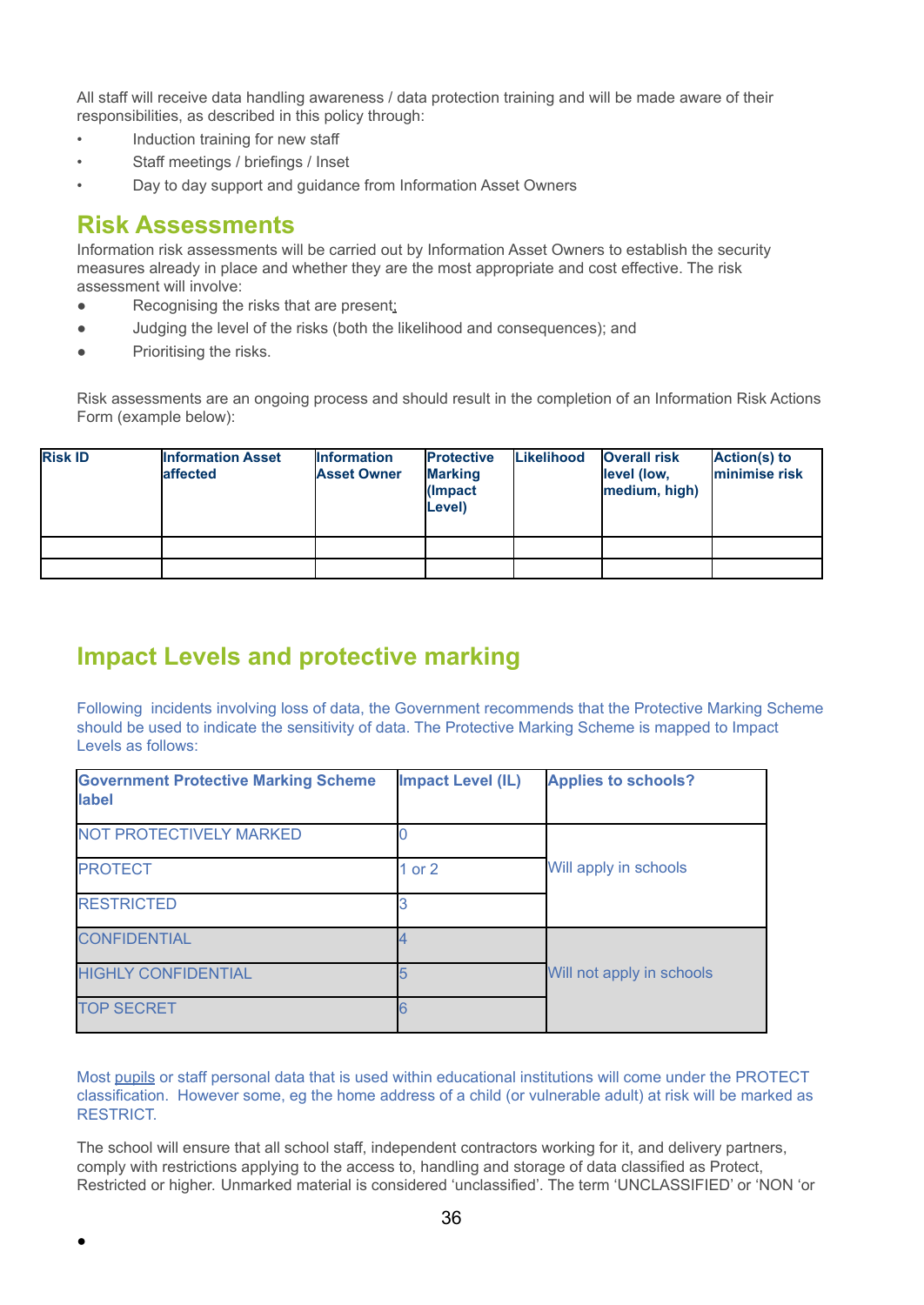'NOT PROTECTIVELY MARKED' may be used to indicate positively that a protective marking is not needed. All documents (manual or digital) that contain protected or restricted data will be labelled clearly with the Impact Level shown in the header and the Release and Destruction classification in the footer.

Users must be aware that when data is aggregated the subsequent impact level may be higher than the individual impact levels of the original data. Combining more and more individual data elements together in a report or data view increases the impact of a breach. A breach that puts pupils at serious risk of harm will have a higher impact than a risk that puts them at low risk of harm. Long-term significant damage to anyone's reputation has a higher impact than damage that might cause short-term embarrassment. Release and destruction markings should be shown in the footer eg. "Securely delete or shred this information when you have finished using it".

### **Secure Storage of and access to data**

The school will ensure that ICT systems are set up so that the existence of protected files is hidden from unauthorised users and that users will be assigned a clearance that will determine which files are accessible to them. Access to protected data will be controlled according to the role of the user. Members of staff will not, as a matter of course, be granted access to the whole management information system.

All users will use strong passwords which must be changed regularly. User passwords must never be shared.

Personal data may only be accessed on machines that are securely password protected. Any device that can be used to access data must be locked if left (even for very short periods) and set to auto lock if not used for five minutes.

All storage media must be stored in an appropriately secure and safe environment that avoids physical risk, loss or electronic degradation.

Personal data can only be stored on school equipment (this includes computers and portable storage media. Private equipment (ie owned by the users) must not be used for the storage of personal data. Personal data storage is not permitted on any removable devices e.g. USB stick.

The *school* has clear policy and procedures for the automatic backing up, accessing and restoring all data held on school systems, including off-site backup. The *school* has clear policy and procedures for the use of "Cloud Based Storage Systems" (for example dropbox, google apps and google docs) and is aware that data held in remote and cloud storage is still required to be protected in line with the Data Protection Act. The school will ensure that it is satisfied with controls put in place by remote / cloud based data services providers to protect the data.

As a Data Controller, the *school* is responsible for the security of any data passed to a "third party". Data Protection clauses will be included in all contracts where data is likely to be passed to a third party. All paper based Protected and Restricted (or higher) material must be held in lockable storage, whether on or off site.

The *school* recognises that under Section 7 of the DPA, data subjects have a number of rights in connection with their personal data, the main one being the right of access. Procedures are in place (see Data Protection Policy) to deal with Subject Access Requests i.e. a written request to see all or a part of the personal data held by the data controller in connection with the data subject. Data subjects have the right to know: if the data controller holds personal data about them; a description of that data; the purpose for which the data is processed; the sources of that data; to whom the data may be disclosed; and a copy of all the personal data that is held about them. Under certain circumstances the data subject can also exercise rights in connection with the rectification; blocking; erasure and destruction of data.

# **Secure transfer of data and access out of school**

●

The school recognises that personal data may be accessed by users out of school, or transferred to the LA or other agencies. In these circumstances:

- Users may not remove or copy sensitive or restricted or protected personal data from the school or authorised premises without permission and unless the media is encrypted and password protected.
- Users must take particular care that computers which contain personal data must not be accessed by other users (eg family members) when out of school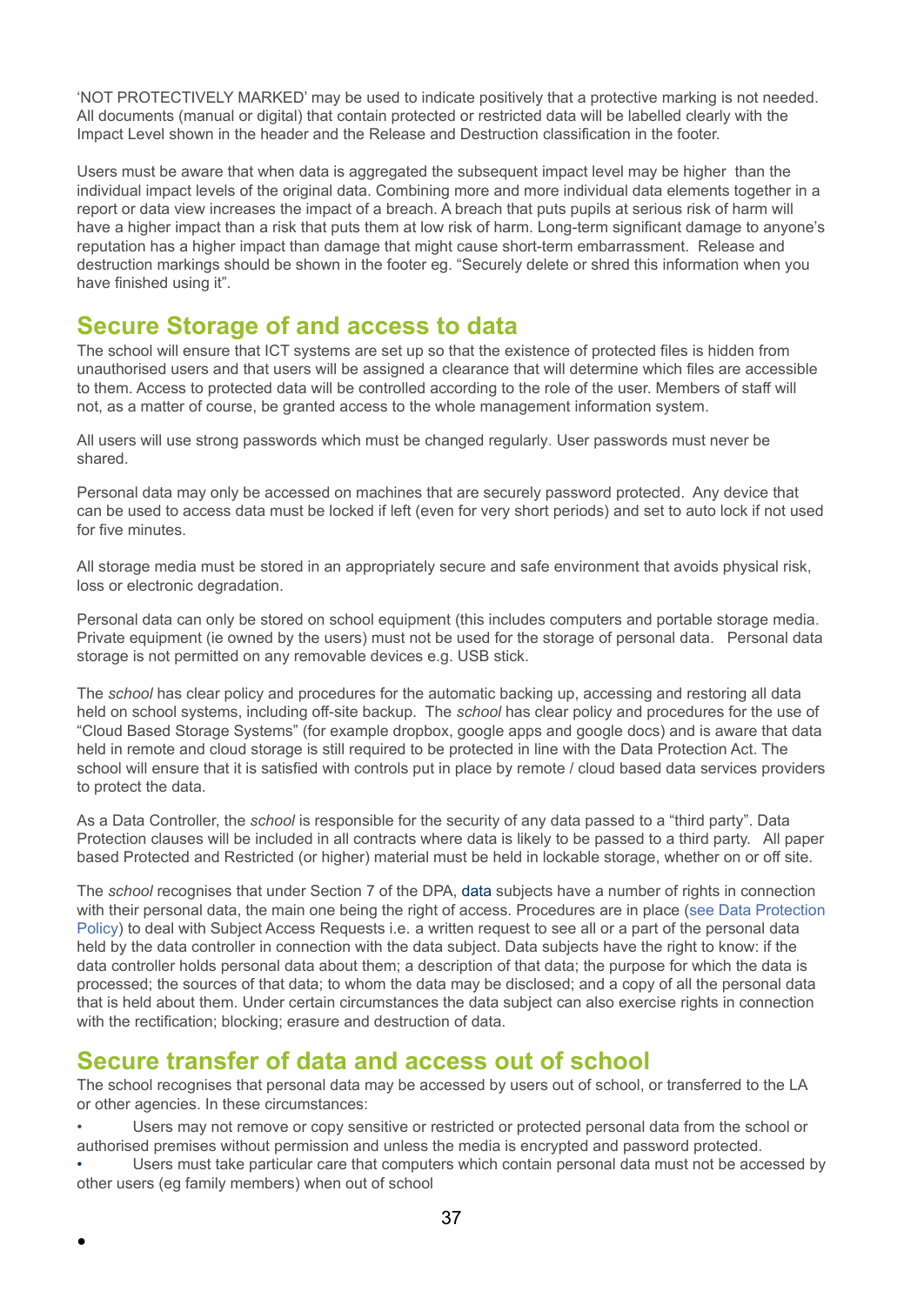• When restricted or protected personal data is required by an authorised user from outside the organisation's premises (for example, by a member of staff to work from their home), they should preferably have secure remote access to the management information system or learning platform;

If secure remote access is not possible, users must only remove or copy personal or sensitive data from the organisation or authorised premises if the storage media, portable or mobile device is encrypted and is transported securely for storage in a secure location;

• Users must protect all portable and mobile devices, including media, used to store and transmit personal information using approved encryption software; and

• Particular care should be taken if data is taken or transferred to another country, particularly outside Europe, and advice should be taken from the local authority (if relevant) in this event.

# **Disposal of data**

The school will comply with the requirements for the safe destruction of personal data when it is no longer required.

The disposal of personal data, in either paper or electronic form, must be conducted in a way that makes reconstruction highly unlikely. Electronic files must be securely overwritten, in accordance with government guidance and other media must be shredded, incinerated or otherwise disintegrated for data.

A Destruction Log should be kept of all data that is disposed of. The log should include the document ID, *classification, date of destruction, method and authorisation.*

# **School Policy Electronic Devices - Searching & Deletion**

### **Introduction**

●

The changing face of information technologies and ever increasing pupil use of these technologies has meant that the Education Acts have had to change in an attempt to keep pace. Within Part 2 of the Education Act 2011 (Discipline) there have been changes to the powers afforded to schools by statute to search pupils in order to maintain discipline and ensure safety. Schools are required to ensure they have updated policies which take these changes into account. No such policy can on its own guarantee that the school will not face legal challenge, but having a robust policy which takes account of the Act and applying it in practice will however help to provide the school with justification for what it does.

The particular changes we deal with here are the added power to search for items 'banned under the school rules' and the power to 'delete data' stored on seized electronic devices.

Items banned under the school rules are determined and publicised by the Headteacher (section 89 Education and Inspections Act 1996).

An item banned by the school rules may only be searched for under these new powers if it has been identified in the school rules as an item that can be searched for. It is therefore important that there is a school policy which sets out clearly and unambiguously the items which:

- are banned under the school rules; and
- are banned AND can be searched for by authorised school staff

The act allows authorised persons to examine data on electronic devices if they think there is a good reason to do so. In determining a 'good reason' to examine or erase the data or files the authorised staff member must reasonably suspect that the data or file on the device in question has been, or could be, used to cause harm, to disrupt teaching or could break the school rules.

Following an examination, if the person has decided to return the device to the owner, or to retain or dispose of it, they may erase any data or files, if they think there is a good reason to do so.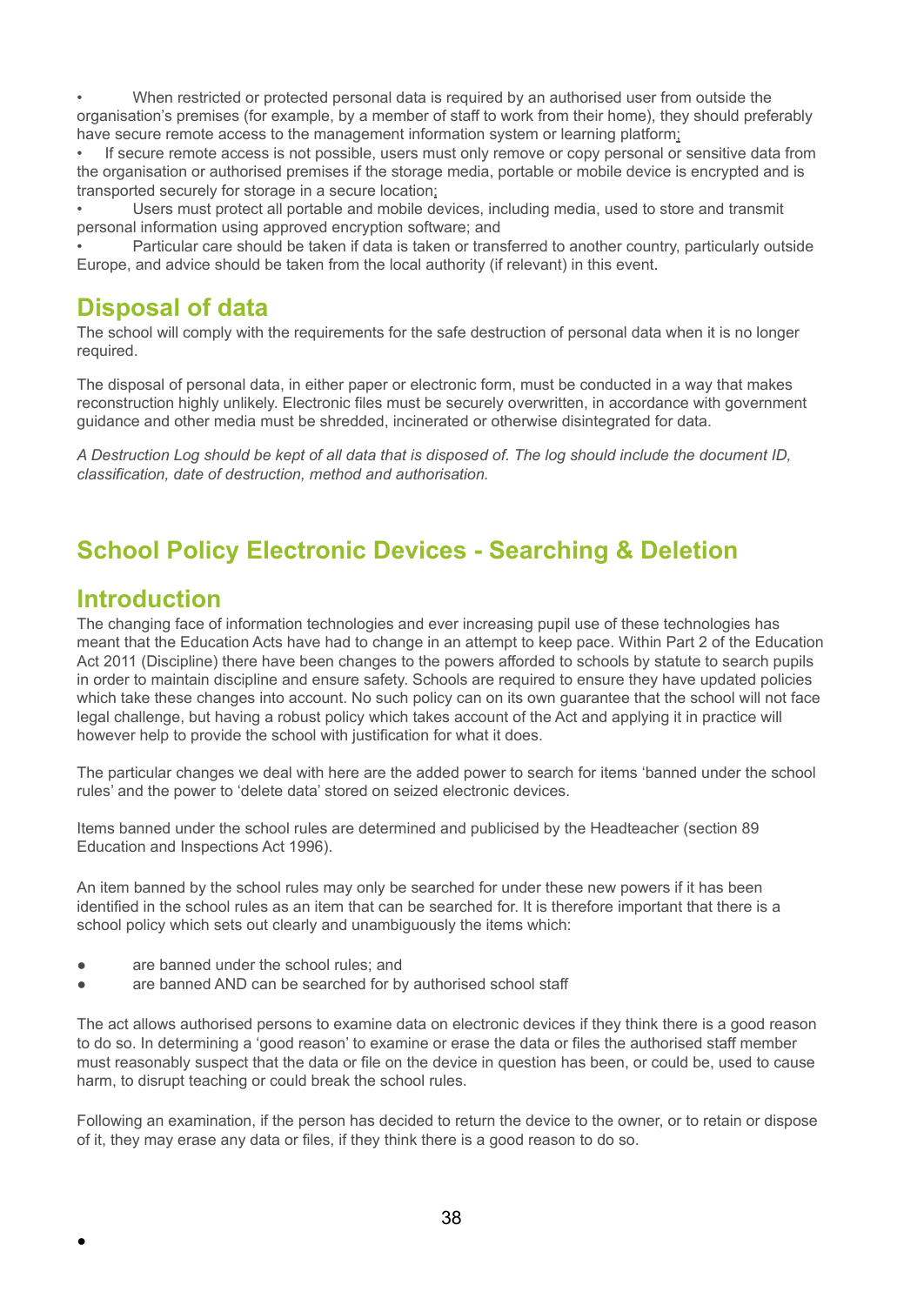# **Responsibilities:**

The Headteacher has authorised all members of the Senior Leadership Team to carry out searches for, and of electronic devices, and to delete any data or files on those devices that meet the criteria above.

# **Search:**

Pupils are allowed to bring MP3 players and mobile phones to school and use them only within the rules laid down by the school as detailed in the Online Safety Policy.

Authorised staff (defined in the responsibilities section above) have the right to search for such electronic devices where they reasonably suspect that the data or file on the device in question has been, or could be, used to cause harm, to disrupt teaching or break the school rules.

Searching with consent - Authorised staff may search with the pupil's consent for any item.

Searching without consent - Authorised staff may only search without the pupil's consent for anything which is either 'prohibited' (as defined in Section 550AA of the Education Act 1996) or appears in the school rules as an item which is banned and may be searched for.

### **Extent of the search:**

#### **The person conducting the search may not require the** *student/ pupil* **to remove any clothing other than outer clothing**.

Outer clothing means clothing that is not worn next to the skin or immediately over a garment that is being worn as underwear (outer clothing includes hats; shoes; boots; coat; blazer; jacket; gloves and scarves). 'Possessions' means any goods over which the *pupil* has or appears to have control – this includes desks, lockers and bags.

The power to search without consent enables a personal search, involving removal of outer clothing and searching of pockets; but not an intimate search going further than that, which only a person with more extensive powers (e.g. a police officer) can do.

There is a limited exception to this rule: Authorised staff can carry out a search of a pupil of the opposite gender including without a witness present, but only where you reasonably believe that there is a risk that serious harm will be caused to a person if you do not conduct the search immediately and where it is not reasonably practicable to summon another member of staff.

Use of Force – force cannot be used to search without consent for items banned under the school rules regardless of whether the rules say an item can be searched for.

# **Electronic devices**

An authorised member of staff finding an electronic device may access and examine any data or files on the device if they think there is a good reason to do so.

The examination of the data / files on the device should go only as far as is reasonably necessary to establish the facts of the incident. Any further intrusive examination of personal data may leave the school open to legal challenge.

If inappropriate material is found on the device it is up to the authorised member of staff to decide whether they should delete that material, retain it as evidence (of a criminal offence or a breach of school discipline) or whether the material is of such seriousness that it requires the involvement of the police. Examples of illegal activity would include:

- child sexual abuse images (including images of one child held by another child)
- adult material which potentially breaches the Obscene Publications Act
- criminally racist material

●

other criminal conduct, activity or materials

*A record should be kept of the reasons for the deletion of data / files.*